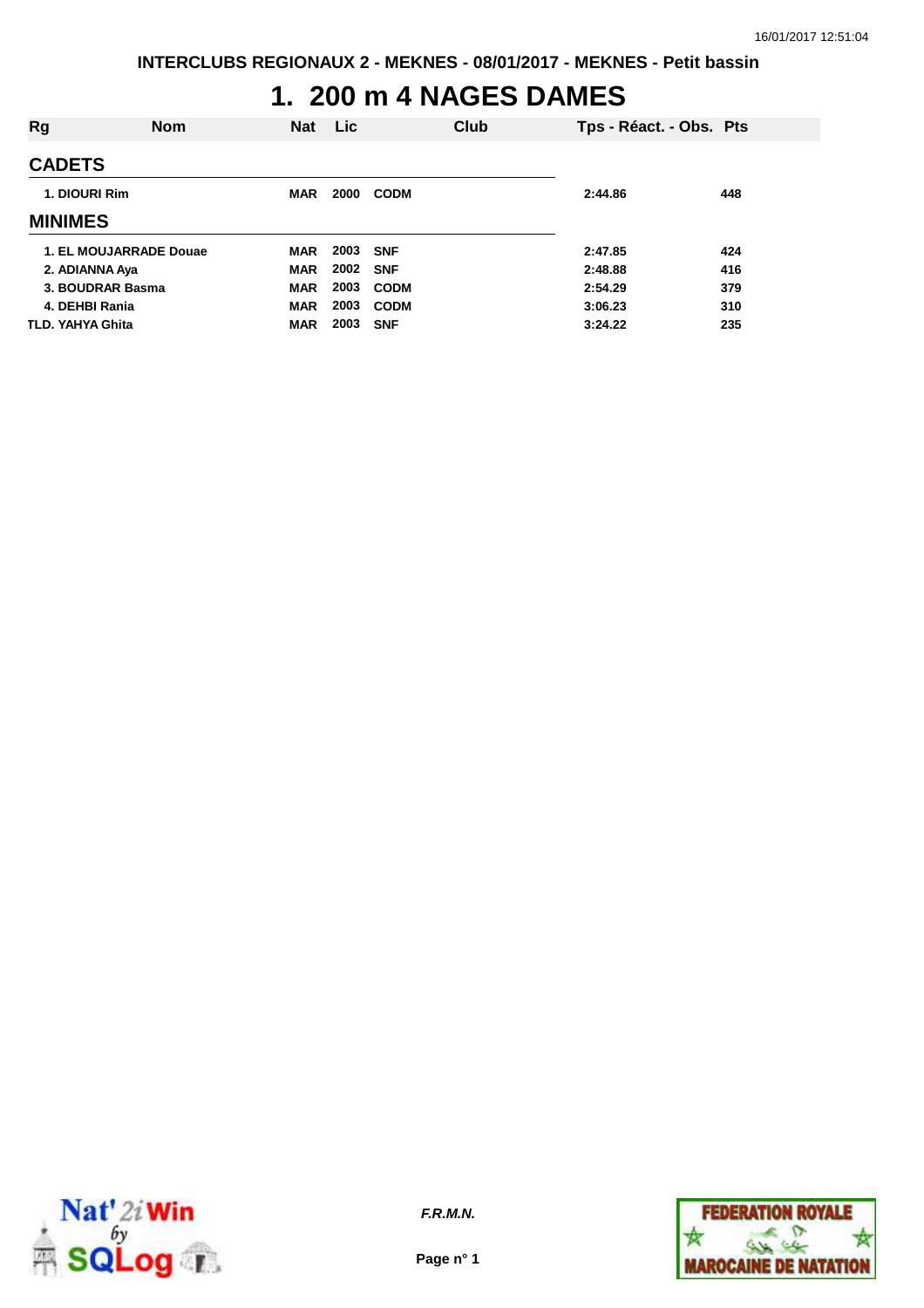## **2. 200 m 4 NAGES MESSIEURS**

| Rg                | <b>Nom</b>                      | <b>Nat</b> | Lic  | Club        | Tps - Réact. - Obs. Pts |     |
|-------------------|---------------------------------|------------|------|-------------|-------------------------|-----|
| <b>SENIORS</b>    |                                 |            |      |             |                         |     |
|                   | <b>TLD. OUAZZANE Bessame</b>    | <b>MAR</b> | 1996 | <b>USF</b>  | 2:45.41                 | 330 |
| <b>JUNIORS</b>    |                                 |            |      |             |                         |     |
|                   | <b>1. NABOUCHE Omar</b>         | <b>MAR</b> | 1999 | <b>CODM</b> | 2:25.41                 | 486 |
| 2. AMARTI Karim   |                                 | <b>MAR</b> | 1998 | <b>USF</b>  | 2:25.97                 | 480 |
| 3. TIJARI Hicham  |                                 | <b>MAR</b> | 1998 | <b>CODM</b> | 2:30.80                 | 436 |
| <b>CADETS</b>     |                                 |            |      |             |                         |     |
| 1. RAJI Marouane  |                                 | <b>MAR</b> | 2000 | <b>CODM</b> | 2:29.51                 | 447 |
| 2. BOUDENE Ilyas  |                                 | <b>MAR</b> | 2001 | <b>MAS</b>  | 2:34.78                 | 403 |
|                   | NC. ARROUD Akram Oussama        | <b>MAR</b> | 2000 | <b>CODM</b> | Frf n.d.                |     |
| <b>MINIMES</b>    |                                 |            |      |             |                         |     |
| 1. AMALI Zakariae |                                 | <b>MAR</b> | 2003 | <b>CODM</b> | 2:39.40                 | 369 |
|                   | 2. BENADADA Adnane              | <b>MAR</b> | 2003 | <b>SNF</b>  | 2:40.66                 | 360 |
|                   | 3. ELMAMOUN Yasser              | <b>MAR</b> | 2003 | <b>CODM</b> | 2:42.16                 | 350 |
|                   | 4. SEDDOUK Adam                 | <b>MAR</b> | 2003 | <b>CODM</b> | 2:42.37                 | 349 |
|                   | 5. MEFETTAR Ayman               | <b>MAR</b> | 2003 | <b>SNF</b>  | 2:45.53                 | 329 |
|                   | 6. ELKAMYA El Mehdi             | <b>MAR</b> | 2002 | <b>SNF</b>  | 2:48.70                 | 311 |
| 7. SAMRAH Sami    |                                 | <b>MAR</b> | 2003 | <b>CODM</b> | 2:57.09                 | 269 |
|                   | 8. ES SAHELY IIvas              | <b>MAR</b> | 2003 | <b>SNF</b>  | 3:03.95                 | 240 |
|                   | <b>TLD. LAMFEDEL Abdelmouiz</b> | <b>MAR</b> | 2003 | <b>CODM</b> | 3:08.34                 | 223 |



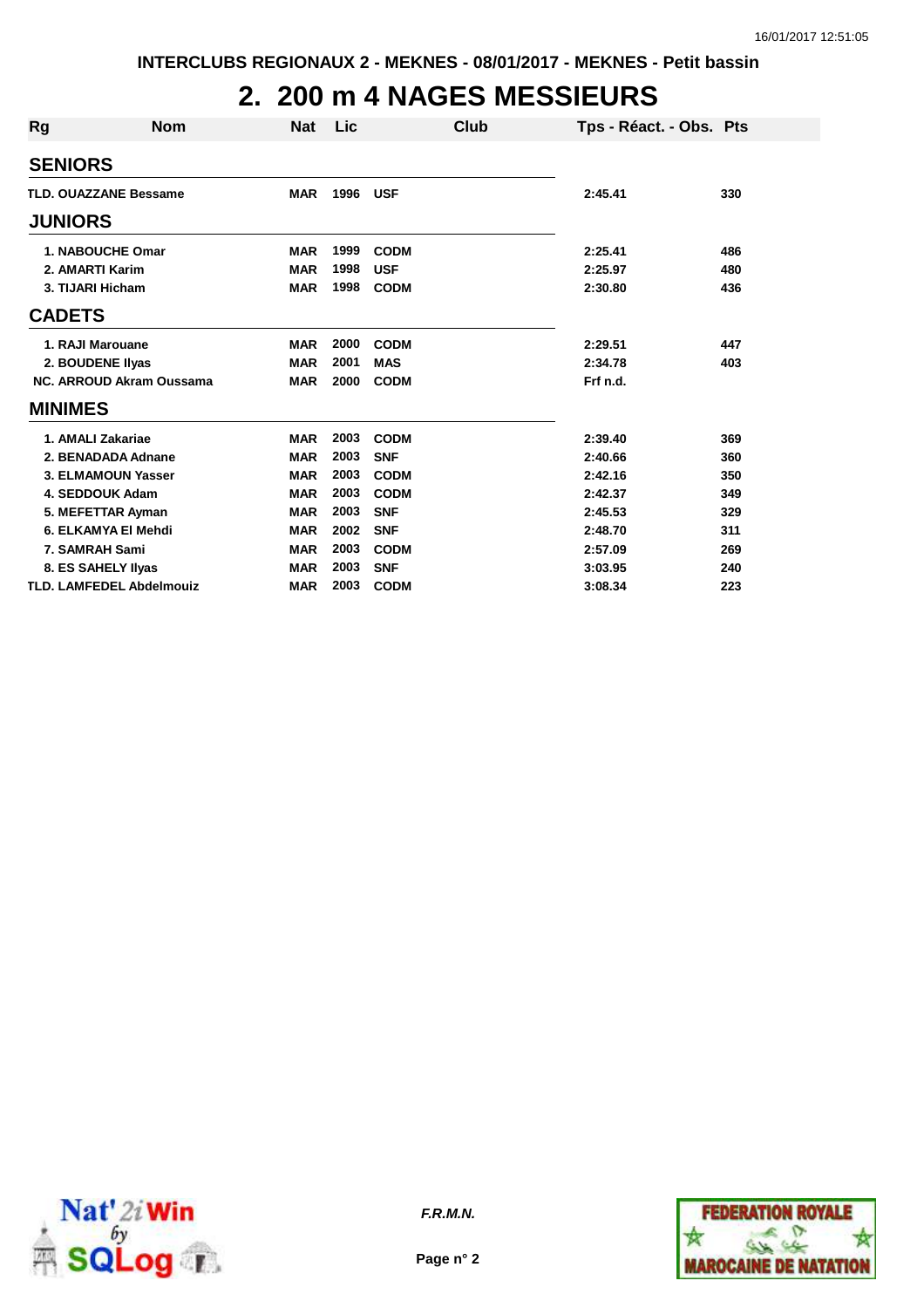### **3. 50 m BRASSE DAMES**

| Rg                       | <b>Nom</b>                       | <b>Nat</b> | Lic  | Club        | Tps - Réact. - Obs. Pts |     |
|--------------------------|----------------------------------|------------|------|-------------|-------------------------|-----|
| <b>CADETS</b>            |                                  |            |      |             |                         |     |
|                          | 1. EL HAOUAT Aya                 | <b>MAR</b> | 2001 | <b>MAS</b>  | 40.85                   | 389 |
|                          | 2. RHLIL Meryem                  | <b>MAR</b> | 2001 | <b>CODM</b> | 41.87                   | 362 |
|                          | 3. MAHMOUDI Meriem               | <b>MAR</b> | 2001 | <b>SNF</b>  | 44.31                   | 305 |
|                          | 4. BOUBRIK Hajar                 | <b>MAR</b> | 2001 | <b>SNF</b>  | 45.09                   | 289 |
| <b>MINIMES</b>           |                                  |            |      |             |                         |     |
|                          | 1. ETTALBI Oumayma               | <b>MAR</b> | 2003 | <b>CODM</b> | 38.44                   | 467 |
|                          | 2. REGRAGUI Salma                | <b>MAR</b> | 2002 | <b>USF</b>  | 41.33                   | 376 |
|                          | 3. BENNANI Rim                   | <b>MAR</b> | 2002 | <b>CODM</b> | 43.55                   | 321 |
|                          | 4. MOUTAOUAKIL Douae             | <b>MAR</b> | 2003 | <b>SNF</b>  | 44.69                   | 297 |
|                          | 5. ZNAGUI Meriem                 | <b>MAR</b> | 2002 | <b>USF</b>  | 45.59                   | 280 |
|                          | 6. FADILA Yassmine               | <b>MAR</b> | 2002 | <b>SNF</b>  | 45.82                   | 276 |
|                          | <b>TLD. HSSINOU Fatima Zahra</b> | <b>MAR</b> | 2003 | <b>USF</b>  | 48.31                   | 235 |
| <b>TLD. BENAZZI Hiba</b> |                                  | <b>MAR</b> | 2002 | <b>UNO</b>  | 57.46                   | 140 |



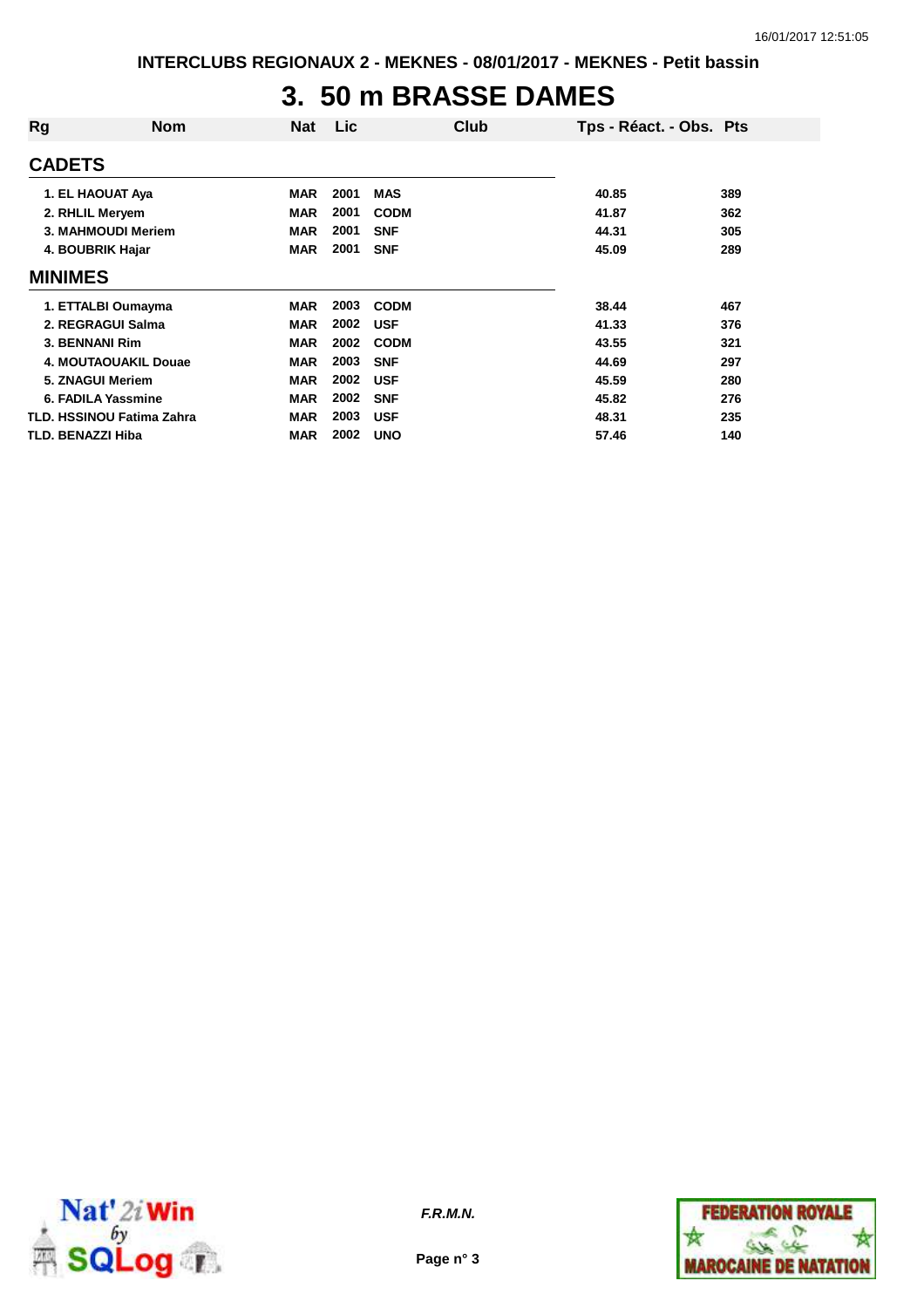## **4. 50 m BRASSE MESSIEURS**

| <b>Rg</b>                | <b>Nom</b>                     | <b>Nat</b> | Lic  | Club        | Tps - Réact. - Obs. Pts |     |
|--------------------------|--------------------------------|------------|------|-------------|-------------------------|-----|
| <b>SENIORS</b>           |                                |            |      |             |                         |     |
|                          | 1. SLAOUI Mehdi                | <b>MAR</b> | 1990 | <b>USF</b>  | 31.63                   | 599 |
|                          | 2. HAOUATI Nouamane            | <b>MAR</b> | 1997 | <b>USF</b>  | 33.53                   | 503 |
| <b>JUNIORS</b>           |                                |            |      |             |                         |     |
| <b>1. SADOUK Ali</b>     |                                | <b>MAR</b> | 1999 | <b>USF</b>  | 32.00                   | 579 |
|                          | 2. ISMAILI Khalil              | <b>MAR</b> | 1998 | <b>CODM</b> | 33.40                   | 509 |
|                          | 3. ALAMI Mehdi                 | <b>MAR</b> | 1999 | <b>SNF</b>  | 37.48                   | 360 |
|                          | <b>TLD. NASSIRI Abdessamad</b> | <b>MAR</b> | 1999 | <b>UNO</b>  | 44.69                   | 212 |
| <b>CADETS</b>            |                                |            |      |             |                         |     |
|                          | 1. REGRAGUI Abdeljabbar        | <b>MAR</b> | 2001 | <b>CODM</b> | 32.16                   | 570 |
|                          | 2. BOUKHARI Med Yassine        | <b>MAR</b> | 2001 | <b>CODM</b> | 32.30                   | 563 |
|                          | 3. ETTALBI Abdellah            | <b>MAR</b> | 2000 | <b>CODM</b> | 33.80                   | 491 |
|                          | 4. BENNOUNA Hamza              | <b>MAR</b> | 2000 | <b>USF</b>  | 33.94                   | 485 |
|                          | <b>5. HAMOUCHANE Sami</b>      | <b>MAR</b> | 2000 | <b>CODM</b> | 35.54                   | 422 |
| 6. FILALI Omar           |                                | <b>MAR</b> | 2001 | <b>USF</b>  | 35.92                   | 409 |
|                          | 7. BENCHEIKH Driss             | <b>MAR</b> | 2001 | <b>USF</b>  | 37.09                   | 371 |
| <b>MINIMES</b>           |                                |            |      |             |                         |     |
|                          | 1. DEQQAOUI Walid              | <b>MAR</b> | 2003 | <b>USF</b>  | 35.03                   | 441 |
|                          | 2. ZOUITEN Omar Ahmed          | <b>MAR</b> | 2002 | <b>MAS</b>  | 35.54                   | 422 |
|                          | 3. SAMRAH Sami                 | <b>MAR</b> | 2003 | <b>CODM</b> | 36.78                   | 381 |
|                          | 4. MEFETTAR Ayman              | <b>MAR</b> | 2003 | <b>SNF</b>  | 36.88                   | 378 |
|                          | 5. EL MOUSSAMI Oussama         | <b>MAR</b> | 2003 | <b>CODM</b> | 38.09                   | 343 |
|                          | 6. EL YAZAMI ADLI Youssef      | <b>MAR</b> | 2002 | <b>USF</b>  | 38.14                   | 342 |
|                          | 7. KADIRI HASSANI Youssef      | <b>MAR</b> | 2003 | <b>SNF</b>  | 40.26                   | 290 |
|                          | 8. EL BOURAKKADI Walid         | <b>MAR</b> | 2003 | <b>SNF</b>  | 41.11                   | 273 |
|                          | 9. SIAHMED OUALI Aymane        | <b>MAR</b> | 2002 | <b>SNF</b>  | 41.80                   | 259 |
|                          | 10. BOUMLIK Ahmed Adam         | <b>MAR</b> | 2002 | <b>USF</b>  | 43.42                   | 231 |
|                          | <b>TLD. OUMOKHTAR Omar</b>     | <b>MAR</b> | 2003 | <b>UNO</b>  | 51.63                   | 137 |
| <b>TLD. MARDHI IIyas</b> |                                | <b>MAR</b> | 2003 | <b>UNO</b>  | 1:01.55                 | 81  |



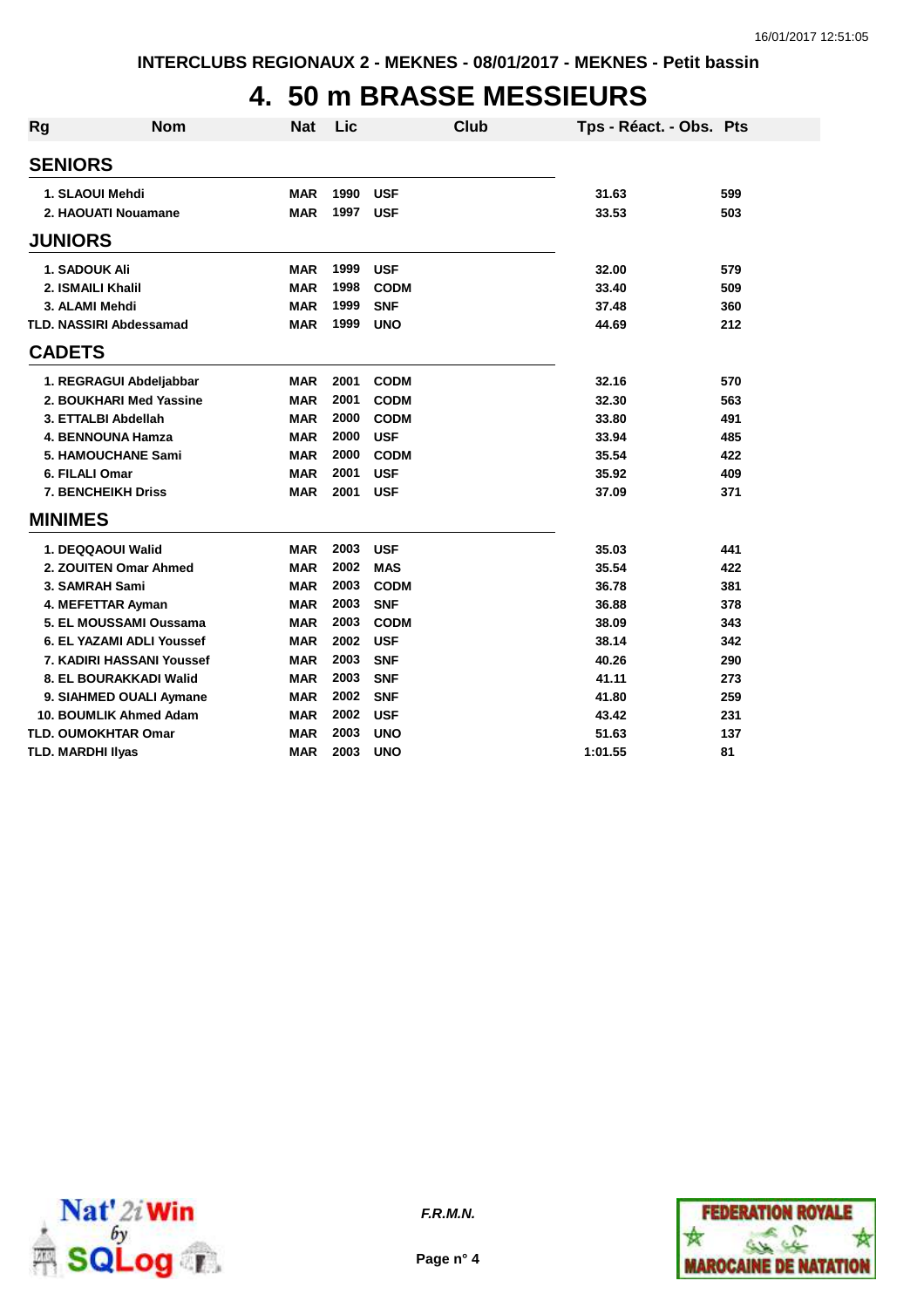#### **5. 400 m NAGE LIBRE DAMES**

| Rg                    | <b>Nom</b>             | <b>Nat</b> | Lic  | Club        | Tps - Réact. - Obs. Pts |     |
|-----------------------|------------------------|------------|------|-------------|-------------------------|-----|
| <b>CADETS</b>         |                        |            |      |             |                         |     |
|                       | 1. OUFRID Oumnia       | <b>MAR</b> | 2001 | <b>CODM</b> | 5:24.84                 | 395 |
|                       | 2. AIT BENALI Nada     | <b>MAR</b> | 2001 | <b>CODM</b> | 5:26.56                 | 388 |
| <b>MINIMES</b>        |                        |            |      |             |                         |     |
|                       | 1. EL MOUJARRADE Douae | <b>MAR</b> | 2003 | <b>SNF</b>  | 5:15.98                 | 429 |
| 2. ADIANNA Aya        |                        | <b>MAR</b> | 2002 | <b>SNF</b>  | 5:16.41                 | 427 |
| 3. SABER Hajar        |                        | <b>MAR</b> | 2003 | <b>CODM</b> | 5:24.05                 | 398 |
| <b>4. BENNANI Rim</b> |                        | <b>MAR</b> | 2002 | <b>CODM</b> | 5:24.25                 | 397 |
|                       | 5. BOUDRAR Basma       | <b>MAR</b> | 2003 | <b>CODM</b> | 5:39.00                 | 347 |
| 6. DEHBI Rania        |                        | <b>MAR</b> | 2003 | <b>CODM</b> | 5:46.02                 | 326 |
| 7. KANDILI Imane      |                        | <b>MAR</b> | 2003 | <b>SNF</b>  | 5:50.04                 | 315 |



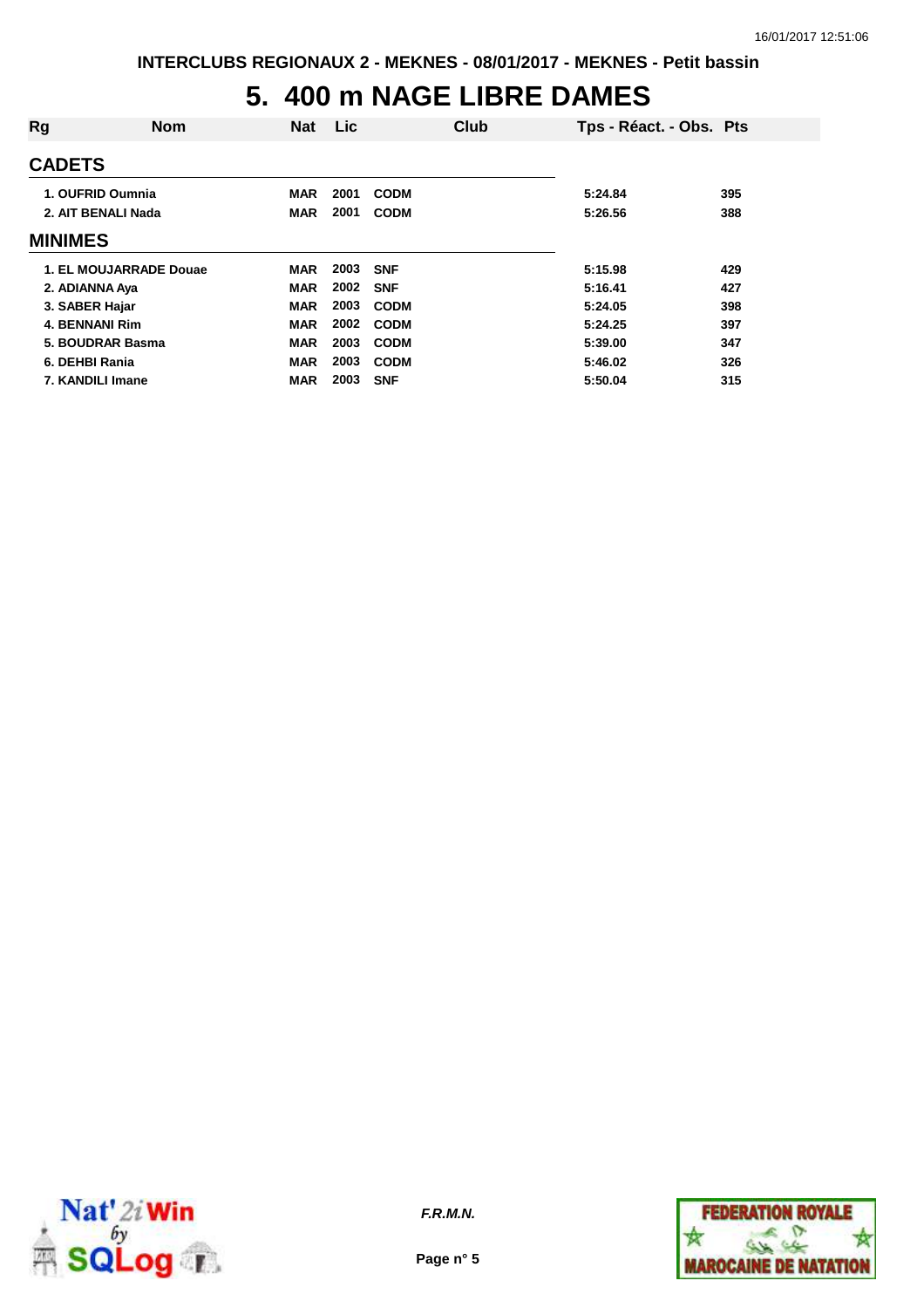### **6. 400 m NAGE LIBRE MESSIEURS**

| Rg                      | <b>Nom</b>             | <b>Nat</b> | <b>Lic</b> | Club        | Tps - Réact. - Obs. Pts |     |  |
|-------------------------|------------------------|------------|------------|-------------|-------------------------|-----|--|
| <b>SENIORS</b>          |                        |            |            |             |                         |     |  |
| 1. SABER Said           |                        | <b>MAR</b> | 1995       | <b>CODM</b> | 4:08.56                 | 694 |  |
| <b>MINIMES</b>          |                        |            |            |             |                         |     |  |
| 1. TIJARI Monssif Hamza |                        | <b>MAR</b> | 2002       | <b>CODM</b> | 4:31.34                 | 533 |  |
|                         | 2. EL BOURAKKADI Walid | <b>MAR</b> | 2003       | <b>SNF</b>  | 5:21.97                 | 319 |  |
| 3. KEMMOUNE Anass       |                        | <b>MAR</b> | 2003       | <b>SNF</b>  | 5:55.19                 | 237 |  |
|                         |                        |            |            |             |                         |     |  |



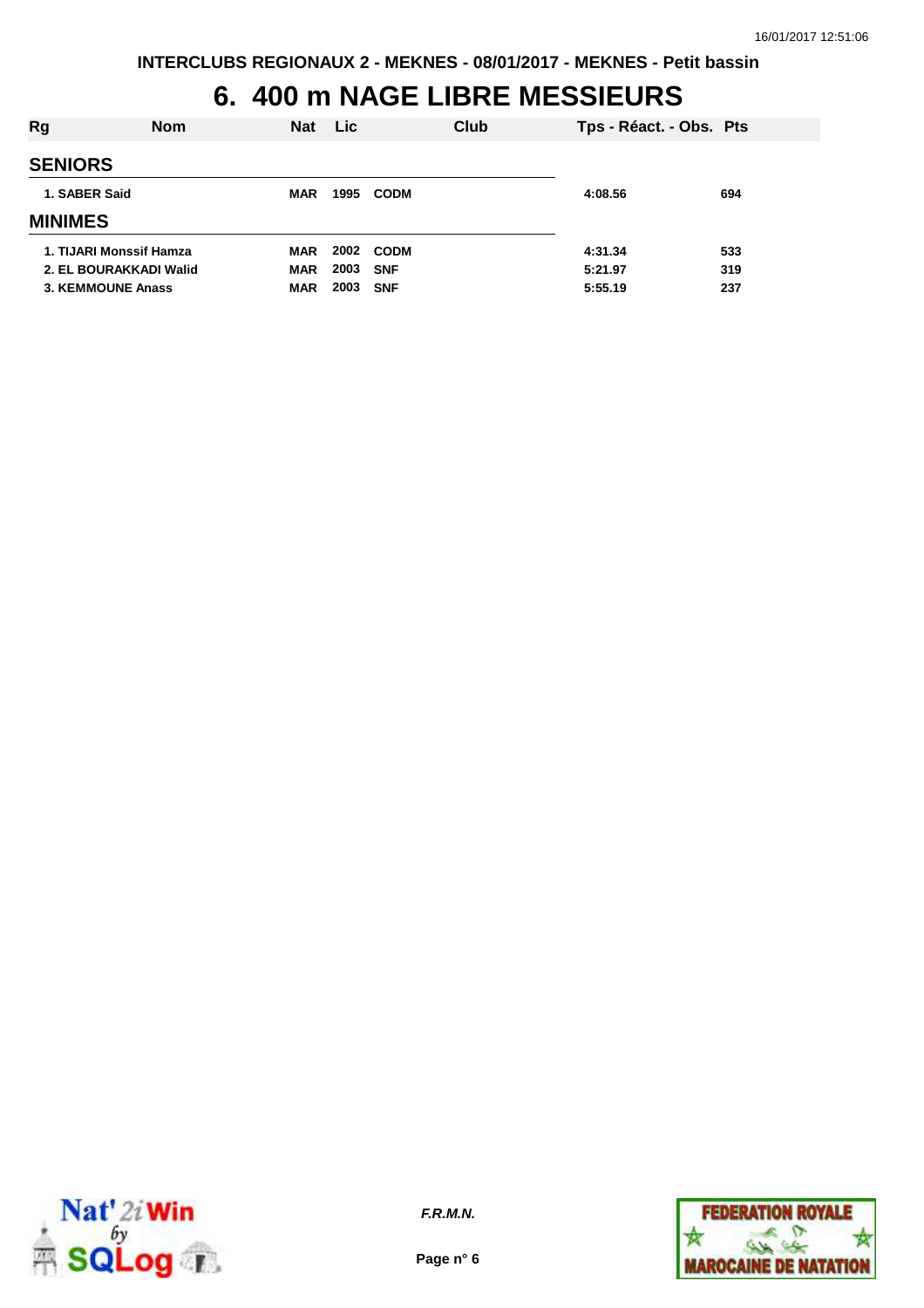# **7. 200 m DOS DAMES**

| Rg              | <b>Nom</b>           | <b>Nat</b> | Lic  | Club        | Tps - Réact. - Obs. Pts |     |
|-----------------|----------------------|------------|------|-------------|-------------------------|-----|
| <b>CADETS</b>   |                      |            |      |             |                         |     |
|                 | 1. OUFRID Oumnia     | <b>MAR</b> | 2001 | <b>CODM</b> | 2:43.06                 | 440 |
|                 | 2. AIT BENALI Nada   | <b>MAR</b> | 2001 | <b>CODM</b> | 2:56.57                 | 346 |
| 3. RHLIL Meryem |                      | <b>MAR</b> | 2001 | <b>CODM</b> | 2:57.84                 | 339 |
|                 | 4. MAHMOUDI Meriem   | <b>MAR</b> | 2001 | <b>SNF</b>  | 3:13.09                 | 265 |
|                 | 5. BOUBRIK Hajar     | <b>MAR</b> | 2001 | <b>SNF</b>  | 3:13.52                 | 263 |
| <b>MINIMES</b>  |                      |            |      |             |                         |     |
| 1. SABER Hajar  |                      | <b>MAR</b> | 2003 | <b>CODM</b> | 2:49.56                 | 391 |
|                 | 2. KANDILI Imane     | <b>MAR</b> | 2003 | <b>SNF</b>  | 3:09.35                 | 281 |
|                 | 3. FADILA Yassmine   | <b>MAR</b> | 2002 | <b>SNF</b>  | 3:19.00                 | 242 |
|                 | 4. MOUTAOUAKIL Douae | <b>MAR</b> | 2003 | <b>SNF</b>  | 3:22.52                 | 229 |
| 5. YAHYA Ghita  |                      | <b>MAR</b> | 2003 | <b>SNF</b>  | 3:24.88                 | 222 |



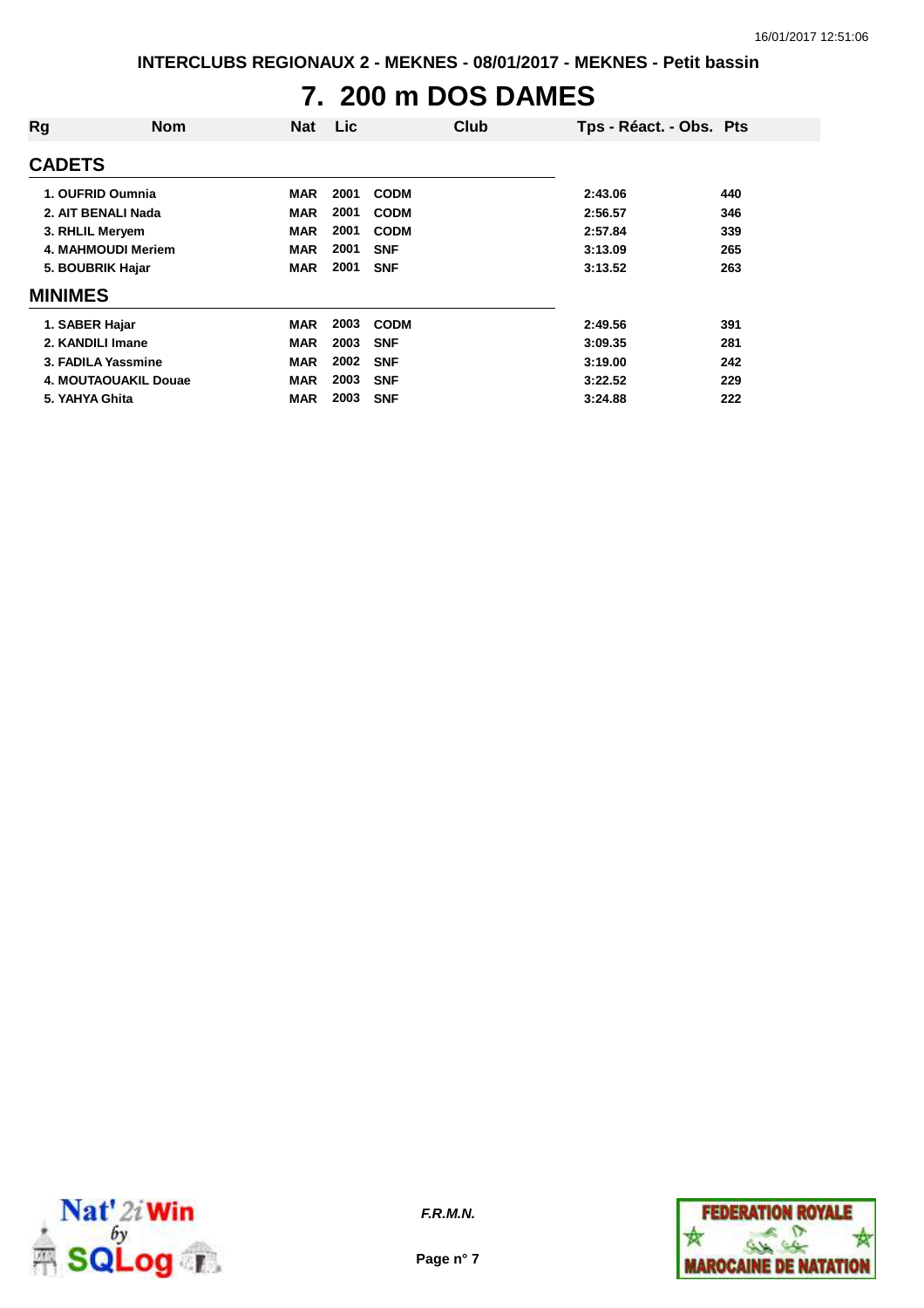# **8. 200 m DOS MESSIEURS**

| <b>Rg</b>            | <b>Nom</b>                   | <b>Nat</b> | Lic  |             | <b>Club</b> | Tps - Réact. - Obs. Pts |     |
|----------------------|------------------------------|------------|------|-------------|-------------|-------------------------|-----|
| <b>SENIORS</b>       |                              |            |      |             |             |                         |     |
|                      | 1. HAOUATI Nouamane          | <b>MAR</b> | 1997 | <b>USF</b>  |             | 2:30.20                 | 413 |
|                      | <b>TLD. OUAZZANE Bessame</b> | <b>MAR</b> | 1996 | <b>USF</b>  |             | 2:49.19                 | 289 |
| <b>JUNIORS</b>       |                              |            |      |             |             |                         |     |
|                      | 1. AMARTI Karim              | <b>MAR</b> | 1998 | <b>USF</b>  |             | 2:24.00                 | 469 |
|                      | 2. NABOUCHE Omar             | <b>MAR</b> | 1999 | <b>CODM</b> |             | 2:26.69                 | 444 |
|                      | <b>3. ISMAILI Khalil</b>     | <b>MAR</b> | 1998 | <b>CODM</b> |             | 2:33.66                 | 386 |
| <b>CADETS</b>        |                              |            |      |             |             |                         |     |
|                      | 1. BOUKHARI Med Yassine      | <b>MAR</b> | 2001 | <b>CODM</b> |             | 2:21.52                 | 494 |
|                      | 2. SMOUNI EI Mehdi           | <b>MAR</b> | 2000 | <b>CODM</b> |             | 2:26.69                 | 444 |
|                      | 3. FILALI Omar               | <b>MAR</b> | 2001 | <b>USF</b>  |             | 2:35.44                 | 373 |
|                      | <b>4. BENCHEIKH Driss</b>    | <b>MAR</b> | 2001 | <b>USF</b>  |             | 2:37.62                 | 358 |
|                      | 5. BOUDENE Ilyas             | <b>MAR</b> | 2001 | <b>MAS</b>  |             | 2:39.25                 | 347 |
|                      | 5. SEFRAOUI Mohammed         | <b>MAR</b> | 2000 | <b>UNO</b>  |             | 2:39.25                 | 347 |
|                      | 7. KHARKHACH Abdellah        | <b>MAR</b> | 2001 | <b>USF</b>  |             | 2:41.78                 | 331 |
|                      | NC. ARROUD Akram Oussama     | <b>MAR</b> | 2000 | <b>CODM</b> |             | Frf n.d.                |     |
| <b>NC. NAJI Saad</b> |                              | <b>MAR</b> | 2001 | <b>CODM</b> |             | <b>\bandon</b>          | 0   |
| <b>MINIMES</b>       |                              |            |      |             |             |                         |     |
|                      | 1. ZOUITEN Omar Ahmed        | <b>MAR</b> | 2002 | <b>MAS</b>  |             | 2:32.23                 | 397 |
|                      | 2. SEDDOUK Adam              | <b>MAR</b> | 2003 | <b>CODM</b> |             | 2:40.57                 | 338 |
|                      | 3. EL HAMOUMI Ismail         | <b>MAR</b> | 2002 | <b>USF</b>  |             | 2:43.78                 | 319 |
|                      | 4. ELKAMYA El Mehdi          | <b>MAR</b> | 2002 | <b>SNF</b>  |             | 2:54.54                 | 263 |
|                      | 5. RHZAL Walid               | <b>MAR</b> | 2003 | <b>UNO</b>  |             | 3:10.16                 | 203 |



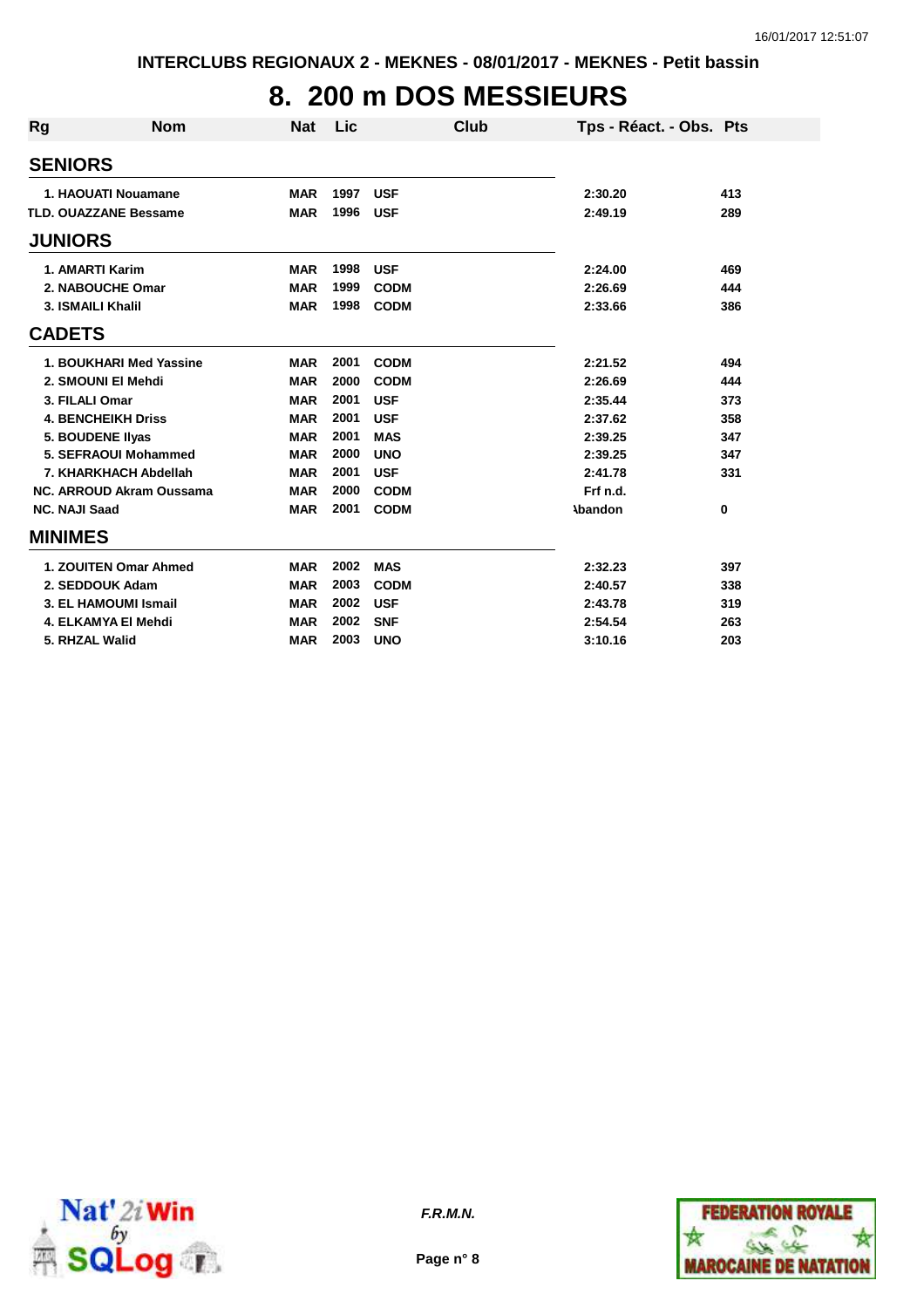#### **9. 100 m PAPILLON DAMES**

| Rg                 | <b>Nom</b> | <b>Nat</b> | <b>Lic</b> |             | Club | Tps - Réact. - Obs. Pts |     |
|--------------------|------------|------------|------------|-------------|------|-------------------------|-----|
| <b>CADETS</b>      |            |            |            |             |      |                         |     |
| 1. DIOURI Rim      |            | <b>MAR</b> | 2000       | <b>CODM</b> |      | 1:13.09                 | 449 |
| <b>MINIMES</b>     |            |            |            |             |      |                         |     |
| 1. LAKNIT Hiba     |            | <b>MAR</b> |            | 2002 CODM   |      | 1:11.22                 | 485 |
| 2. ETTALBI Oumayma |            | <b>MAR</b> | 2003       | <b>CODM</b> |      | 1:13.34                 | 444 |
| 3. REGRAGUI Salma  |            | <b>MAR</b> | 2002       | <b>USF</b>  |      | 1:14.36                 | 426 |
| 4. HOUITE Salma    |            | <b>MAR</b> | 2003       | <b>USF</b>  |      | 1:37.38                 | 190 |
|                    |            |            |            |             |      |                         |     |



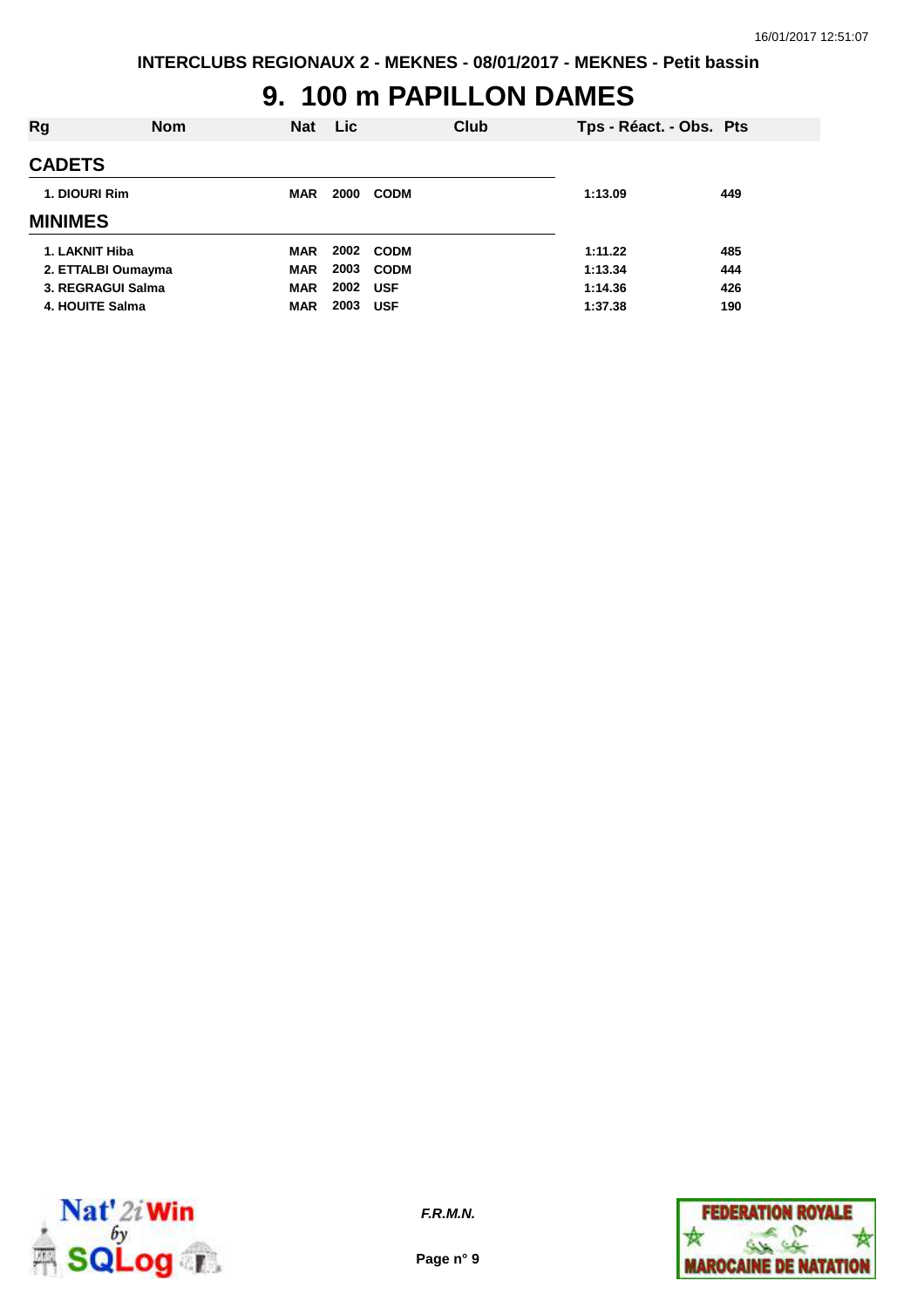### **10. 100 m PAPILLON MESSIEURS**

| <b>Rg</b>                       | <b>Nom</b> | <b>Nat</b> | Lic  | <b>Club</b> | Tps - Réact. - Obs. Pts |     |
|---------------------------------|------------|------------|------|-------------|-------------------------|-----|
| <b>SENIORS</b>                  |            |            |      |             |                         |     |
| 1. SABER Said                   |            | <b>MAR</b> | 1995 | <b>CODM</b> | 58.63                   | 613 |
| <b>JUNIORS</b>                  |            |            |      |             |                         |     |
| <b>1. SADOUK Ali</b>            |            | <b>MAR</b> | 1999 | <b>USF</b>  | 1:00.13                 | 568 |
| 2. TIJARI Hicham                |            | <b>MAR</b> | 1998 | <b>CODM</b> | 1:05.09                 | 448 |
| <b>CADETS</b>                   |            |            |      |             |                         |     |
| 1. REGRAGUI Abdeljabbar         |            | <b>MAR</b> | 2001 | <b>CODM</b> | 1:02.38                 | 509 |
| 2. HAMOUCHANE Sami              |            | <b>MAR</b> | 2000 | <b>CODM</b> | 1:03.29                 | 487 |
| 3. BENNOUNA Hamza               |            | <b>MAR</b> | 2000 | <b>USF</b>  | 1:08.72                 | 381 |
| 4. KHARKHACH Abdellah           |            | <b>MAR</b> | 2001 | <b>USF</b>  | 1:17.10                 | 269 |
| <b>NC. NAJI Saad</b>            |            | <b>MAR</b> | 2001 | <b>CODM</b> | Frf n.d.                |     |
| <b>NC. SMOUNI EI Mehdi</b>      |            | <b>MAR</b> | 2000 | <b>CODM</b> | <b>\bandon</b>          | 0   |
| <b>MINIMES</b>                  |            |            |      |             |                         |     |
| 1. TIJARI Monssif Hamza         |            | <b>MAR</b> | 2002 | <b>CODM</b> | 1:02.16                 | 514 |
| 2. BENADADA Adnane              |            | <b>MAR</b> | 2003 | <b>SNF</b>  | 1:09.77                 | 364 |
| 3. EL MOUSSAMI Oussama          |            | <b>MAR</b> | 2003 | <b>CODM</b> | 1:10.28                 | 356 |
| 4. DEQQAOUI Walid               |            | <b>MAR</b> | 2003 | <b>USF</b>  | 1:10.50                 | 352 |
| 5. AMALI Zakariae               |            | <b>MAR</b> | 2003 | <b>CODM</b> | 1:10.81                 | 348 |
| 6. ELMAMOUN Yasser              |            | <b>MAR</b> | 2003 | <b>CODM</b> | 1:17.47                 | 266 |
| <b>TLD. ES SAHELY Ilyas</b>     |            | <b>MAR</b> | 2003 | <b>SNF</b>  | 1:25.53                 | 197 |
| <b>TLD. LAMFEDEL Abdelmouiz</b> |            | <b>MAR</b> | 2003 | <b>CODM</b> | 1:28.94                 | 175 |
| TLD. SIAHMED OUALI Aymane       |            | <b>MAR</b> | 2002 | <b>SNF</b>  | 1:29.96                 | 169 |
| <b>TLD. KEMMOUNE Anass</b>      |            | <b>MAR</b> | 2003 | <b>SNF</b>  | 1:33.38                 | 151 |



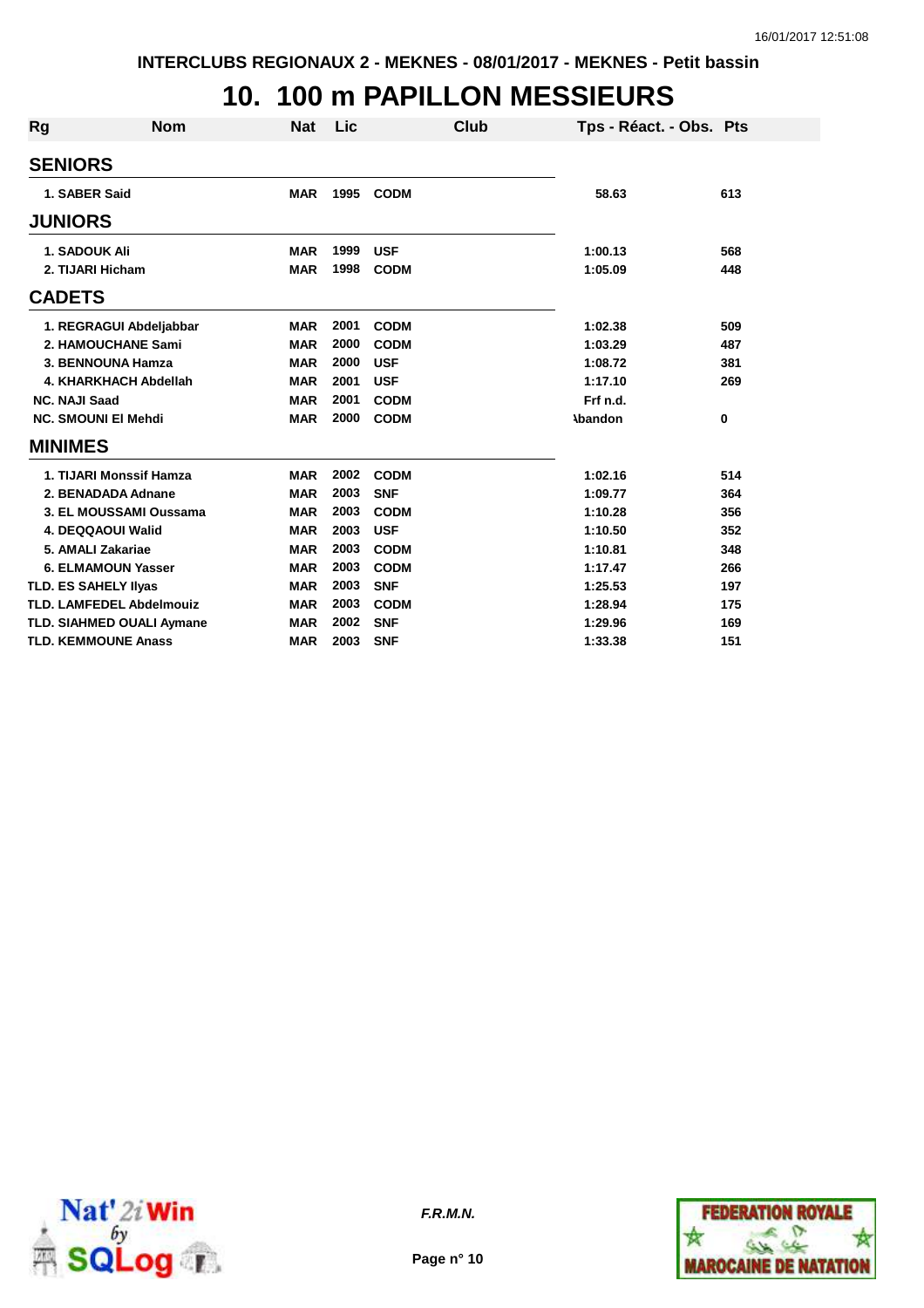### **11. 100 m NAGE LIBRE DAMES**

| Rg | <b>Nom</b>                  | <b>Nat</b> | Lic  | Club        | Tps - Réact. - Obs. Pts |     |
|----|-----------------------------|------------|------|-------------|-------------------------|-----|
|    | <b>CADETS</b>               |            |      |             |                         |     |
|    | 1. DIOURI Rim               | <b>MAR</b> | 2000 | <b>CODM</b> | 1:06.56                 | 478 |
|    | 2. OUFRID Oumnia            | <b>MAR</b> | 2001 | <b>CODM</b> | 1:08.04                 | 448 |
|    | 3. AIT BENALI Nada          | <b>MAR</b> | 2001 | <b>CODM</b> | 1:09.03                 | 429 |
|    | 4. BOUBRIK Hajar            | <b>MAR</b> | 2001 | <b>SNF</b>  | 1:14.64                 | 339 |
|    | <b>TLD. MAHMOUDI Meriem</b> | <b>MAR</b> | 2001 | <b>SNF</b>  | 1:16.34                 | 317 |
|    | <b>TLD. QOTIA Basma</b>     | <b>MAR</b> | 2001 | <b>CAT</b>  | 1:16.59                 | 314 |
|    | <b>MINIMES</b>              |            |      |             |                         |     |
|    | 1. ETTALBI Oumayma          | <b>MAR</b> | 2003 | <b>CODM</b> | 1:04.36                 | 529 |
|    | 2. ADIANNA Aya              | <b>MAR</b> | 2002 | <b>SNF</b>  | 1:08.82                 | 433 |
|    | 2. REGRAGUI Salma           | <b>MAR</b> | 2002 | <b>USF</b>  | 1:08.82                 | 433 |
|    | <b>4. BENNANI Rim</b>       | <b>MAR</b> | 2002 | <b>CODM</b> | 1:08.89                 | 431 |
|    | 5. BOUDRAR Basma            | <b>MAR</b> | 2003 | <b>CODM</b> | 1:09.24                 | 425 |
|    | 6. EL MOUJARRADE Douae      | <b>MAR</b> | 2003 | <b>SNF</b>  | 1:09.34                 | 423 |
|    | 7. DEHBI Rania              | <b>MAR</b> | 2003 | <b>CODM</b> | 1:14.23                 | 345 |
|    | 8. KANDILI Imane            | <b>MAR</b> | 2003 | <b>SNF</b>  | 1:16.77                 | 312 |
|    | 9. HOUITE Salma             | <b>MAR</b> | 2003 | <b>USF</b>  | 1:17.12                 | 307 |
|    | 10. HSSINOU Fatima Zahra    | <b>MAR</b> | 2003 | <b>USF</b>  | 1:19.50                 | 281 |
|    | <b>TLD. FADILA Yassmine</b> | <b>MAR</b> | 2002 | <b>SNF</b>  | 1:20.06                 | 275 |
|    | <b>TLD. YAHYA Ghita</b>     | <b>MAR</b> | 2003 | <b>SNF</b>  | 1:20.30                 | 272 |
|    | <b>TLD. ZNAGUI Meriem</b>   | <b>MAR</b> | 2002 | <b>USF</b>  | 1:21.66                 | 259 |
|    | <b>TLD. OUALI Boutaina</b>  | <b>MAR</b> | 2003 | <b>CAT</b>  | 1:32.05                 | 181 |
|    | <b>TLD. BENAZZI Hiba</b>    | <b>MAR</b> | 2002 | <b>UNO</b>  | 1:36.20                 | 158 |





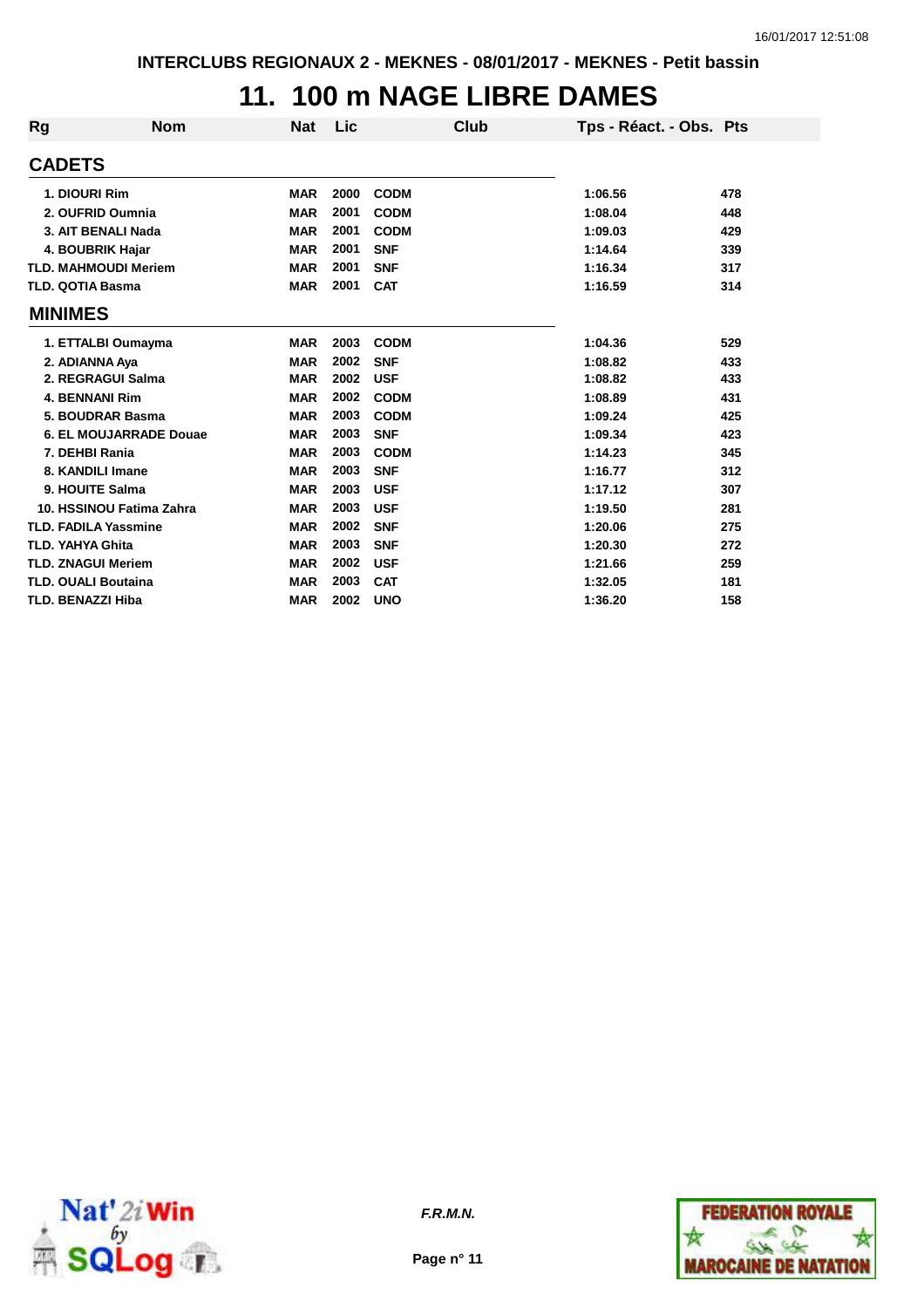#### **12. 100 m NAGE LIBRE MESSIEURS**

| <b>Rg</b> | <b>Nom</b>                        | <b>Nat</b> | Lic  |             | Club | Tps - Réact. - Obs. Pts |     |
|-----------|-----------------------------------|------------|------|-------------|------|-------------------------|-----|
|           | <b>SENIORS</b>                    |            |      |             |      |                         |     |
|           | <b>1. KOUAME Amine</b>            | <b>MAR</b> | 1986 | <b>USF</b>  |      | 52.00                   | 734 |
|           | 2. OUAZZANE Bessame               | <b>MAR</b> | 1996 | <b>USF</b>  |      | 1:03.38                 | 405 |
|           | <b>TLD. HAOUATI Nouamane</b>      | <b>MAR</b> | 1997 | <b>USF</b>  |      | 1:06.70                 | 347 |
|           | <b>JUNIORS</b>                    |            |      |             |      |                         |     |
|           | 1. ISMAILI Khalil                 | <b>MAR</b> | 1998 | <b>CODM</b> |      | 59.80                   | 482 |
|           | 2. AMARTI Karim                   | <b>MAR</b> | 1998 | <b>USF</b>  |      | 1:00.80                 | 459 |
|           | 3. ALAMI Mehdi                    | <b>MAR</b> | 1999 | <b>SNF</b>  |      | 1:07.37                 | 337 |
|           | <b>TLD. NASSIRI Abdessamad</b>    | <b>MAR</b> | 1999 | <b>UNO</b>  |      | 1:13.26                 | 262 |
|           | <b>CADETS</b>                     |            |      |             |      |                         |     |
|           | 1. BOUKHARI Med Yassine           | <b>MAR</b> | 2001 | <b>CODM</b> |      | 54.89                   | 624 |
|           | 2. HAMOUCHANE Sami                | <b>MAR</b> | 2000 | <b>CODM</b> |      | 57.17                   | 552 |
|           | 3. REGRAGUI Abdeljabbar           | <b>MAR</b> | 2001 | <b>CODM</b> |      | 57.67                   | 538 |
|           | 4. BENNOUNA Hamza                 | <b>MAR</b> | 2000 | <b>USF</b>  |      | 59.05                   | 501 |
|           | 5. BOUDENE IIyas                  | <b>MAR</b> | 2001 | <b>MAS</b>  |      | 59.54                   | 489 |
|           | 6. KHARKHACH Abdellah             | <b>MAR</b> | 2001 | <b>USF</b>  |      | 59.83                   | 482 |
|           | 7. SEFRAOUI Mohammed              | <b>MAR</b> | 2000 | <b>UNO</b>  |      | 1:02.52                 | 422 |
|           | <b>8. BENCHEIKH Driss</b>         | <b>MAR</b> | 2001 | <b>USF</b>  |      | 1:02.66                 | 419 |
|           | 9. NAJI Saad                      | <b>MAR</b> | 2001 | <b>CODM</b> |      | 1:06.31                 | 354 |
|           | NC. ARROUD Akram Oussama          | MAR        | 2000 | <b>CODM</b> |      | Frf n.d.                |     |
|           | <b>MINIMES</b>                    |            |      |             |      |                         |     |
|           | 1. EL HAMOUMI Ismail              | <b>MAR</b> | 2002 | <b>USF</b>  |      | 1:02.03                 | 432 |
|           | 2. SEDDOUK Adam                   | <b>MAR</b> | 2003 | <b>CODM</b> |      | 1:02.50                 | 422 |
|           | 2. DEQQAOUI Walid                 | <b>MAR</b> | 2003 | <b>USF</b>  |      | 1:02.50                 | 422 |
|           | 4. BENADADA Adnane                | <b>MAR</b> | 2003 | <b>SNF</b>  |      | 1:02.70                 | 418 |
|           | 5. ELMAMOUN Yasser                | <b>MAR</b> | 2003 | <b>CODM</b> |      | 1:02.78                 | 417 |
|           | 6. MEFETTAR Ayman                 | <b>MAR</b> | 2003 | <b>SNF</b>  |      | 1:05.64                 | 365 |
|           | 7. AMALI Zakariae                 | <b>MAR</b> | 2003 | <b>CODM</b> |      | 1:06.25                 | 355 |
|           | 8. ELKAMYA El Mehdi               | <b>MAR</b> | 2002 | <b>SNF</b>  |      | 1:06.48                 | 351 |
|           | 9. EL YAZAMI ADLI Youssef         | MAR        | 2002 | <b>USF</b>  |      | 1:07.47                 | 336 |
|           | <b>10. KEMMOUNE Anass</b>         | <b>MAR</b> | 2003 | <b>SNF</b>  |      | 1:09.87                 | 302 |
|           | 11. LAMFEDEL Abdelmouiz           | MAR        | 2003 | <b>CODM</b> |      | 1:13.48                 | 260 |
|           | 12. ES SAHELY Ilyas               | <b>MAR</b> | 2003 | <b>SNF</b>  |      | 1:13.52                 | 259 |
|           | 12. SIAHMED OUALI Aymane          | <b>MAR</b> | 2002 | <b>SNF</b>  |      | 1:13.52                 | 259 |
|           | 12. BOUMLIK Ahmed Adam            | <b>MAR</b> | 2002 | <b>USF</b>  |      | 1:13.52                 | 259 |
|           | <b>15. KADIRI HASSANI Youssef</b> | <b>MAR</b> | 2003 | <b>SNF</b>  |      | 1:15.79                 | 237 |
|           | <b>TLD. RHZAL Walid</b>           | <b>MAR</b> | 2003 | <b>UNO</b>  |      | 1:18.41                 | 214 |
|           | <b>TLD. AMMARA Abderrahmane</b>   | <b>MAR</b> | 2003 | <b>CAT</b>  |      | 1:29.84                 | 142 |
|           | <b>TLD. OUMOKHTAR Omar</b>        | <b>MAR</b> | 2003 | <b>UNO</b>  |      | 1:33.45                 | 126 |
|           | <b>TLD. MARDHI IIyas</b>          | <b>MAR</b> | 2003 | <b>UNO</b>  |      | 1:38.31                 | 108 |



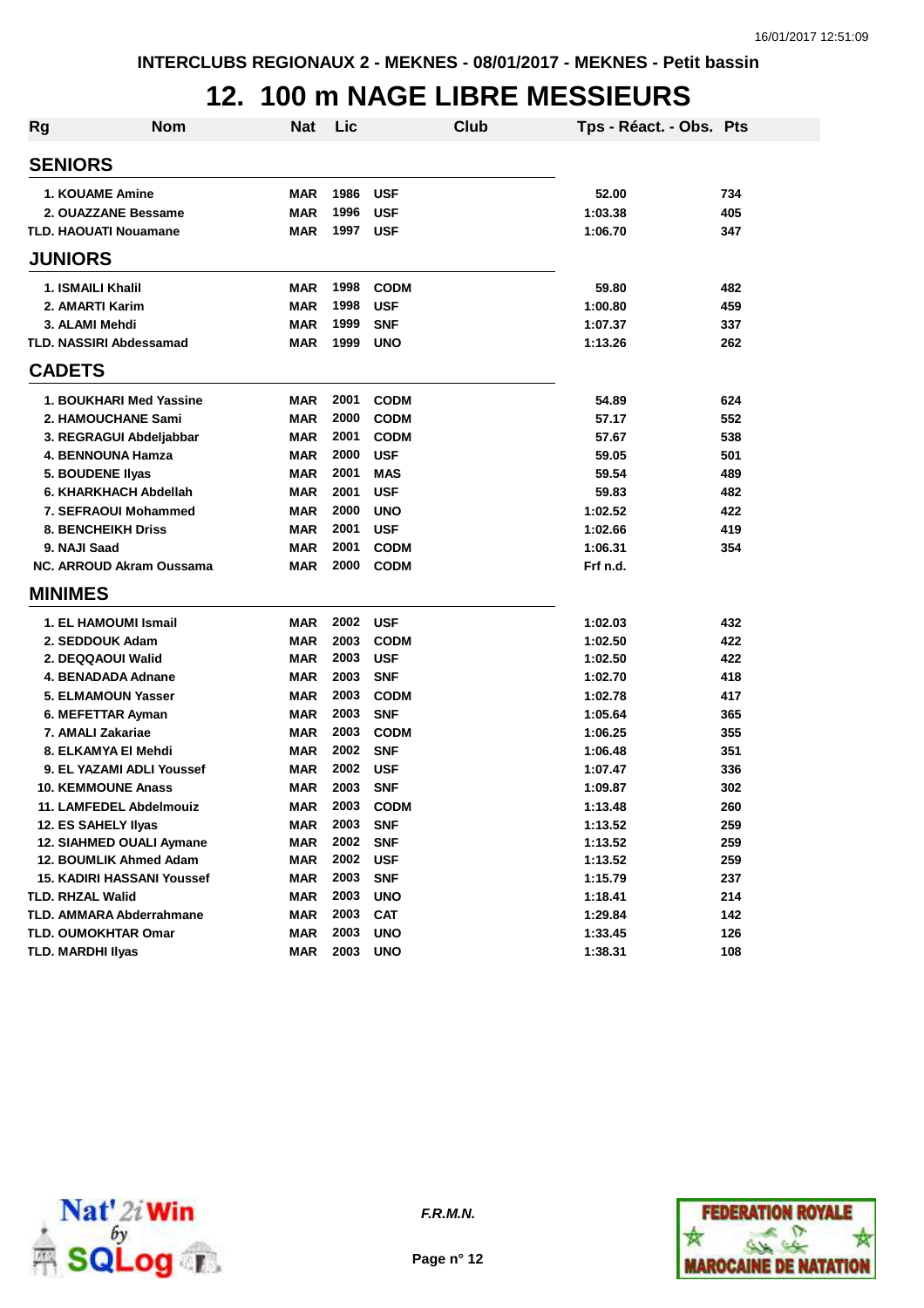# **13. 200 m BRASSE DAMES**

| Rg                   | <b>Nom</b> | <b>Nat</b> | <b>Lic</b> |             | Club | Tps - Réact. - Obs. Pts |     |
|----------------------|------------|------------|------------|-------------|------|-------------------------|-----|
| <b>CADETS</b>        |            |            |            |             |      |                         |     |
| 1. EL HAOUAT Aya     |            | <b>MAR</b> | 2001       | MAS         |      | 3:15.34                 | 361 |
| 2. AIT BENALI Nada   |            | <b>MAR</b> | 2001       | <b>CODM</b> |      | 3:28.17                 | 298 |
| <b>MINIMES</b>       |            |            |            |             |      |                         |     |
| 1. MOUTAOUAKIL Douae |            | <b>MAR</b> | 2003       | <b>SNF</b>  |      | 3:38.99                 | 256 |



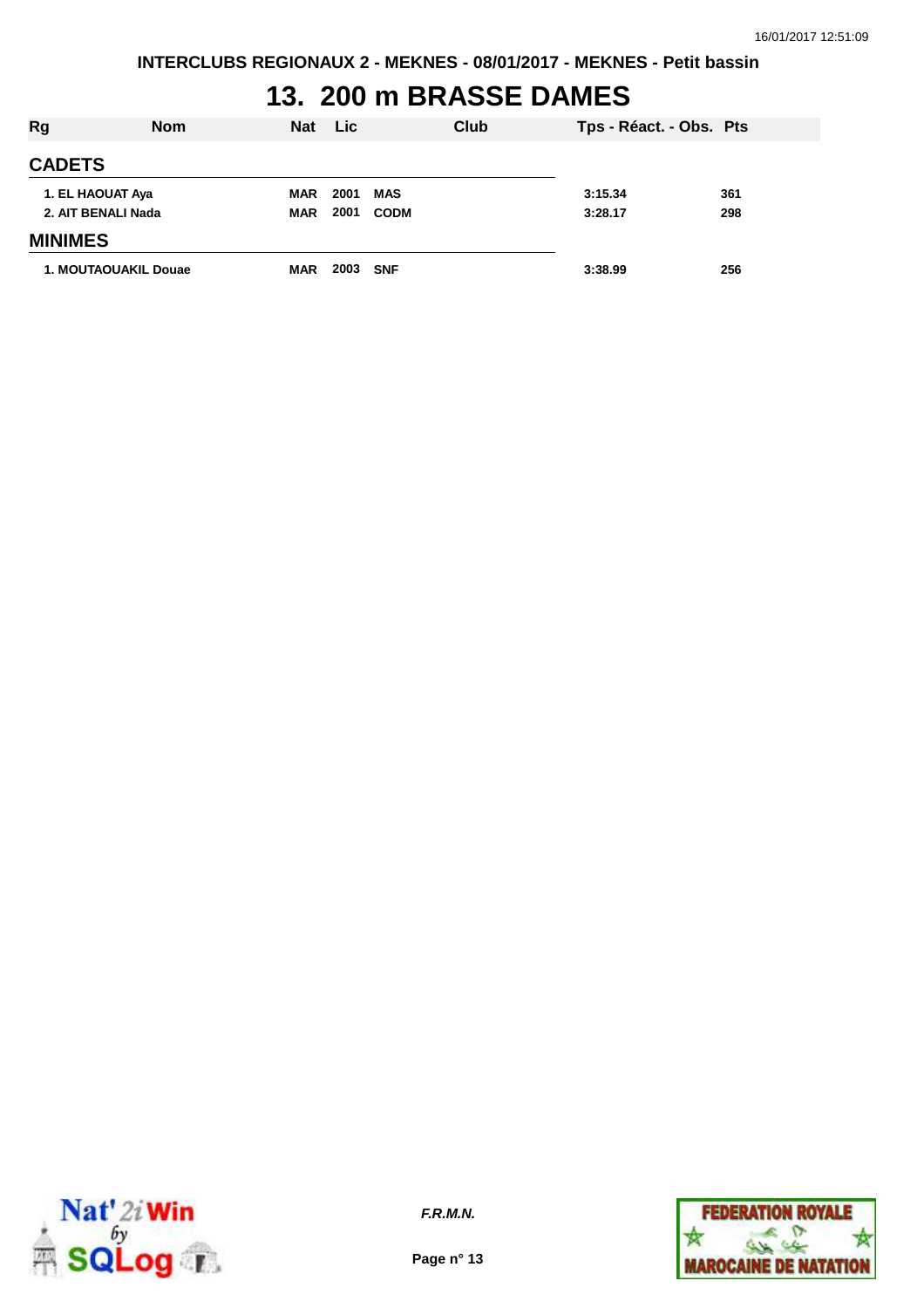### **14. 200 m BRASSE MESSIEURS**

| Rg             | <b>Nom</b>              | <b>Nat</b> | <b>Lic</b> | Club        | Tps - Réact. - Obs. Pts |     |
|----------------|-------------------------|------------|------------|-------------|-------------------------|-----|
| <b>SENIORS</b> |                         |            |            |             |                         |     |
|                | 1. SABER Said           | <b>MAR</b> | 1995       | <b>CODM</b> | 2:29.22                 | 616 |
|                | 2. HAOUATI Nouamane     | <b>MAR</b> | 1997       | <b>USF</b>  | 2:40.56                 | 495 |
| <b>JUNIORS</b> |                         |            |            |             |                         |     |
|                | <b>1. SADOUK Ali</b>    | <b>MAR</b> | 1999       | <b>USF</b>  | 2:37.44                 | 525 |
|                | 2. TIJARI Hicham        | <b>MAR</b> | 1998       | <b>CODM</b> | 2:52.22                 | 401 |
| <b>CADETS</b>  |                         |            |            |             |                         |     |
|                | 1. RAJI Marouane        | <b>MAR</b> | 2000       | <b>CODM</b> | 2:42.46                 | 477 |
|                | 2. SMOUNI EI Mehdi      | <b>MAR</b> | 2000       | <b>CODM</b> | 2:48.28                 | 429 |
|                | 3. FILALI Omar          | <b>MAR</b> | 2001       | <b>USF</b>  | 2:49.28                 | 422 |
| <b>MINIMES</b> |                         |            |            |             |                         |     |
|                | 1. TIJARI Monssif Hamza | <b>MAR</b> | 2002       | <b>CODM</b> | 2:47.23                 | 438 |
|                | 2. MEFETTAR Ayman       | <b>MAR</b> | 2003       | <b>SNF</b>  | 2:56.20                 | 374 |
|                | 3. DEQQAOUI Walid       | <b>MAR</b> | 2003       | <b>USF</b>  | 2:57.31                 | 367 |
|                | 4. ZOUITEN Omar Ahmed   | <b>MAR</b> | 2002       | <b>MAS</b>  | 2:59.70                 | 353 |
|                | 5. SAMRAH Sami          | <b>MAR</b> | 2003       | <b>CODM</b> | 3:04.52                 | 326 |
|                | 6. EL MOUSSAMI Oussama  | <b>MAR</b> | 2003       | <b>CODM</b> | 3:04.89                 | 324 |
|                | 7. EL BOURAKKADI Walid  | <b>MAR</b> | 2003       | <b>SNF</b>  | 3:15.37                 | 274 |



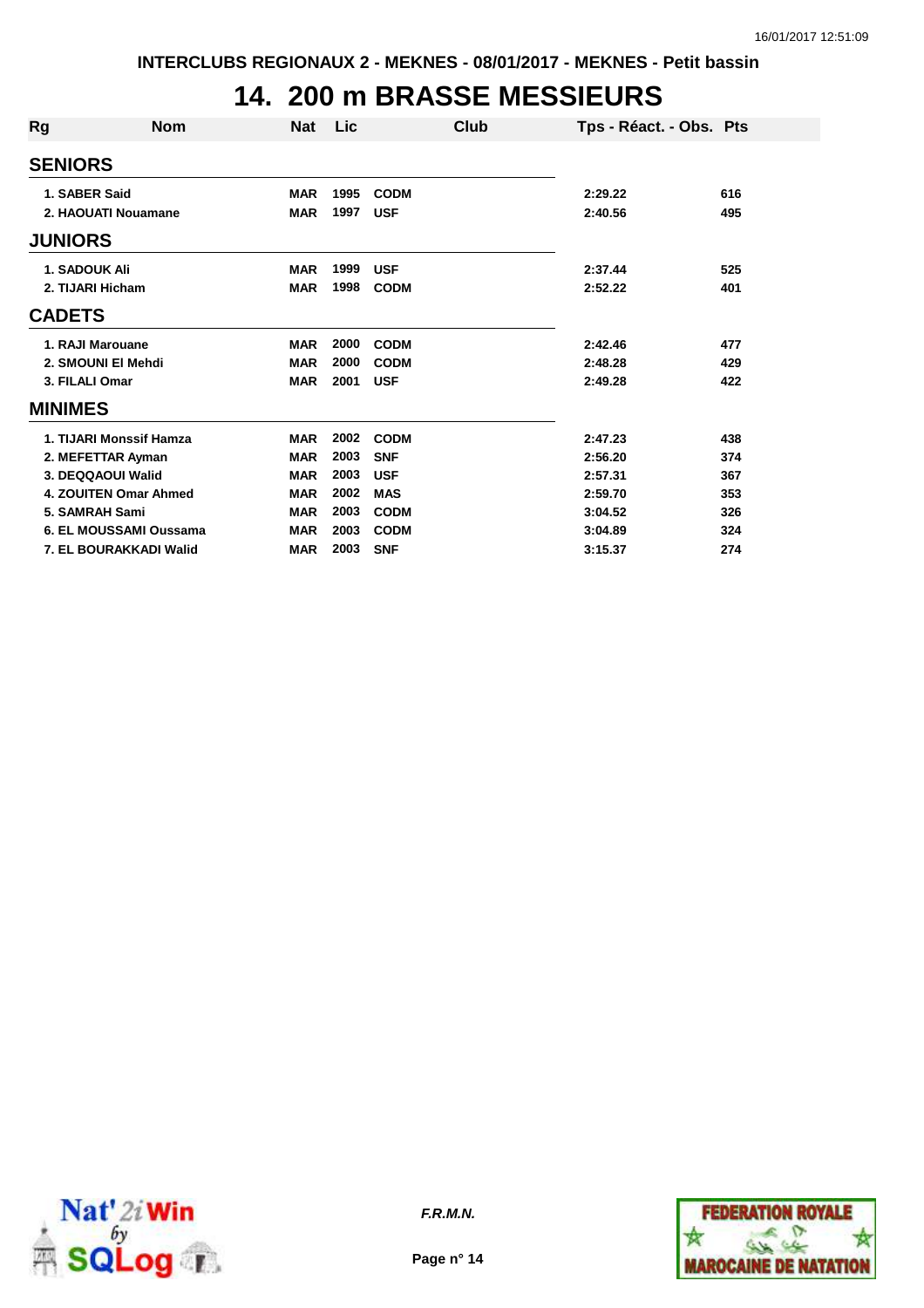#### **15. 50 m PAPILLON DAMES**

| Rg               | <b>Nom</b>                    | <b>Nat</b> | Lic  | Club        | Tps - Réact. - Obs. Pts |     |
|------------------|-------------------------------|------------|------|-------------|-------------------------|-----|
| <b>CADETS</b>    |                               |            |      |             |                         |     |
| 1. DIOURI Rim    |                               | <b>MAR</b> | 2000 | <b>CODM</b> | 33.30                   | 395 |
| 2. RHLIL Meryem  |                               | <b>MAR</b> | 2001 | <b>CODM</b> | 33.69                   | 381 |
|                  | 3. OUFRID Oumnia              | <b>MAR</b> | 2001 | <b>CODM</b> | 35.50                   | 326 |
|                  | 4. MAHMOUDI Meriem            | <b>MAR</b> | 2001 | <b>SNF</b>  | 39.16                   | 242 |
| <b>MINIMES</b>   |                               |            |      |             |                         |     |
|                  | 1. ETTALBI Oumayma            | <b>MAR</b> | 2003 | <b>CODM</b> | 31.58                   | 463 |
|                  | 2. REGRAGUI Salma             | <b>MAR</b> | 2002 | <b>USF</b>  | 33.23                   | 397 |
|                  | 3. EL MOUJARRADE Douae        | <b>MAR</b> | 2003 | <b>SNF</b>  | 34.42                   | 357 |
|                  | 4. BOUDRAR Basma              | <b>MAR</b> | 2003 | <b>CODM</b> | 34.98                   | 340 |
| 5. ADIANNA Aya   |                               | <b>MAR</b> | 2002 | <b>SNF</b>  | 36.13                   | 309 |
| 6. SABER Hajar   |                               | <b>MAR</b> | 2003 | <b>CODM</b> | 36.34                   | 303 |
| 7. HOUITE Salma  |                               | <b>MAR</b> | 2003 | <b>USF</b>  | 38.87                   | 248 |
| 8. KANDILI Imane |                               | <b>MAR</b> | 2003 | <b>SNF</b>  | 40.61                   | 217 |
|                  | 9. HSSINOU Fatima Zahra       | <b>MAR</b> | 2003 | <b>USF</b>  | 43.98                   | 171 |
|                  | <b>TLD. MOUTAOUAKIL Douae</b> | <b>MAR</b> | 2003 | <b>SNF</b>  | 46.28                   | 147 |
| TLD. YAHYA Ghita |                               | <b>MAR</b> | 2003 | <b>SNF</b>  | 46.91                   | 141 |



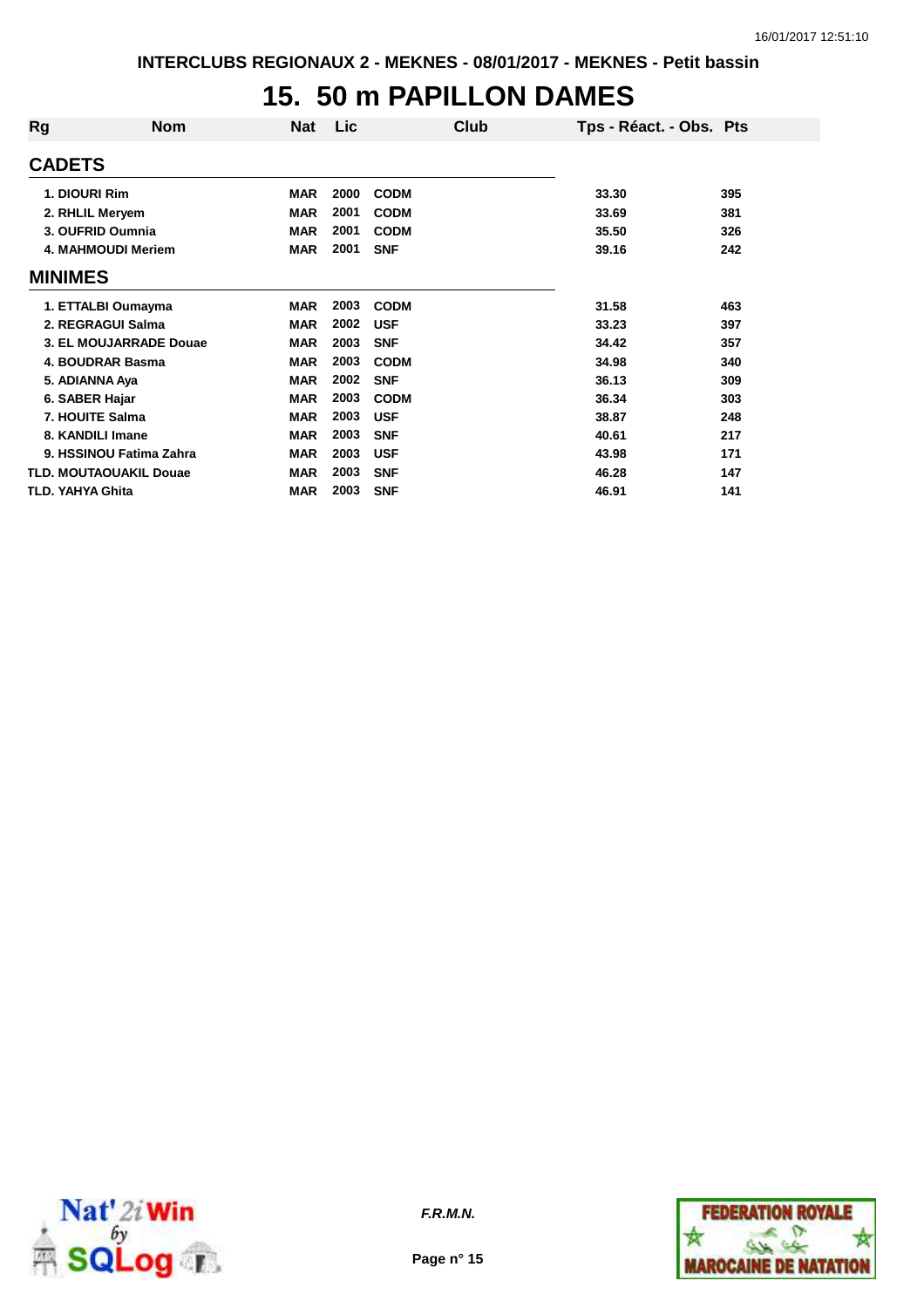### **16. 50 m PAPILLON MESSIEURS**

| Rg | <b>Nom</b>                     | <b>Nat</b> | Lic  |             | Club | Tps - Réact. - Obs. Pts |     |
|----|--------------------------------|------------|------|-------------|------|-------------------------|-----|
|    | <b>SENIORS</b>                 |            |      |             |      |                         |     |
|    | <b>1. KOUAME Amine</b>         | <b>MAR</b> | 1986 | <b>USF</b>  |      | 26.41                   | 612 |
|    | 2. SLAOUI Mehdi                | <b>MAR</b> | 1990 | <b>USF</b>  |      | 27.66                   | 533 |
|    | 3. OUAZZANE Bessame            | <b>MAR</b> | 1996 | <b>USF</b>  |      | 27.88                   | 521 |
|    | <b>JUNIORS</b>                 |            |      |             |      |                         |     |
|    | 1. SADOUK Ali                  | <b>MAR</b> | 1999 | <b>USF</b>  |      | 27.08                   | 568 |
|    | 2. NABOUCHE Omar               | <b>MAR</b> | 1999 | <b>CODM</b> |      | 29.03                   | 461 |
|    | 3. AMARTI Karim                | <b>MAR</b> | 1998 | <b>USF</b>  |      | 29.63                   | 434 |
|    | 4. ALAMI Mehdi                 | <b>MAR</b> | 1999 | <b>SNF</b>  |      | 30.98                   | 379 |
|    | 5. ISMAILI Khalil              | <b>MAR</b> | 1998 | <b>CODM</b> |      | 32.05                   | 342 |
|    | <b>TLD. NASSIRI Abdessamad</b> | <b>MAR</b> | 1999 | <b>UNO</b>  |      | 38.70                   | 194 |
|    | <b>CADETS</b>                  |            |      |             |      |                         |     |
|    | <b>1. HAMOUCHANE Sami</b>      | <b>MAR</b> | 2000 | <b>CODM</b> |      | 27.66                   | 533 |
|    | 2. BOUKHARI Med Yassine        | <b>MAR</b> | 2001 | <b>CODM</b> |      | 28.17                   | 505 |
|    | 2. SMOUNI EI Mehdi             | <b>MAR</b> | 2000 | <b>CODM</b> |      | 28.17                   | 505 |
|    | 4. ETTALBI Abdellah            | <b>MAR</b> | 2000 | <b>CODM</b> |      | 28.48                   | 488 |
|    | 5. BENNOUNA Hamza              | <b>MAR</b> | 2000 | <b>USF</b>  |      | 29.27                   | 450 |
|    | 6. NAJI Saad                   | <b>MAR</b> | 2001 | <b>CODM</b> |      | 29.80                   | 426 |
|    | 7. BOUDENE Ilyas               | <b>MAR</b> | 2001 | <b>MAS</b>  |      | 30.15                   | 411 |
|    | 7. KHARKHACH Abdellah          | <b>MAR</b> | 2001 | <b>USF</b>  |      | 30.15                   | 411 |
|    | 9. SEFRAOUI Mohammed           | <b>MAR</b> | 2000 | <b>UNO</b>  |      | 31.13                   | 374 |
|    | NC. ARROUD Akram Oussama       | <b>MAR</b> | 2000 | <b>CODM</b> |      | Frf n.d.                |     |
|    | <b>MINIMES</b>                 |            |      |             |      |                         |     |
|    | 1. TIJARI Monssif Hamza        | <b>MAR</b> | 2002 | <b>CODM</b> |      | 28.60                   | 482 |
|    | 2. BENADADA Adnane             | <b>MAR</b> | 2003 | <b>SNF</b>  |      | 30.27                   | 407 |
|    | 3. ZOUITEN Omar Ahmed          | <b>MAR</b> | 2002 | MAS         |      | 31.25                   | 369 |
|    | 4. EL MOUSSAMI Oussama         | <b>MAR</b> | 2003 | <b>CODM</b> |      | 31.84                   | 349 |
|    | 5. SEDDOUK Adam                | <b>MAR</b> | 2003 | <b>CODM</b> |      | 32.03                   | 343 |
|    | 6. AMALI Zakariae              | <b>MAR</b> | 2003 | <b>CODM</b> |      | 32.06                   | 342 |
|    | <b>7. ELMAMOUN Yasser</b>      | <b>MAR</b> | 2003 | <b>CODM</b> |      | 32.24                   | 336 |
|    | 8. SAMRAH Sami                 | <b>MAR</b> | 2003 | <b>CODM</b> |      | 32.31                   | 334 |
|    | 9. ELKAMYA EI Mehdi            | <b>MAR</b> | 2002 | <b>SNF</b>  |      | 33.36                   | 304 |
|    | <b>10. EL BOURAKKADI Walid</b> | <b>MAR</b> | 2003 | <b>SNF</b>  |      | 34.73                   | 269 |
|    | 10. EL YAZAMI ADLI Youssef     | <b>MAR</b> | 2002 | <b>USF</b>  |      | 34.73                   | 269 |
|    | 12. SIAHMED OUALI Aymane       | <b>MAR</b> | 2002 | <b>SNF</b>  |      | 37.06                   | 221 |
|    | 13. LAMFEDEL Abdelmouiz        | <b>MAR</b> | 2003 | <b>CODM</b> |      | 37.24                   | 218 |
|    | 14. ES SAHELY Ilyas            | <b>MAR</b> | 2003 | <b>SNF</b>  |      | 37.33                   | 217 |
|    | <b>15. KEMMOUNE Anass</b>      | <b>MAR</b> | 2003 | <b>SNF</b>  |      | 37.98                   | 206 |
|    | 16. RHZAL Walid                | <b>MAR</b> | 2003 | <b>UNO</b>  |      | 39.45                   | 183 |
|    | TLD. OUMOKHTAR Omar            | <b>MAR</b> | 2003 | <b>UNO</b>  |      | 54.93                   | 68  |
|    | <b>TLD. MARDHI Ilyas</b>       | <b>MAR</b> | 2003 | <b>UNO</b>  |      | 55.55                   | 65  |



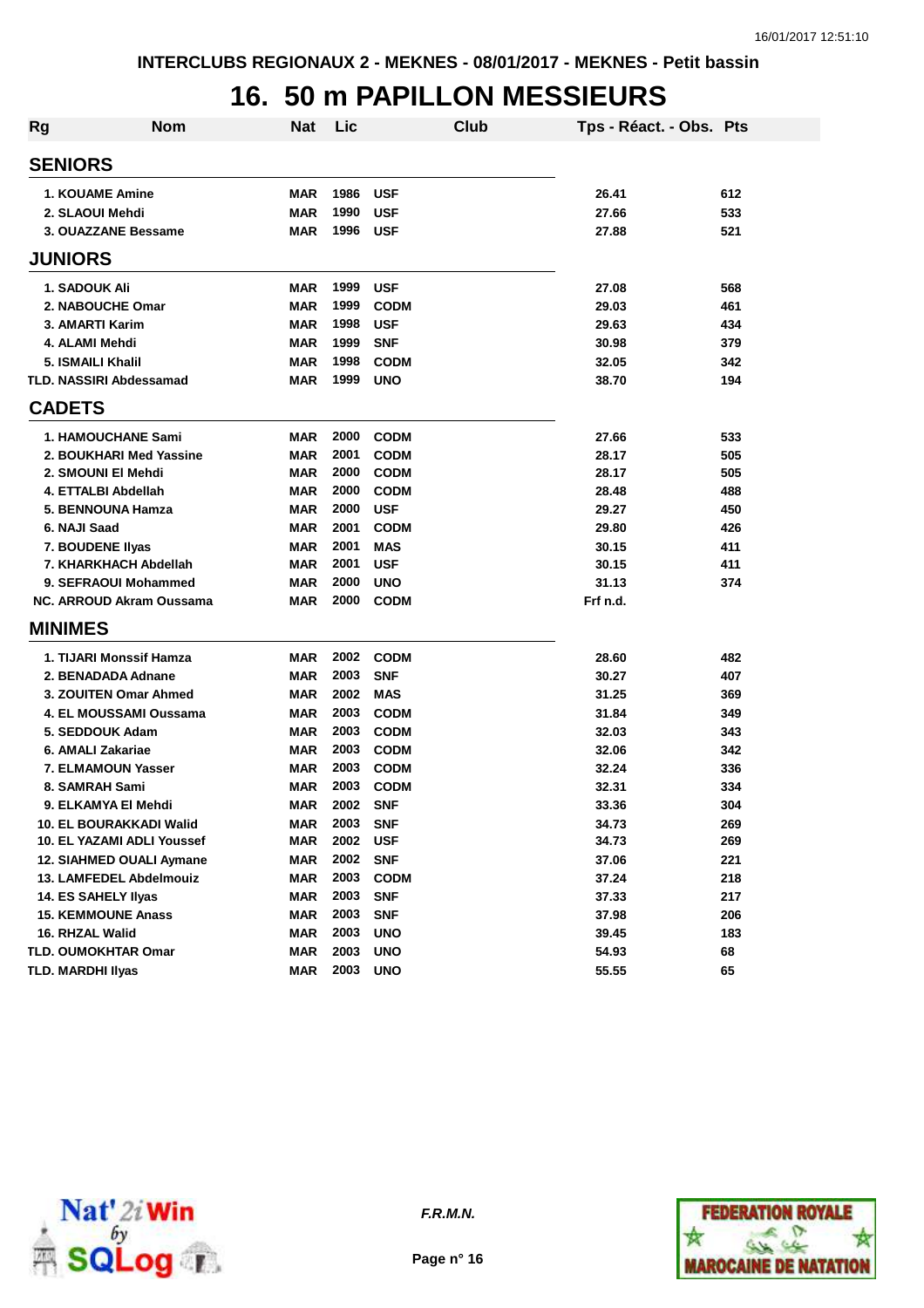#### **17. 800 m NAGE LIBRE DAMES**

| Rg                        | <b>Nom</b> | <b>Nat</b> | <b>Lic</b> |             | Club | Tps - Réact. - Obs. Pts |     |
|---------------------------|------------|------------|------------|-------------|------|-------------------------|-----|
| <b>MINIMES</b>            |            |            |            |             |      |                         |     |
| 1. BENNANI Rim            |            | MAR        |            | 2002 CODM   |      | 11:00.86                | 410 |
| 2. EL MOUJARRADE Douae    |            | MAR        | 2003 SNF   |             |      | 11:21.01                | 375 |
| 3. ADIANNA Aya            |            | <b>MAR</b> | 2002 SNF   |             |      | 11:21.86                | 373 |
| 4. SABER Hajar            |            | <b>MAR</b> | 2003       | <b>CODM</b> |      | 11:22.00                | 373 |
| 5. DEHBI Rania            |            | <b>MAR</b> | 2003       | <b>CODM</b> |      | 11:55.34                | 323 |
| <b>TLD. KANDILI Imane</b> |            | <b>MAR</b> | 2003       | <b>SNF</b>  |      | 12:28.39                | 282 |



**F.R.M.N.**

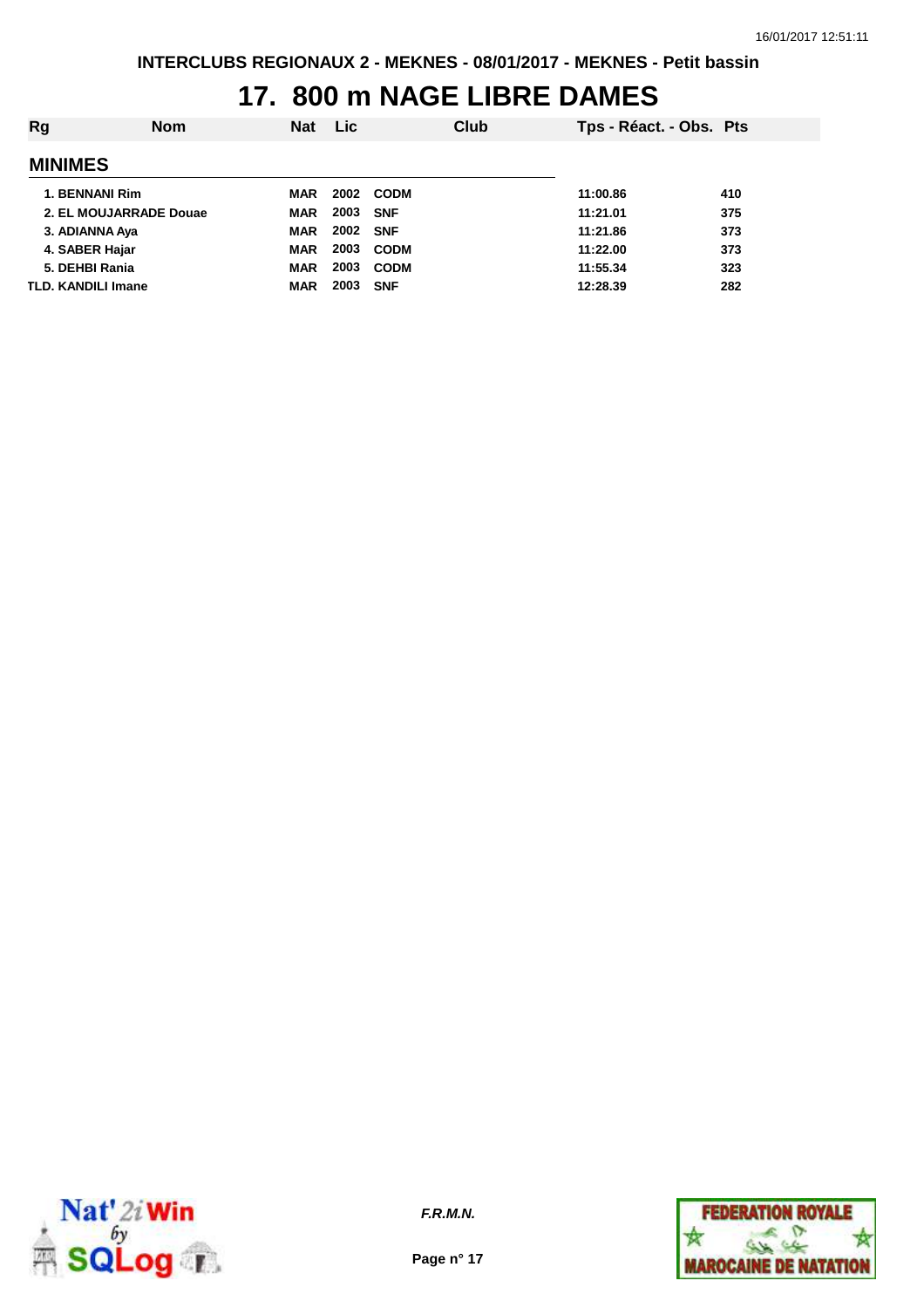#### **18. 200 m NAGE LIBRE MESSIEURS**

| <b>Rg</b> | <b>Nom</b>                                   | Nat        | Lic          | Club                      | Tps - Réact. - Obs. Pts |            |
|-----------|----------------------------------------------|------------|--------------|---------------------------|-------------------------|------------|
|           | <b>SENIORS</b>                               |            |              |                           |                         |            |
|           | 1. HAOUATI Nouamane                          | <b>MAR</b> | 1997         | <b>USF</b>                | 2:05.38                 | 538        |
|           | 2. BENSAID Nizar                             | <b>MAR</b> | 1994         | <b>CNN</b>                | 2:25.34                 | 345        |
|           | <b>JUNIORS</b>                               |            |              |                           |                         |            |
|           | 1. AMARTI Karim                              | <b>MAR</b> | 1998         | <b>USF</b>                | 2:12.11                 | 460        |
|           | <b>CADETS</b>                                |            |              |                           |                         |            |
|           | 1. HEMRI Ali                                 | <b>MAR</b> | 2001         | <b>FUS</b>                | 1:58.84                 | 632        |
|           | 2. HEMRI Youssef                             | <b>MAR</b> | 2001         | <b>FUS</b>                | 2:00.38                 | 608        |
|           | 3. OUACHIKH Achraf                           | <b>MAR</b> | 2001         | <b>FUS</b>                | 2:02.88                 | 572        |
|           | 4. REGRAGUI Abdeljabbar                      | <b>MAR</b> | 2001         | <b>CODM</b>               | 2:05.11                 | 541        |
|           | 5. SMOUNI EI Mehdi                           | <b>MAR</b> | 2000         | <b>CODM</b>               | 2:12.34                 | 457        |
|           | 6. BOUDENE IIyas                             | <b>MAR</b> | 2001         | <b>MAS</b>                | 2:13.07                 | 450        |
|           | 7. ARROUD Akram Oussama                      | <b>MAR</b> | 2000         | <b>CODM</b>               | 2:13.09                 | 450        |
|           | 8. GABOUNE Achraf                            | <b>MAR</b> | 2001         | <b>FUS</b>                | 2:14.10                 | 440        |
|           | 9. LAHLOU Ziad                               | <b>MAR</b> | 2001         | <b>USCM</b>               | 2:17.81                 | 405        |
|           | 10. MOKHTARI Ali                             | <b>MAR</b> | 2001         | <b>USCM</b>               | 2:18.09                 | 403        |
|           | 11. ZOUGAGHI Mehdi                           | <b>MAR</b> | 2001         | <b>USCM</b>               | 2:20.23                 | 384        |
|           | 12. NAJI Saad                                | <b>MAR</b> | 2001         | <b>CODM</b>               | 2:25.24                 | 346        |
|           | 13. OURKIYA Anas                             | <b>MAR</b> | 2000         | <b>USCM</b>               | 2:27.91                 | 327        |
|           | 14. MIFTAH Taha                              | <b>MAR</b> | 2001         | <b>CNN</b>                | 2:28.07                 | 326        |
|           | NC. KHARKHACH Abdellah                       | <b>MAR</b> | 2001         | <b>USF</b>                | Frf n.d.                |            |
|           | <b>NC. CHERKAOUI Omar</b>                    | <b>MAR</b> | 2001         | <b>USCM</b>               | Frf n.d.                |            |
|           | <b>NC. EL HADI Med Saad</b>                  | <b>MAR</b> | 2000         | <b>USCM</b>               | Frf n.d.                |            |
|           | <b>MINIMES</b>                               |            |              |                           |                         |            |
|           | 1. TIJARI Monssif Hamza                      | <b>MAR</b> | 2002         | <b>CODM</b>               | 2:06.32                 | 526        |
|           | 2. BENSALEH Mohamed Yassine                  | <b>MAR</b> | 2002         | <b>FUS</b>                | 2:12.52                 | 456        |
|           | 3. SADIQUI Anir                              | <b>MAR</b> | 2003         | <b>USCM</b>               | 2:13.16                 | 449        |
|           | 4. ZOUITEN Omar Ahmed                        | <b>MAR</b> | 2002         | <b>MAS</b>                | 2:13.72                 | 443        |
|           | 5. EL MECHRAFI Ayman                         | <b>MAR</b> | 2002         | <b>USCM</b>               | 2:13.81                 | 442        |
|           | 6. SEDDOUK Adam                              | <b>MAR</b> | 2003         | <b>CODM</b>               | 2:16.27                 | 419        |
|           | 7. EL HAMOUMI Ismail                         | <b>MAR</b> | 2002         | <b>USF</b>                | 2:17.41                 | 409        |
|           | 8. BELAFIA Adam                              | <b>MAR</b> | 2002         | <b>USCM</b>               | 2:19.13                 | 394        |
|           | 9. BENAMAR Amine                             | MAR        | 2002         | <b>CNN</b>                | 2:20.31                 | 384        |
|           | <b>10. ELMAMOUN Yasser</b>                   | <b>MAR</b> | 2003         | <b>CODM</b>               | 2:20.97                 | 378        |
|           | 11. OUKHOUYA Youssef                         | <b>MAR</b> | 2002 FUS     |                           | 2:21.56                 | 374        |
|           | 12. BENADADA Adnane                          | MAR        | 2003         | <b>SNF</b>                | 2:21.63                 | 373        |
|           | 13. BENSALAH Mehdi                           | <b>MAR</b> | 2002 FUS     |                           | 2:21.95                 | 371        |
|           | 14. MEFETTAR Ayman                           | MAR        | 2003         | <b>SNF</b>                | 2:22.16                 | 369        |
|           | <b>15. OUAZANI CHAHDI Zohair</b>             | MAR        | 2002 FUS     |                           | 2:23.73                 | 357        |
|           | 16. ELKAMYA El Mehdi                         | MAR        | 2002<br>2003 | <b>SNF</b>                | 2:27.49                 | 330        |
|           | 17. ELBRIDI Yahya<br>18. EL BOURAKKADI Walid | MAR        | 2003         | <b>USCM</b><br><b>SNF</b> | 2:27.52                 | 330        |
|           | <b>19. TAYEBI Soufiane</b>                   | MAR<br>MAR | 2003         | <b>FUS</b>                | 2:31.66<br>2:35.98      | 304<br>279 |
|           |                                              | MAR        | 2003         | <b>FUS</b>                | 2:36.28                 | 278        |
|           | 20. BOUHAFS Rayane<br>21. KEMMOUNE Anass     | MAR        | 2003         | <b>SNF</b>                | 2:44.41                 | 238        |
|           | 22. MESKINI Mohamed Wassim                   | MAR        | 2002         | <b>USCM</b>               | 2:44.52                 | 238        |
|           | <b>TLD. ES SAHELY Ilyas</b>                  | MAR        | 2003         | <b>SNF</b>                | 2:45.27                 | 235        |
|           | <b>TLD. LAMFEDEL Abdelmouiz</b>              | MAR        | 2003         | <b>CODM</b>               | 2:46.55                 | 229        |
|           | TLD. KADIRI HASSANI Youssef                  | MAR        | 2003         | <b>SNF</b>                | 2:48.23                 | 222        |
|           | TLD. SIAHMED OUALI Aymane                    | MAR        | 2002         | <b>SNF</b>                | 2:51.74                 | 209        |
|           | <b>NC. SENIHJI Mehdi</b>                     | MAR        | 2003         | <b>CNN</b>                | Frf n.d.                |            |
|           | <b>NC. DRISSI Yassine</b>                    | MAR        | 2003         | <b>FUS</b>                | Frf n.d.                |            |
|           |                                              |            |              |                           |                         |            |



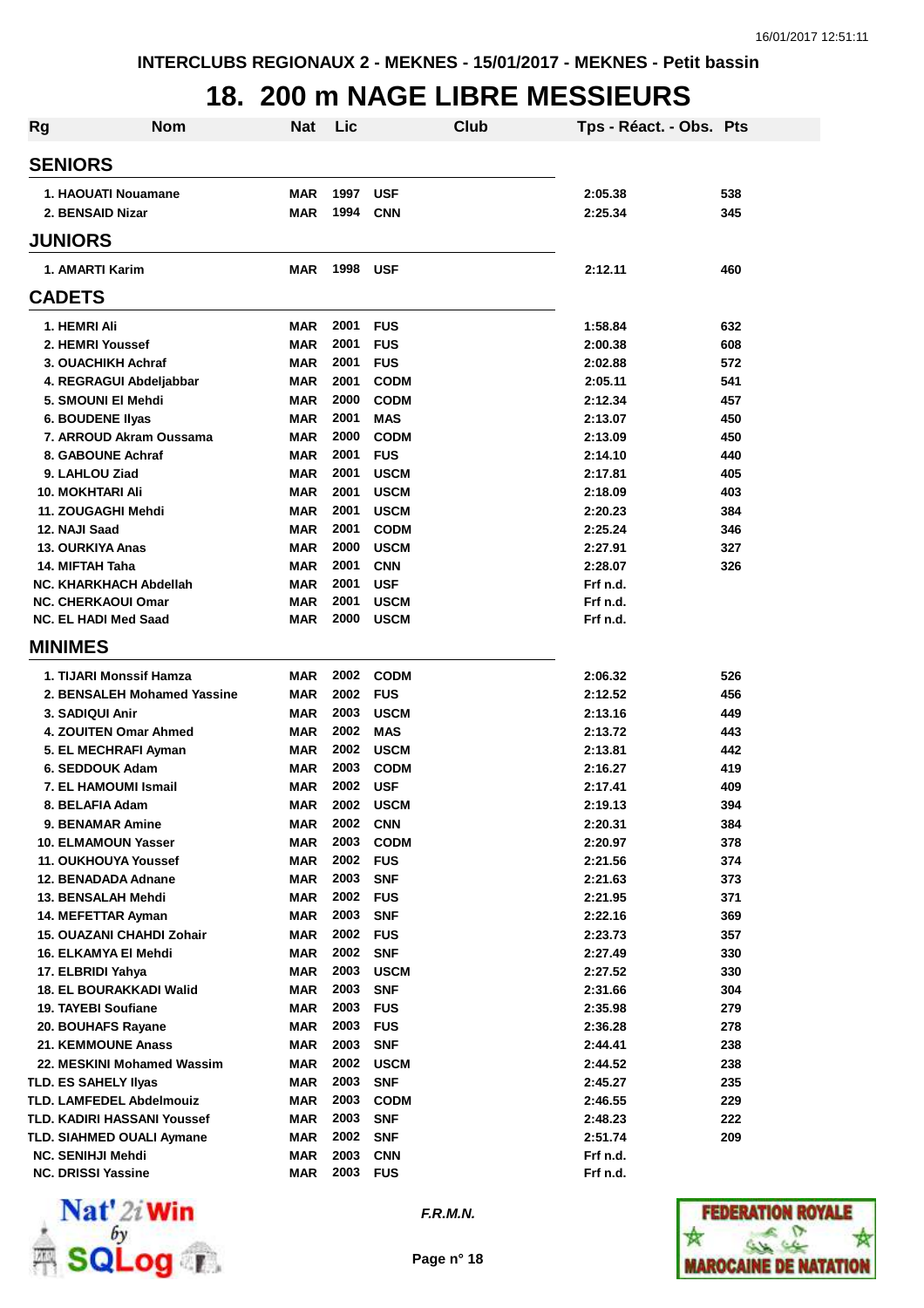### **19. 200 m NAGE LIBRE DAMES**

| Rg             | <b>Nom</b>              | <b>Nat</b> | Lic      | Club        | Tps - Réact. - Obs. Pts |     |
|----------------|-------------------------|------------|----------|-------------|-------------------------|-----|
| <b>JUNIORS</b> |                         |            |          |             |                         |     |
|                | 1. DRISSI HASSANI Nour  | <b>MAR</b> | 1998 FUS |             | 2:19.27                 | 533 |
| <b>CADETS</b>  |                         |            |          |             |                         |     |
|                | 1. IDRISSI Atar         | <b>MAR</b> | 2001     | <b>USCM</b> | 2:21.44                 | 509 |
|                | 2. BOURBOUH Narjiss     | <b>MAR</b> | 2001     | <b>FUS</b>  | 2:21.45                 | 509 |
|                | 3. OUFRID Oumnia        | <b>MAR</b> | 2001     | <b>CODM</b> | 2:27.50                 | 449 |
|                | 4. AIT BENALI Nada      | <b>MAR</b> | 2001     | <b>CODM</b> | 2:28.72                 | 438 |
| <b>MINIMES</b> |                         |            |          |             |                         |     |
|                | 1. BASKACH Imane        | <b>MAR</b> | 2003     | <b>USCM</b> | 2:26.41                 | 459 |
|                | 2. EL ANOUAR Ayat Allah | <b>MAR</b> | 2002     | <b>FUS</b>  | 2:28.11                 | 443 |
|                | 3. BOUDRAR Basma        | <b>MAR</b> | 2003     | <b>CODM</b> | 2:29.22                 | 434 |
|                | 4. ADIANNA Aya          | <b>MAR</b> | 2002     | <b>SNF</b>  | 2:31.13                 | 417 |
|                | 5. EL MOUJARRADE Douae  | <b>MAR</b> | 2003     | <b>SNF</b>  | 2:31.47                 | 415 |
|                | <b>6. BENNANI Rim</b>   | <b>MAR</b> | 2002     | <b>CODM</b> | 2:32.20                 | 409 |
|                | 7. RAHALI Sara          | <b>MAR</b> | 2002     | <b>CODM</b> | 2:36.23                 | 378 |
|                | 8. MASTARI Malak        | <b>MAR</b> | 2002     | <b>USCM</b> | 2:39.33                 | 356 |
|                | 9. DEHBI Rania          | <b>MAR</b> | 2003     | <b>CODM</b> | 2:41.34                 | 343 |
|                | 10. NADIR Yasmine       | <b>MAR</b> | 2003     | <b>FUS</b>  | 2:43.92                 | 327 |
|                | 11. EL AZHARI Zaineb    | <b>MAR</b> | 2003     | <b>FUS</b>  | 2:46.63                 | 311 |
|                | 12. KANDILI Imane       | <b>MAR</b> | 2003     | <b>SNF</b>  | 2:48.83                 | 299 |
|                | 13. YAHYA Ghita         | <b>MAR</b> | 2003     | <b>SNF</b>  | 2:55.88                 | 265 |



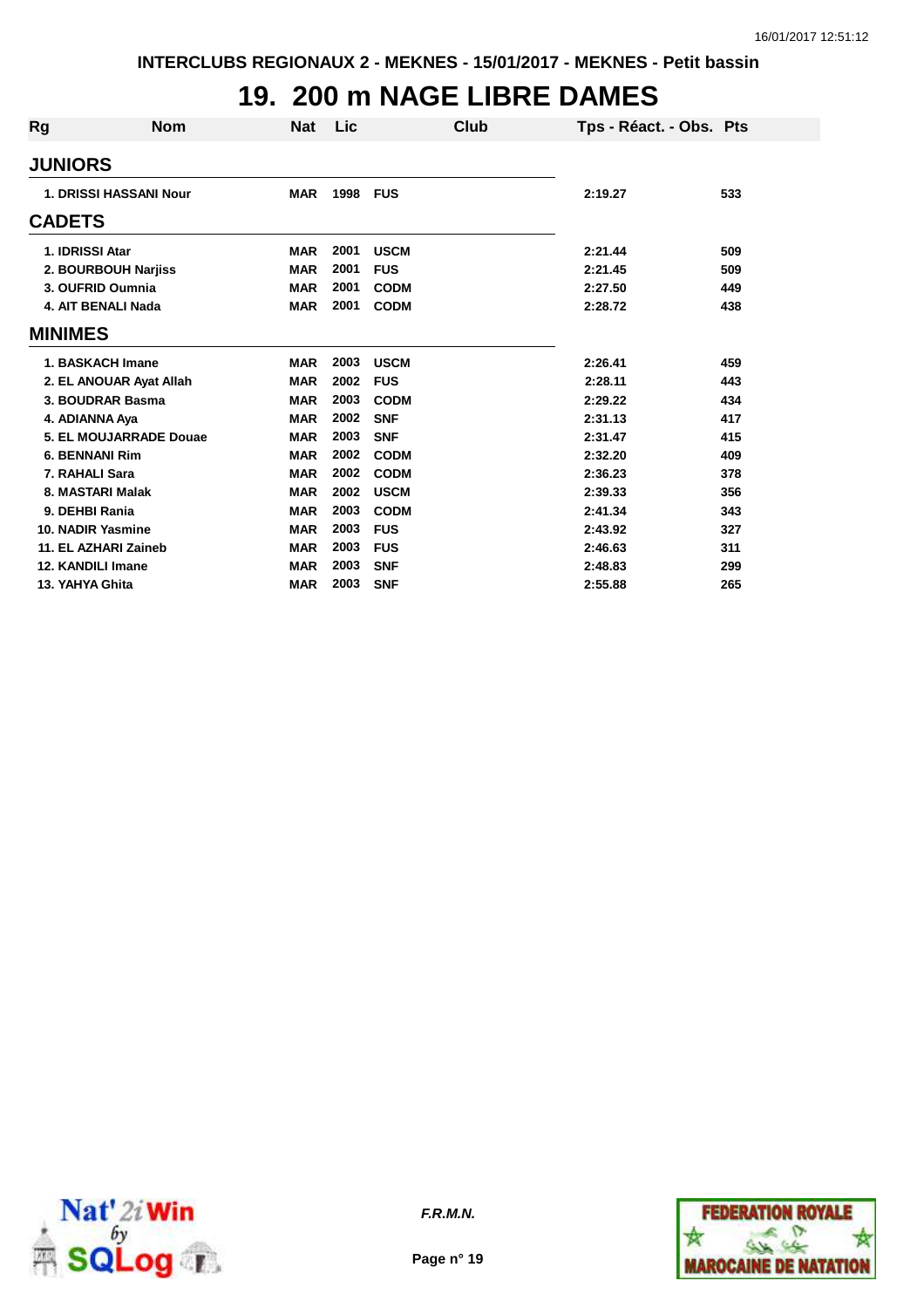#### **20. 100 m BRASSE MESSIEURS**

| <b>Rg</b> | <b>Nom</b>                       | <b>Nat</b> | Lic  | Club        | Tps - Réact. - Obs. Pts |     |
|-----------|----------------------------------|------------|------|-------------|-------------------------|-----|
|           | <b>SENIORS</b>                   |            |      |             |                         |     |
|           | 1. FAWZI Amine                   | MAR        | 1986 | <b>FUS</b>  | 1:06.72                 | 672 |
|           | 2. FAWZI Badreddine              | MAR        | 1991 | <b>USCM</b> | 1:10.91                 | 560 |
|           | <b>JUNIORS</b>                   |            |      |             |                         |     |
|           | <b>1. SADOUK Ali</b>             | <b>MAR</b> | 1999 | <b>USF</b>  | 1:09.25                 | 601 |
|           | 2. ISMAILI Khalil                | <b>MAR</b> | 1998 | <b>CODM</b> | 1:13.38                 | 505 |
|           | 3. ALAMI Mehdi                   | <b>MAR</b> | 1999 | <b>SNF</b>  | 1:23.57                 | 342 |
|           | <b>CADETS</b>                    |            |      |             |                         |     |
|           | 1. BOUKHARI Med Yassine          | MAR        | 2001 | <b>CODM</b> | 1:09.97                 | 583 |
|           | 2. REGRAGUI Abdeljabbar          | <b>MAR</b> | 2001 | <b>CODM</b> | 1:10.50                 | 570 |
|           | 3. BENNANI Ahmed                 | <b>MAR</b> | 2001 | <b>FUS</b>  | 1:12.61                 | 522 |
|           | 4. ETTALBI Abdellah              | <b>MAR</b> | 2000 | <b>CODM</b> | 1:14.13                 | 490 |
|           | 5. BENYAHYA Anas                 | <b>MAR</b> | 2001 | <b>FUS</b>  | 1:14.30                 | 487 |
|           | 6. BENNOUNA Hamza                | <b>MAR</b> | 2000 | <b>USF</b>  | 1:14.91                 | 475 |
|           | 7. HEMRI Ali                     | <b>MAR</b> | 2001 | <b>FUS</b>  | 1:16.63                 | 444 |
|           | 8. FILALI Omar                   | MAR        | 2001 | <b>USF</b>  | 1:17.09                 | 436 |
|           | 9. RAJI Marouane                 | MAR        | 2000 | <b>CODM</b> | 1:17.20                 | 434 |
|           | <b>10. BENNANI Younes</b>        | MAR        | 2000 | <b>USCM</b> | 1:18.32                 | 415 |
|           | <b>11. BENCHEIKH Driss</b>       | <b>MAR</b> | 2001 | <b>USF</b>  | 1:20.77                 | 379 |
|           | <b>12. HAMOUCHANE Sami</b>       | <b>MAR</b> | 2000 | <b>CODM</b> | 1:22.41                 | 357 |
|           | <b>13. LAMGHARI Youssef</b>      | <b>MAR</b> | 2001 | <b>USCM</b> | 1:23.88                 | 338 |
|           | 14. ZOUGAGHI Mehdi               | MAR        | 2001 | <b>USCM</b> | 1:26.16                 | 312 |
|           | <b>15. SALAMAT Youssef</b>       | MAR        | 2001 | <b>CNN</b>  | 1:28.78                 | 285 |
|           | <b>TLD. OURKIYA Salah Eddine</b> | MAR        | 2001 | <b>USCM</b> | 1:33.25                 | 246 |
|           | <b>TLD. OURKIYA Anas</b>         | <b>MAR</b> | 2000 | <b>USCM</b> | 1:33.48                 | 244 |
|           | <b>TLD. ENNACIRI Ismail</b>      | MAR        | 2001 | <b>USCM</b> | 1:38.88                 | 206 |
|           | <b>MINIMES</b>                   |            |      |             |                         |     |
|           | 1. EL MECHRAFI Ayman             | <b>MAR</b> | 2002 | <b>USCM</b> | 1:18.30                 | 416 |
|           | 2. DEQQAOUI Walid                | <b>MAR</b> | 2003 | <b>USF</b>  | 1:18.91                 | 406 |
|           | 3. MEFETTAR Ayman                | MAR        | 2003 | <b>SNF</b>  | 1:22.09                 | 361 |
|           | 4. SAMRAH Sami                   | MAR        | 2003 | <b>CODM</b> | 1:23.14                 | 347 |
|           | 5. BACHIR Benabdeljalil          | <b>MAR</b> | 2002 | <b>USCM</b> | 1:25.38                 | 321 |
|           | 6. EL MOUSSAMI Oussama           | <b>MAR</b> | 2003 | <b>CODM</b> | 1:25.78                 | 316 |
|           | 7. EL YAZAMI ADLI Youssef        | MAR        | 2002 | <b>USF</b>  | 1:26.97                 | 303 |
|           | 8. SADIQUI Anir                  | <b>MAR</b> | 2003 | <b>USCM</b> | 1:28.30                 | 290 |
|           | 8. BOUHAFS Rayane                | <b>MAR</b> | 2003 | <b>FUS</b>  | 1:28.30                 | 290 |
|           | 10. KADIRI HASSANI Youssef       | <b>MAR</b> | 2003 | <b>SNF</b>  | 1:33.22                 | 246 |
|           | <b>TLD. MEZIANI Aymane</b>       | <b>MAR</b> | 2002 | <b>CNN</b>  | 1:44.93                 | 172 |
|           | TLD. MOATASSIM BILLAH Yasser     | <b>MAR</b> | 2003 | <b>CNN</b>  | 1:51.17                 | 145 |
|           | <b>TLD. ILGUIM Anass</b>         | <b>MAR</b> | 2003 | <b>CNN</b>  | 1:52.19                 | 141 |



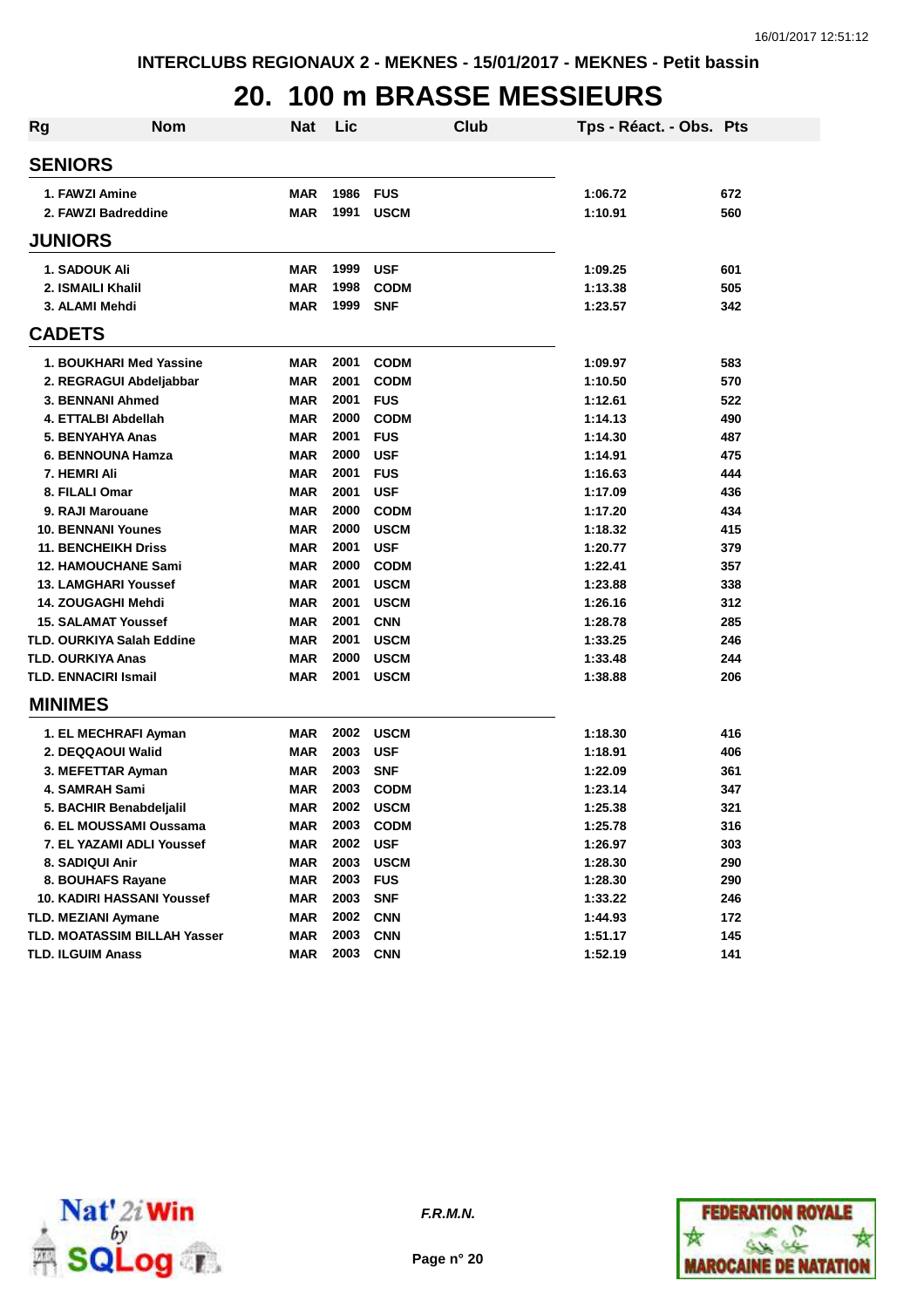#### **21. 100 m BRASSE DAMES**

| Rg             | <b>Nom</b>                  | <b>Nat</b> | Lic  | Club        | Tps - Réact. - Obs. Pts |     |
|----------------|-----------------------------|------------|------|-------------|-------------------------|-----|
| <b>CADETS</b>  |                             |            |      |             |                         |     |
|                | 1. BRICH Yassmina           | <b>MAR</b> | 2000 | <b>USCM</b> | 1:29.94                 | 366 |
|                | 2. EL HAOUAT Aya            | <b>MAR</b> | 2001 | <b>MAS</b>  | 1:31.38                 | 349 |
|                | 3. KOUNNA Samia             | <b>MAR</b> | 2001 | <b>USCM</b> | 1:38.38                 | 279 |
|                | <b>4. MAHMOUDI Meriem</b>   | <b>MAR</b> | 2001 | <b>SNF</b>  | 1:38.91                 | 275 |
|                | <b>TLD. BOUBRIK Hajar</b>   | <b>MAR</b> | 2001 | <b>SNF</b>  | 1:41.25                 | 256 |
|                | <b>TLD. RIFFI Amal</b>      | <b>MAR</b> | 2000 | <b>USCM</b> | 1:47.44                 | 214 |
|                | <b>TLD. RHLIL Meryem</b>    | <b>MAR</b> | 2001 | <b>CODM</b> | 3:34.50                 | 27  |
| <b>MINIMES</b> |                             |            |      |             |                         |     |
|                | 1. ETTALBI Oumayma          | <b>MAR</b> | 2003 | <b>CODM</b> | 1:23.31                 | 460 |
|                | 2. NADIR Yasmine            | <b>MAR</b> | 2003 | <b>FUS</b>  | 1:28.72                 | 381 |
|                | 3. REGRAGUI Salma           | <b>MAR</b> | 2002 | <b>USF</b>  | 1:30.38                 | 360 |
|                | <b>4. BASKACH Imane</b>     | <b>MAR</b> | 2003 | <b>USCM</b> | 1:32.36                 | 338 |
|                | 5. AIT TALEB Fatima Zahrae  | <b>MAR</b> | 2003 | <b>CODM</b> | 1:35.94                 | 301 |
|                | 6. MOUTAOUAKIL Douae        | <b>MAR</b> | 2003 | <b>SNF</b>  | 1:41.78                 | 252 |
|                | 7. EL MARJANI Lina          | <b>MAR</b> | 2003 | <b>USF</b>  | 1:43.16                 | 242 |
|                | <b>TLD. ZNAGUI Meriem</b>   | <b>MAR</b> | 2002 | <b>USF</b>  | 1:45.35                 | 227 |
|                | <b>TLD. FADILA Yassmine</b> | <b>MAR</b> | 2002 | <b>SNF</b>  | 1:46.34                 | 221 |
|                | <b>TLD. HASBI Yousra</b>    | <b>MAR</b> | 2003 | <b>USF</b>  | 1:47.73                 | 213 |
|                | <b>NC. BENJALLOUN Amina</b> | <b>MAR</b> | 2003 | <b>CNN</b>  | Frf n.d.                |     |



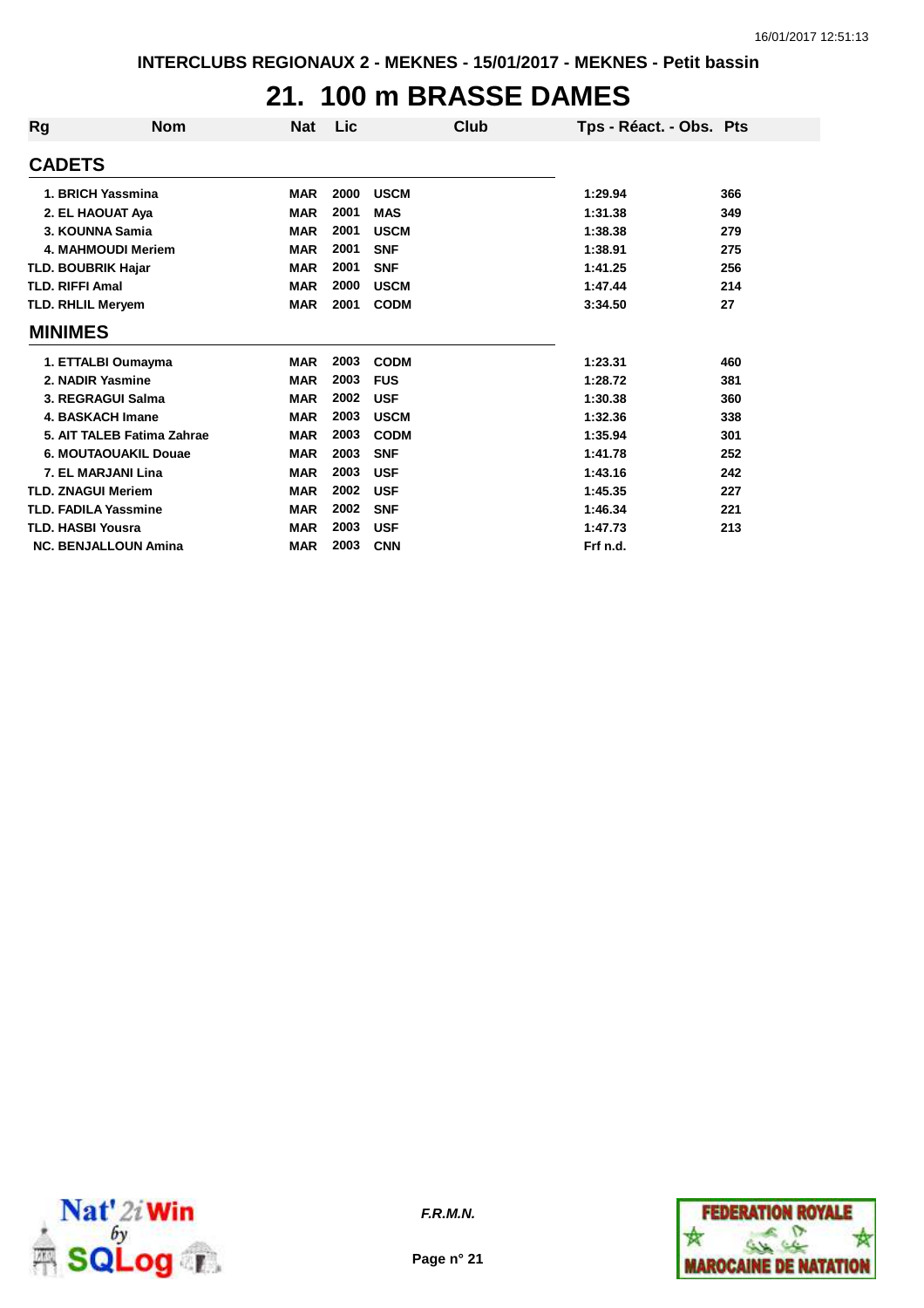### **22. 50 m DOS MESSIEURS**

| <b>Rg</b>                          | <b>Nom</b>                        | <b>Nat</b>               | Lic          |                           | <b>Club</b> | Tps - Réact. - Obs. Pts |            |
|------------------------------------|-----------------------------------|--------------------------|--------------|---------------------------|-------------|-------------------------|------------|
| <b>SENIORS</b>                     |                                   |                          |              |                           |             |                         |            |
|                                    | 1. HAOUATI Nouamane               | <b>MAR</b>               | 1997         | <b>USF</b>                |             | 30.38                   | 495        |
|                                    | 2. EL MANDOUR Ali                 | <b>MAR</b>               | 1997         | <b>FUS</b>                |             | 32.51                   | 404        |
|                                    | <b>NC. FAWZI Badreddine</b>       | <b>MAR</b>               | 1991         | <b>USCM</b>               |             | Frf n.d.                |            |
| <b>JUNIORS</b>                     |                                   |                          |              |                           |             |                         |            |
|                                    |                                   |                          |              |                           |             |                         |            |
| 1. AMARTI Karim                    |                                   | MAR                      | 1998         | <b>USF</b>                |             | 30.12                   | 508        |
|                                    | 2. LAIMANI Salheddine             | <b>MAR</b>               | 1999         | <b>USCM</b>               |             | 31.64                   | 438        |
|                                    | <b>3. NABOUCHE Omar</b>           | <b>MAR</b>               | 1999         | <b>CODM</b>               |             | 31.72                   | 435        |
| 4. TIJARI Hicham                   |                                   | <b>MAR</b>               | 1998         | <b>CODM</b>               |             | 31.95                   | 426        |
| <b>5. SADOUK Ali</b>               |                                   | <b>MAR</b>               | 1999         | <b>USF</b>                |             | 32.45                   | 406        |
| 6. ISMAILI Khalil                  |                                   | <b>MAR</b>               | 1998         | <b>CODM</b>               |             | 32.75                   | 395        |
| 7. ALAMI Mehdi                     |                                   | <b>MAR</b>               | 1999         | <b>SNF</b>                |             | 34.34                   | 343        |
| <b>CADETS</b>                      |                                   |                          |              |                           |             |                         |            |
|                                    | 1. BOUKHARI Med Yassine           | <b>MAR</b>               | 2001         | <b>CODM</b>               |             | 28.78                   | 583        |
| 2. HEMRI Youssef                   |                                   | <b>MAR</b>               | 2001         | <b>FUS</b>                |             | 30.22                   | 503        |
|                                    | 3. BENYAHYA Anas                  | <b>MAR</b>               | 2001         | <b>FUS</b>                |             | 30.34                   | 497        |
|                                    | 4. SMOUNI EI Mehdi                | <b>MAR</b>               | 2000         | <b>CODM</b>               |             | 30.52                   | 488        |
| 5. ELLAIA Adnane                   |                                   | <b>MAR</b>               | 2000         | <b>USCM</b>               |             | 30.59                   | 485        |
|                                    | 6. SEFRAOUI Mohammed              | <b>MAR</b>               | 2000         | <b>UNO</b>                |             | 30.91                   | 470        |
|                                    | 7. ETTALBI Abdellah               | <b>MAR</b>               | 2000         | <b>CODM</b>               |             | 31.77                   | 433        |
|                                    | <b>8. BENCHEIKH Driss</b>         | <b>MAR</b>               | 2001         | <b>USF</b>                |             | 31.80                   | 432        |
| 9. FILALI Omar                     |                                   | <b>MAR</b>               | 2001         | <b>USF</b>                |             | 32.20                   | 416        |
|                                    | 10. ARROUD Akram Oussama          | <b>MAR</b>               | 2000         | <b>CODM</b>               |             | 32.22                   | 415        |
|                                    | <b>11. OUACHIKH Achraf</b>        | <b>MAR</b>               | 2001         | <b>FUS</b>                |             | 32.38                   | 409        |
|                                    | 12. MYESSER Anas Badr             | <b>MAR</b>               | 2001         | <b>USCM</b>               |             | 32.50                   | 404        |
|                                    | 13. BENNANI Ahmed                 | <b>MAR</b>               | 2001         | <b>FUS</b>                |             | 32.93                   | 389        |
|                                    | <b>14. HAMOUCHANE Sami</b>        | <b>MAR</b>               | 2000         | <b>CODM</b>               |             | 32.94                   | 388        |
| 15. LAHLOU Ziad                    |                                   | <b>MAR</b>               | 2001         | <b>USCM</b>               |             | 33.09                   | 383        |
| 16. BOUDENE Ilyas<br>17. NAJI Saad |                                   | <b>MAR</b>               | 2001<br>2001 | <b>MAS</b>                |             | 33.14                   | 381        |
|                                    | <b>18. GABOUNE Achraf</b>         | <b>MAR</b><br><b>MAR</b> | 2001         | <b>CODM</b><br><b>FUS</b> |             | 34.13                   | 349<br>336 |
|                                    | <b>19. BENNOUNA Hamza</b>         | MAR                      | 2000         | <b>USF</b>                |             | 34.56<br>37.03          | 273        |
| 20. MIFTAH Taha                    |                                   | <b>MAR</b>               | 2001         | <b>CNN</b>                |             | 38.56                   | 242        |
| TLD. ENNACIRI Ismail               |                                   | MAR                      | 2001         | <b>USCM</b>               |             | 48.81                   | 119        |
|                                    | NC. KHARKHACH Abdellah            | MAR                      | 2001         | <b>USF</b>                |             | Frf n.d.                |            |
|                                    | <b>NC. CHERKAOUI Omar</b>         | MAR                      | 2001         | <b>USCM</b>               |             | Frf n.d.                |            |
|                                    | NC. EL HADI Med Saad              | MAR                      | 2000         | <b>USCM</b>               |             | Frf n.d.                |            |
| <b>MINIMES</b>                     |                                   |                          |              |                           |             |                         |            |
|                                    | 1. BENSALEH Mohamed Yassine       | MAR                      | 2002         | <b>FUS</b>                |             | 32.81                   | 393        |
|                                    | 2. EL HAMOUMI Ismail              | MAR                      | 2002         | <b>USF</b>                |             | 33.59                   | 366        |
|                                    | 3. OUKHOUYA Youssef               | MAR                      | 2002         | <b>FUS</b>                |             | 33.70                   | 363        |
|                                    | 3. MALKI Mohamed Taha             | MAR                      | 2003         | <b>USCM</b>               |             | 33.70                   | 363        |
|                                    | 5. BENTALEB Adam                  | <b>MAR</b>               | 2002         | <b>FUS</b>                |             | 34.29                   | 344        |
|                                    | 6. SEDDOUK Adam                   | <b>MAR</b>               | 2003         | <b>CODM</b>               |             | 34.90                   | 326        |
| 7. BELAFIA Adam                    |                                   | <b>MAR</b>               | 2002         | <b>USCM</b>               |             | 35.02                   | 323        |
|                                    | 8. AMALI Zakariae                 | <b>MAR</b>               | 2003         | <b>CODM</b>               |             | 35.19                   | 318        |
|                                    | 9. BENADADA Adnane                | <b>MAR</b>               | 2003         | <b>SNF</b>                |             | 35.60                   | 308        |
|                                    | 10. ELKAMYA EI Mehdi              | <b>MAR</b>               | 2002         | <b>SNF</b>                |             | 35.63                   | 307        |
|                                    | <b>11. ELMAMOUN Yasser</b>        | <b>MAR</b>               | 2003         | <b>CODM</b>               |             | 36.00                   | 297        |
|                                    | 12. EL MOUSSAMI Oussama           | MAR                      | 2003         | <b>CODM</b>               |             | 36.40                   | 288        |
|                                    | 13. BENSALAH Mehdi                | <b>MAR</b>               | 2002         | <b>FUS</b>                |             | 36.53                   | 285        |
|                                    | <b>14. EL YAZAMI ADLI Youssef</b> | MAR                      | 2002         | <b>USF</b>                |             | 37.41                   | 265        |



**F.R.M.N.**

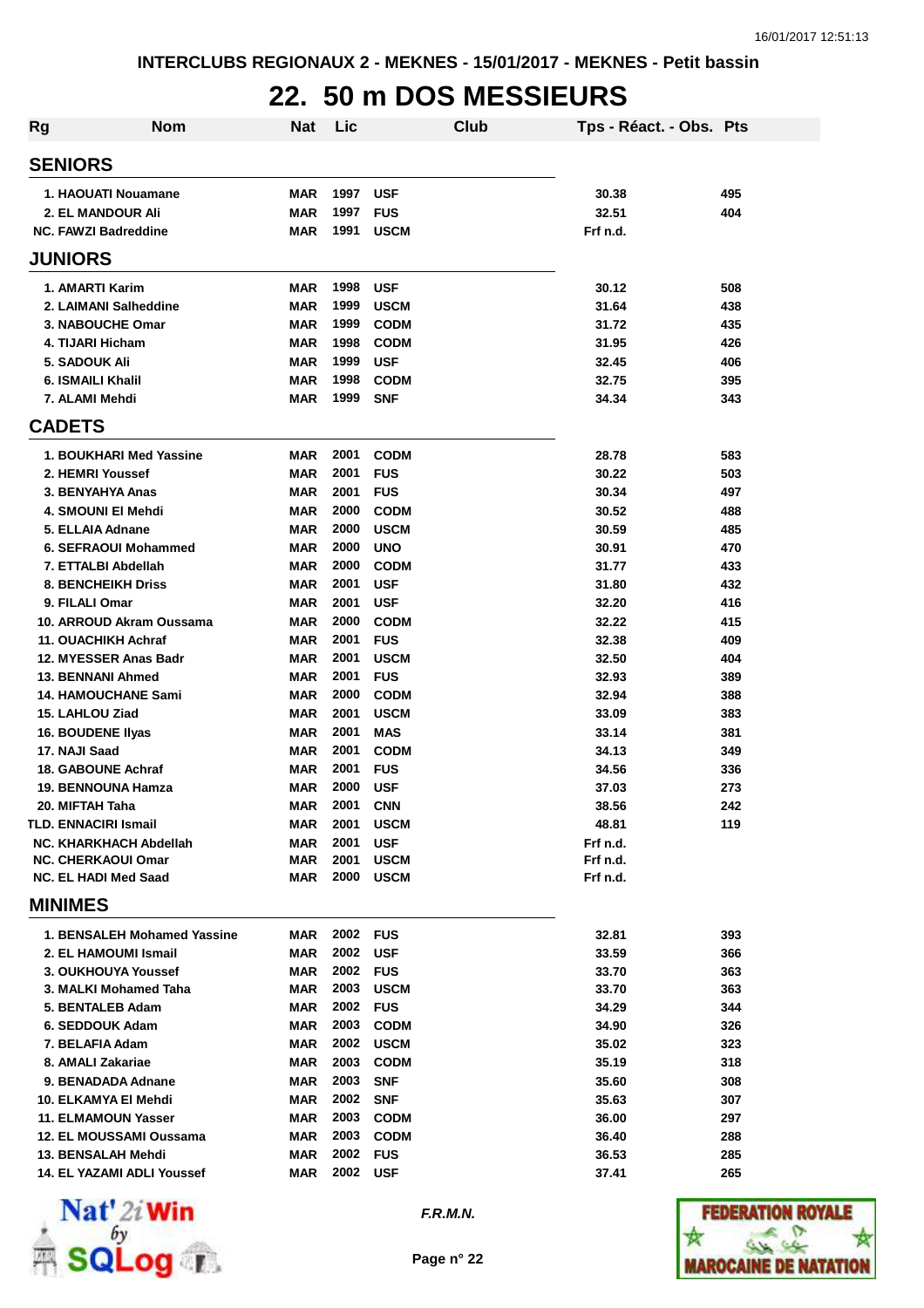#### **22. 50 m DOS MESSIEURS**

| Rg                        | Nom                             | Nat        | Lic  | Club        | Tps - Réact. - Obs. Pts |     |
|---------------------------|---------------------------------|------------|------|-------------|-------------------------|-----|
| <b>MINIMES</b>            |                                 |            |      |             |                         |     |
| <b>15. SAMRAH Sami</b>    |                                 | <b>MAR</b> | 2003 | <b>CODM</b> | 38.25                   | 248 |
|                           | 16. BACHIR Benabdeljalil        | <b>MAR</b> | 2002 | <b>USCM</b> | 38.28                   | 247 |
|                           | 17. OUAZANI CHAHDI Zohair       | <b>MAR</b> | 2002 | <b>FUS</b>  | 38.40                   | 245 |
|                           | 18. TAYEBI Soufiane             | <b>MAR</b> | 2003 | <b>FUS</b>  | 38.47                   | 244 |
|                           | <b>19. SIAHMED OUALI Aymane</b> | <b>MAR</b> | 2002 | <b>SNF</b>  | 39.27                   | 229 |
| 20. ELBRIDI Yahya         |                                 | <b>MAR</b> | 2003 | <b>USCM</b> | 39.79                   | 220 |
|                           | <b>21. KEMMOUNE Anass</b>       | <b>MAR</b> | 2003 | <b>SNF</b>  | 39.81                   | 220 |
|                           | 22. MESKINI Mohamed Wassim      | <b>MAR</b> | 2002 | <b>USCM</b> | 40.76                   | 205 |
|                           | 23. LAMFEDEL Abdelmouiz         | <b>MAR</b> | 2003 | <b>CODM</b> | 41.38                   | 196 |
|                           | 24. ES SAHELY Ilyas             | <b>MAR</b> | 2003 | <b>SNF</b>  | 41.41                   | 195 |
|                           | 25. OUAZZANI CHAHDI Khalil      | <b>MAR</b> | 2003 | <b>USCM</b> | 42.17                   | 185 |
|                           | 26. ACHIBANE Mohamed Amine      | <b>MAR</b> | 2002 | <b>CNN</b>  | 42.47                   | 181 |
|                           | 27. BOUMLIK Ahmed Adam          | <b>MAR</b> | 2002 | <b>USF</b>  | 43.25                   | 171 |
| <b>TLD. ILGUIM Anass</b>  |                                 | <b>MAR</b> | 2003 | <b>CNN</b>  | 46.41                   | 139 |
|                           | <b>TLD. AMMARA Abderrahmane</b> | <b>MAR</b> | 2003 | <b>CAT</b>  | 47.18                   | 132 |
| <b>NC. SENIHJI Mehdi</b>  |                                 | <b>MAR</b> | 2003 | <b>CNN</b>  | Frf n.d.                |     |
| <b>NC. DRISSI Yassine</b> |                                 | <b>MAR</b> | 2003 | <b>FUS</b>  | Frf n.d.                |     |



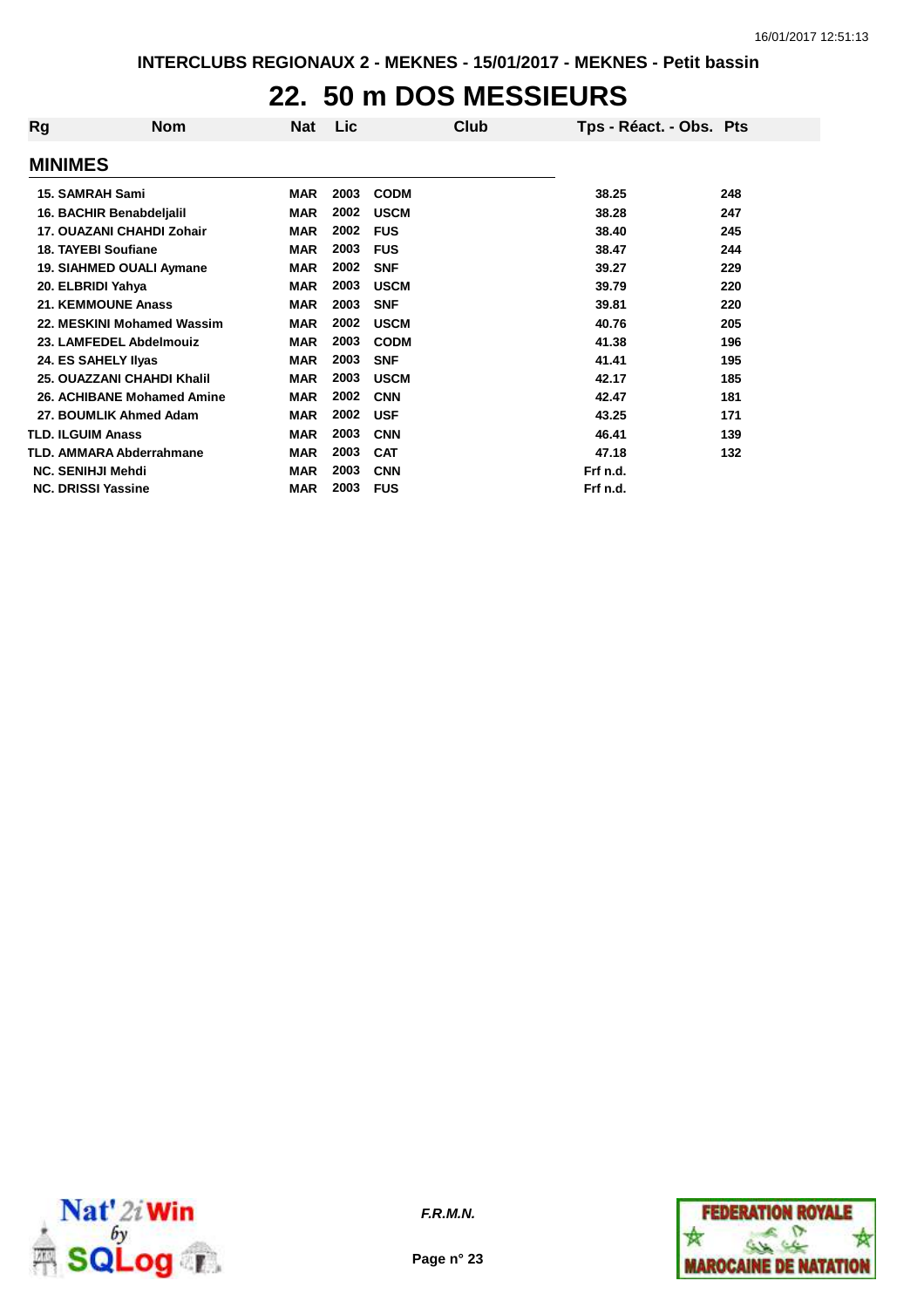# **23. 50 m DOS DAMES**

| <b>Rg</b> | <b>Nom</b>                     | <b>Nat</b> | Lic  | Club        | Tps - Réact. - Obs. Pts |     |
|-----------|--------------------------------|------------|------|-------------|-------------------------|-----|
|           | <b>JUNIORS</b>                 |            |      |             |                         |     |
|           | 1. DRISSI HASSANI Nour         | <b>MAR</b> | 1998 | <b>FUS</b>  | 32.21                   | 593 |
|           | <b>NC. MALKI Aya</b>           | <b>MAR</b> | 1999 | <b>USCM</b> | Frf n.d.                |     |
|           | <b>CADETS</b>                  |            |      |             |                         |     |
|           | 1. BOURBOUH Narjiss            | <b>MAR</b> | 2001 | <b>FUS</b>  | 33.38                   | 532 |
|           | 2. BOURBOUH Nissrine           | <b>MAR</b> | 2001 | <b>FUS</b>  | 34.91                   | 465 |
|           | 3. OUFRID Oumnia               | <b>MAR</b> | 2001 | <b>CODM</b> | 35.52                   | 442 |
|           | 4. DIOURI Rim                  | <b>MAR</b> | 2000 | <b>CODM</b> | 35.56                   | 440 |
|           | 5. AIT BENALI Nada             | <b>MAR</b> | 2001 | <b>CODM</b> | 39.45                   | 322 |
|           | 6. QOTIA Basma                 | <b>MAR</b> | 2001 | <b>CAT</b>  | 40.99                   | 287 |
|           | 7. BOUBRIK Hajar               | <b>MAR</b> | 2001 | <b>SNF</b>  | 41.65                   | 274 |
|           | 8. KOUNNA Samia                | <b>MAR</b> | 2001 | <b>USCM</b> | 42.38                   | 260 |
|           | 9. RIFFI Amal                  | <b>MAR</b> | 2000 | <b>USCM</b> | 44.26                   | 228 |
|           | <b>NC. MAHMOUDI Meriem</b>     | <b>MAR</b> | 2001 | <b>SNF</b>  | Frf exc.                |     |
|           | <b>NC. MGHARI Salma</b>        | <b>MAR</b> | 2001 | <b>USCM</b> | Frf n.d.                |     |
|           | <b>MINIMES</b>                 |            |      |             |                         |     |
|           | 1. ETTALBI Oumayma             | <b>MAR</b> | 2003 | <b>CODM</b> | 33.67                   | 519 |
|           | 2. SABER Hajar                 | <b>MAR</b> | 2003 | <b>CODM</b> | 35.22                   | 453 |
|           | 3. BOUDRAR Basma               | <b>MAR</b> | 2003 | <b>CODM</b> | 36.34                   | 413 |
|           | 4. BERRADA Rime                | <b>MAR</b> | 2003 | <b>FUS</b>  | 36.60                   | 404 |
|           | 5. BENNANI Rim                 | <b>MAR</b> | 2002 | <b>CODM</b> | 36.75                   | 399 |
|           | 6. EL ANOUAR Ayat Allah        | <b>MAR</b> | 2002 | <b>FUS</b>  | 37.08                   | 388 |
|           | 7. RAHALI Sara                 | <b>MAR</b> | 2002 | <b>CODM</b> | 37.72                   | 369 |
|           | 8. ADIANNA Aya                 | <b>MAR</b> | 2002 | <b>SNF</b>  | 38.03                   | 360 |
|           | 9. DEHBI Rania                 | <b>MAR</b> | 2003 | <b>CODM</b> | 38.83                   | 338 |
|           | 10. KANDILI Imane              | <b>MAR</b> | 2003 | <b>SNF</b>  | 38.95                   | 335 |
|           | 11. AIT TALEB Fatima Zahrae    | <b>MAR</b> | 2003 | <b>CODM</b> | 39.10                   | 331 |
|           | 12. RIDA Inssaf                | <b>MAR</b> | 2002 | <b>USCM</b> | 41.65                   | 274 |
|           | 13. FADILA Yassmine            | <b>MAR</b> | 2002 | <b>SNF</b>  | 42.20                   | 263 |
|           | 14. HOUITE Salma               | <b>MAR</b> | 2003 | <b>USF</b>  | 42.80                   | 252 |
|           | <b>15. EL MARJANI Lina</b>     | <b>MAR</b> | 2003 | <b>USF</b>  | 42.87                   | 251 |
|           | 16. HSSINOU Fatima Zahra       | <b>MAR</b> | 2003 | <b>USF</b>  | 43.38                   | 242 |
|           | 16. ZNAGUI Meriem              | <b>MAR</b> | 2002 | <b>USF</b>  | 43.38                   | 242 |
|           | 18. YAHYA Ghita                | <b>MAR</b> | 2003 | <b>SNF</b>  | 44.63                   | 222 |
|           | 19. HASBI Yousra               | <b>MAR</b> | 2003 | <b>USF</b>  | 45.89                   | 205 |
|           | <b>TLD. CHABI Sara</b>         | <b>MAR</b> | 2003 | <b>USCM</b> | 47.10                   | 189 |
|           | <b>TLD. ELYACOUBI Soundous</b> | <b>MAR</b> | 2002 | <b>USCM</b> | 47.94                   | 179 |
|           | TLD. AMLAIKY Kenza             | <b>MAR</b> | 2002 | <b>USCM</b> | 48.52                   | 173 |
|           | <b>TLD. OUALI Boutaina</b>     | <b>MAR</b> | 2003 | <b>CAT</b>  | 52.84                   | 134 |
|           | <b>NC. EL MAMOUN Rania</b>     | <b>MAR</b> | 2002 | <b>USCM</b> | Frf n.d.                |     |



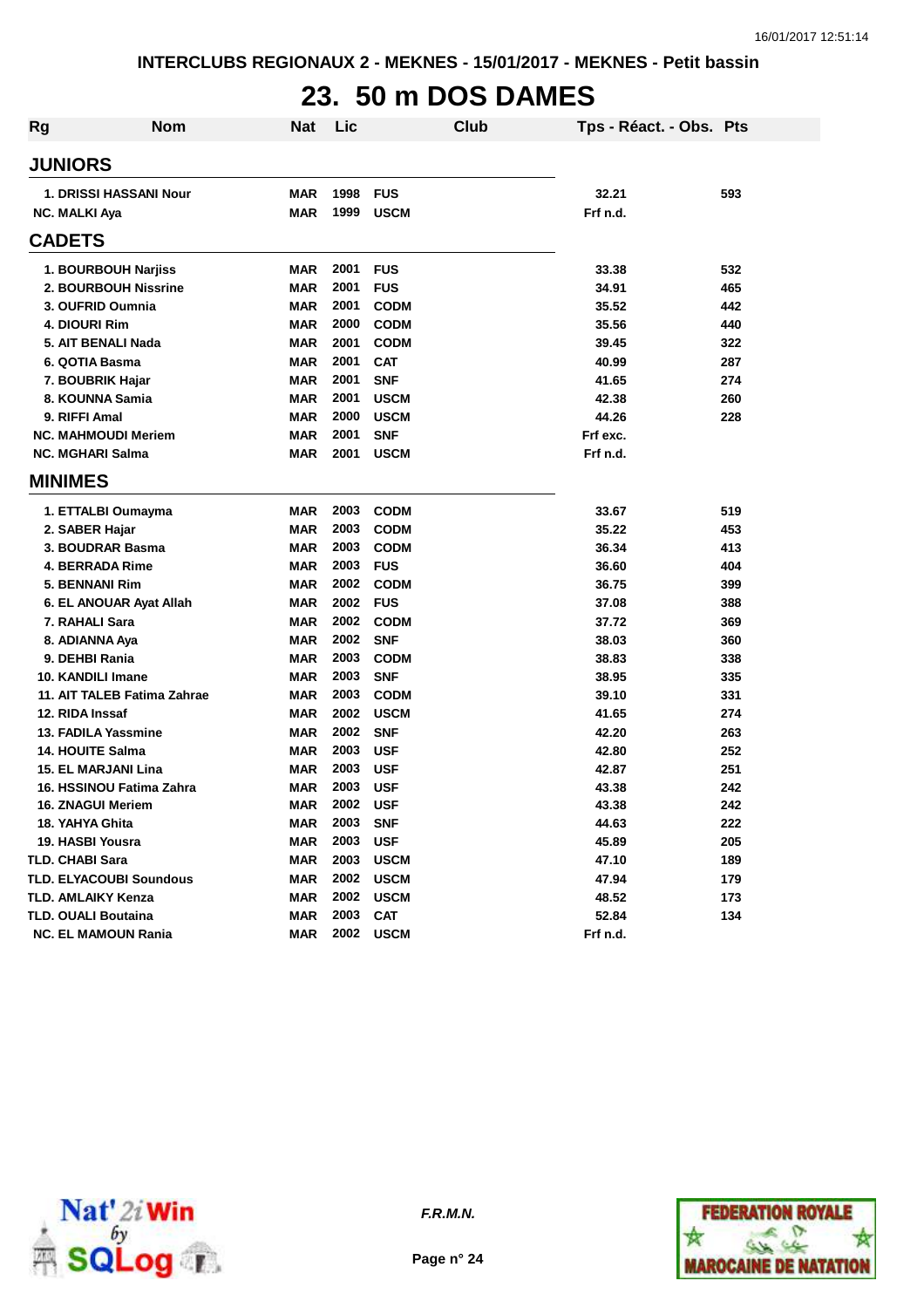#### **24. 400 m 4 NAGES MESSIEURS**

| Rg             | Nom                     | Nat        | Lic  | Club        | Tps - Réact. - Obs. Pts |     |
|----------------|-------------------------|------------|------|-------------|-------------------------|-----|
| <b>SENIORS</b> |                         |            |      |             |                         |     |
| 1. SABER Said  |                         | <b>MAR</b> | 1995 | <b>CODM</b> | 4:35.81                 | 691 |
|                | 2. HAOUATI Nouamane     | <b>MAR</b> | 1997 | <b>USF</b>  | 5:10.27                 | 485 |
|                | 3. ENNAIM Ahmed Reda    | <b>MAR</b> | 1996 | <b>CODM</b> | 5:13.09                 | 472 |
| <b>JUNIORS</b> |                         |            |      |             |                         |     |
|                | 1. NABOUCHE Omar        | MAR        | 1999 | <b>CODM</b> | 5:15.00                 | 463 |
| <b>CADETS</b>  |                         |            |      |             |                         |     |
|                | 1. MYESSER Anas Badr    | <b>MAR</b> | 2001 | <b>USCM</b> | 5:28.19                 | 410 |
|                | 2. GABOUNE Achraf       | <b>MAR</b> | 2001 | <b>FUS</b>  | 5:38.69                 | 373 |
| <b>MINIMES</b> |                         |            |      |             |                         |     |
|                | 1. TIJARI Monssif Hamza | <b>MAR</b> | 2002 | <b>CODM</b> | 5:10.56                 | 484 |
|                | 2. AMALI Zakariae       | <b>MAR</b> | 2003 | <b>CODM</b> | 5:35.30                 | 384 |
|                | 3. DEQQAOUI Walid       | <b>MAR</b> | 2003 | <b>USF</b>  | 5:48.63                 | 342 |
|                | 4. MEFETTAR Ayman       | <b>MAR</b> | 2003 | <b>SNF</b>  | 5:53.23                 | 328 |
|                | 5. MALKI Mohamed Taha   | <b>MAR</b> | 2003 | <b>USCM</b> | 5:58.66                 | 314 |
|                | 6. EL BOURAKKADI Walid  | <b>MAR</b> | 2003 | <b>SNF</b>  | 6:10.82                 | 284 |



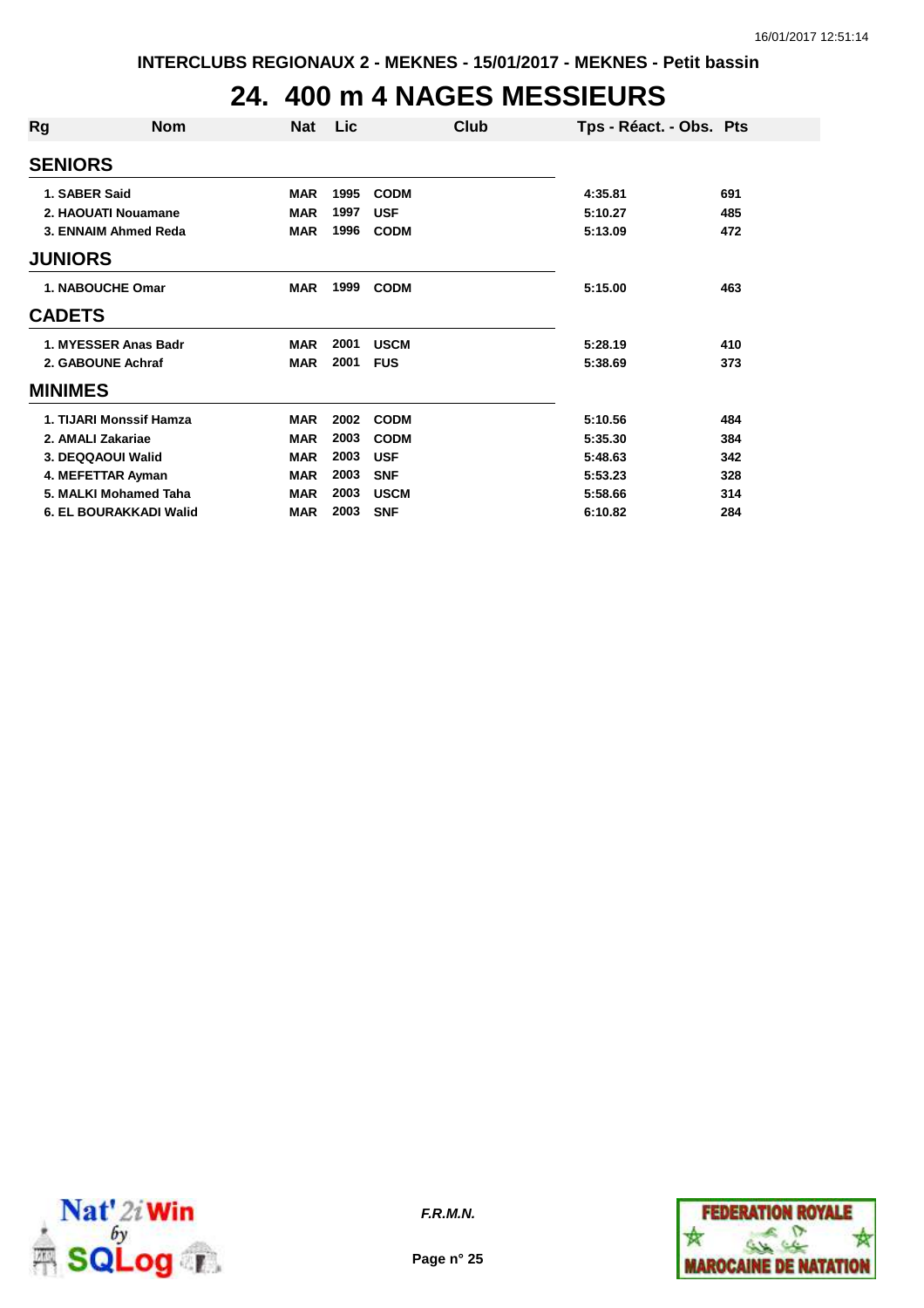## **25. 400 m 4 NAGES DAMES**

| Rg                   | <b>Nom</b>             | <b>Nat</b> | <b>Lic</b> |             | Club | Tps - Réact. - Obs. Pts |     |
|----------------------|------------------------|------------|------------|-------------|------|-------------------------|-----|
| <b>CADETS</b>        |                        |            |            |             |      |                         |     |
| 1. DIOURI Rim        |                        | <b>MAR</b> | 2000       | <b>CODM</b> |      | 5:45.11                 | 470 |
| 2. BOURBOUH Nissrine |                        | <b>MAR</b> | 2001       | <b>FUS</b>  |      | 5:53.76                 | 436 |
| <b>MINIMES</b>       |                        |            |            |             |      |                         |     |
| 1. ADIANNA Aya       |                        | <b>MAR</b> | 2002 SNF   |             |      | 6:04.38                 | 399 |
|                      | 2. EL MOUJARRADE Douae | <b>MAR</b> | 2003       | <b>SNF</b>  |      | 6:05.25                 | 396 |
| 3. SABER Hajar       |                        | <b>MAR</b> | 2003       | <b>CODM</b> |      | 6:05.61                 | 395 |



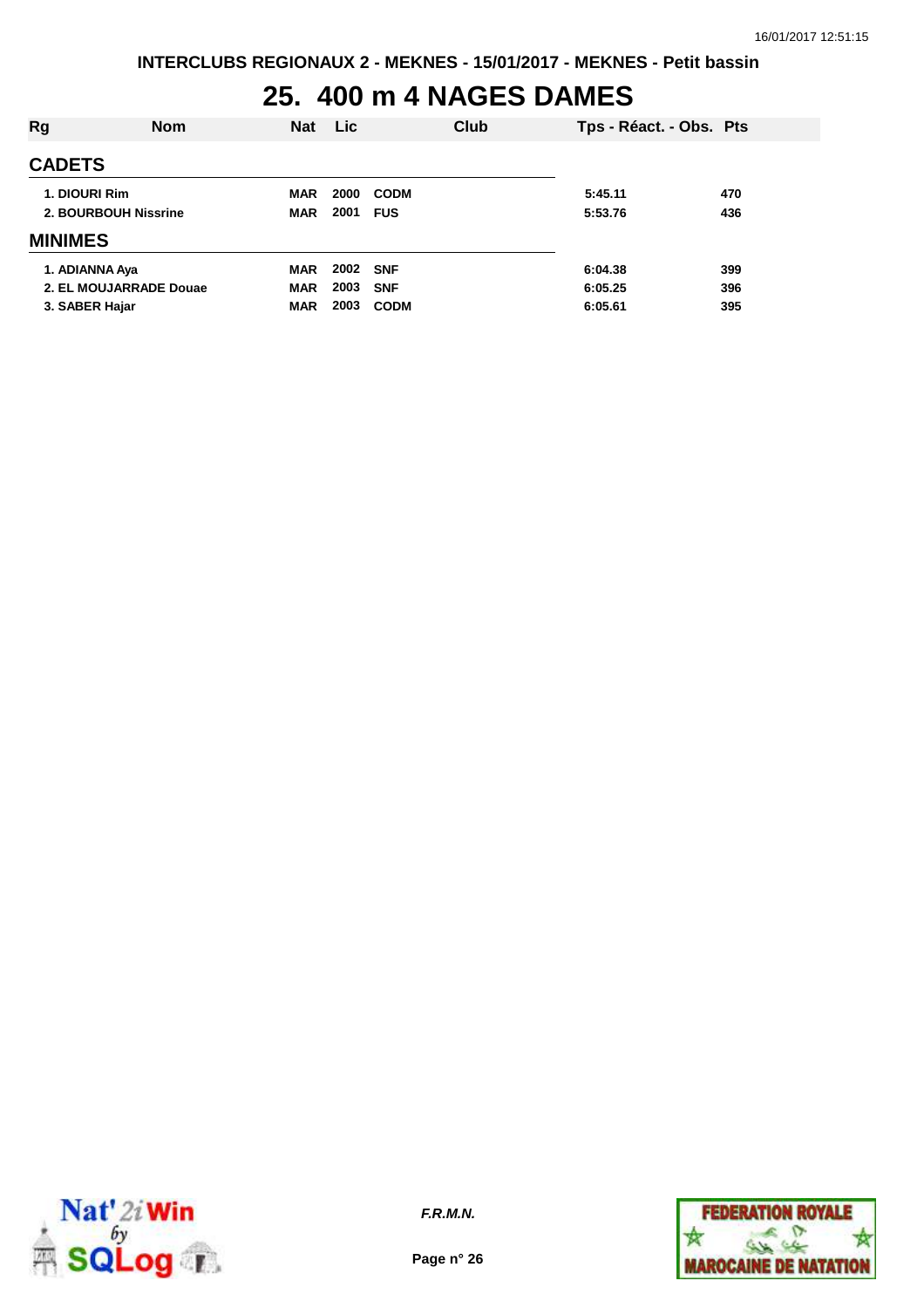### **26. 200 m PAPILLON MESSIEURS**

| Rg | <b>Nom</b>                  | Nat        | Lic  | Club        | Tps - Réact. - Obs. Pts |     |
|----|-----------------------------|------------|------|-------------|-------------------------|-----|
|    | <b>JUNIORS</b>              |            |      |             |                         |     |
|    | <b>1. NABOUCHE Omar</b>     | <b>MAR</b> | 1999 | <b>CODM</b> | 2:28.97                 | 419 |
|    | <b>CADETS</b>               |            |      |             |                         |     |
|    | 1. REGRAGUI Abdeljabbar     | <b>MAR</b> | 2001 | <b>CODM</b> | 2:19.88                 | 506 |
|    | 2. HEMRI Youssef            | <b>MAR</b> | 2001 | <b>FUS</b>  | 2:20.75                 | 497 |
|    | 3. ARROUD Akram Oussama     | <b>MAR</b> | 2000 | <b>CODM</b> | 2:41.08                 | 331 |
|    | <b>4. MOKHTARI Ali</b>      | <b>MAR</b> | 2001 | <b>USCM</b> | 2:53.05                 | 267 |
|    | <b>MINIMES</b>              |            |      |             |                         |     |
|    | 1. BENSALEH Mohamed Yassine | <b>MAR</b> | 2002 | <b>FUS</b>  | 2:22.93                 | 474 |
|    | 2. EL MECHRAFI Ayman        | <b>MAR</b> | 2002 | <b>USCM</b> | 2:38.02                 | 351 |
|    | 3. EL MOUSSAMI Oussama      | <b>MAR</b> | 2003 | <b>CODM</b> | 2:38.30                 | 349 |
|    | 4. AMALI Zakariae           | <b>MAR</b> | 2003 | <b>CODM</b> | 2:38.53                 | 348 |
|    | 5. BENADADA Adnane          | <b>MAR</b> | 2003 | <b>SNF</b>  | 2:42.02                 | 326 |
|    | 6. DEQQAOUI Walid           | <b>MAR</b> | 2003 | <b>USF</b>  | 2:44.36                 | 312 |
|    | 7. OUAZANI CHAHDI Zohair    | <b>MAR</b> | 2002 | <b>FUS</b>  | 2:46.06                 | 302 |
|    | <b>8. BENAMAR Amine</b>     | <b>MAR</b> | 2002 | <b>CNN</b>  | 2:49.59                 | 284 |
|    | 9. EL BOURAKKADI Walid      | <b>MAR</b> | 2003 | <b>SNF</b>  | 3:11.13                 | 198 |
|    | 10. SAMRAH Sami             | <b>MAR</b> | 2003 | <b>CODM</b> | 3:18.27                 | 177 |



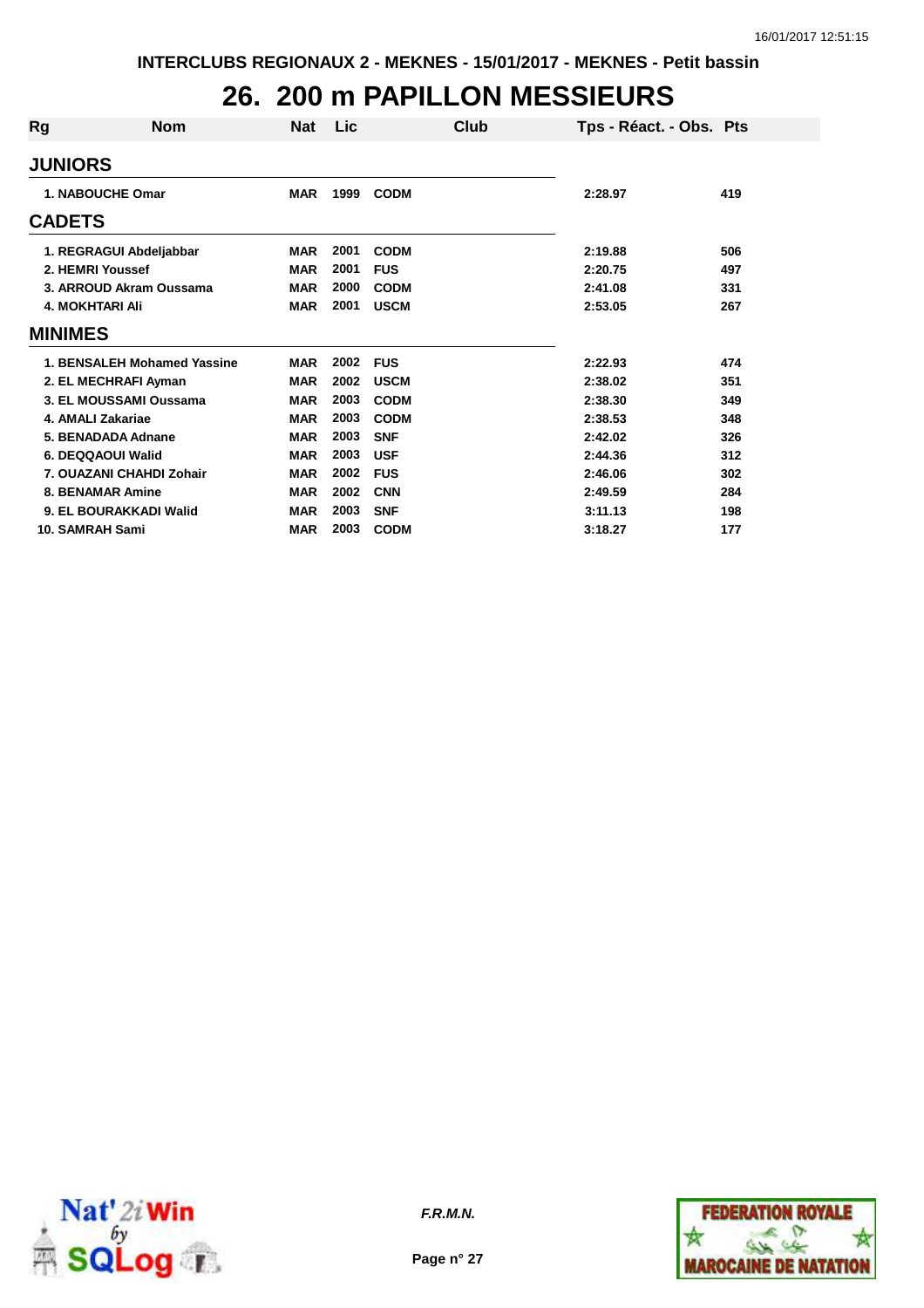### **27. 200 m PAPILLON DAMES**

| Rg                      | <b>Nom</b>              | <b>Nat</b> | <b>Lic</b> |             | Club | Tps - Réact. - Obs. Pts |     |
|-------------------------|-------------------------|------------|------------|-------------|------|-------------------------|-----|
| <b>CADETS</b>           |                         |            |            |             |      |                         |     |
|                         | 1. BOURBOUH Narjiss     | <b>MAR</b> | 2001       | <b>FUS</b>  |      | 2:36.77                 | 469 |
| 2. IDRISSI Atar         |                         | <b>MAR</b> | 2001       | <b>USCM</b> |      | 2:52.97                 | 349 |
| 3. BOURBOUH Nissrine    |                         | <b>MAR</b> | 2001       | <b>FUS</b>  |      | 2:58.58                 | 317 |
| <b>MINIMES</b>          |                         |            |            |             |      |                         |     |
|                         | 1. EL ANOUAR Ayat Allah | <b>MAR</b> | 2002       | <b>FUS</b>  |      | 2:42.34                 | 422 |
|                         | 2. REGRAGUI Salma       | <b>MAR</b> | 2002       | <b>USF</b>  |      | 2:58.69                 | 316 |
|                         | 3. EL AZHARI Zaineb     | <b>MAR</b> | 2003       | <b>FUS</b>  |      | 3:03.98                 | 290 |
| 4. ADIANNA Aya          |                         | <b>MAR</b> | 2002       | <b>SNF</b>  |      | 3:05.02                 | 285 |
| <b>TLD. YAHYA Ghita</b> |                         | <b>MAR</b> | 2003       | <b>SNF</b>  |      | 3:57.64                 | 134 |



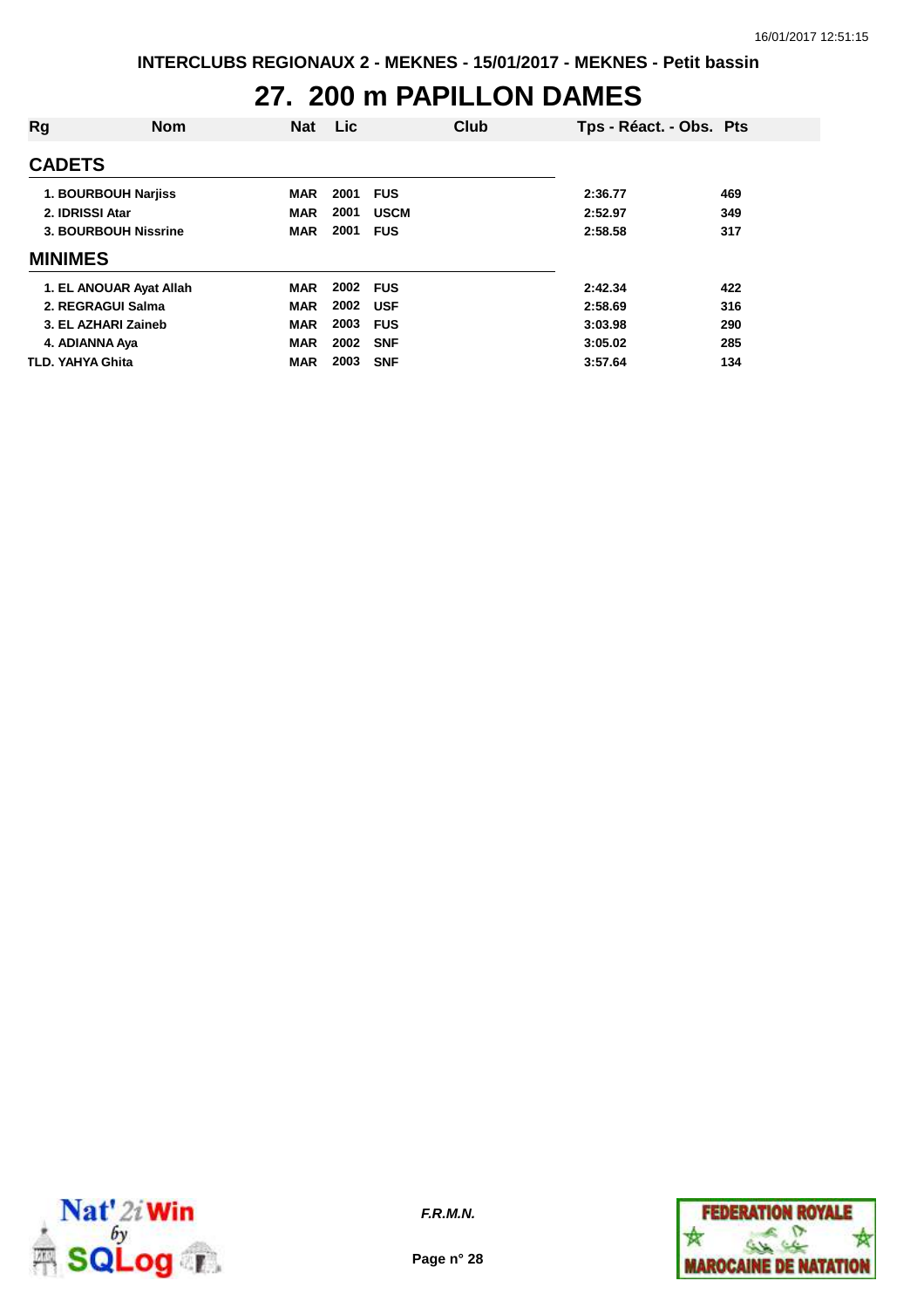# **28. 100 m DOS MESSIEURS**

| <b>Rg</b> | <b>Nom</b>                                | Nat        | Lic          | Club                      | Tps - Réact. - Obs. Pts |             |
|-----------|-------------------------------------------|------------|--------------|---------------------------|-------------------------|-------------|
|           | <b>SENIORS</b>                            |            |              |                           |                         |             |
|           | <b>1. KOUAME Amine</b>                    | MAR        | 1986         | <b>USF</b>                | 58.31                   | 706         |
|           | 2. HAOUATI Nouamane                       | MAR        | 1997         | <b>USF</b>                | 1:09.69                 | 414         |
|           | <b>JUNIORS</b>                            |            |              |                           |                         |             |
|           | 1. AMARTI Karim                           | MAR        | 1998         | <b>USF</b>                | 1:05.11                 | 507         |
|           | 2. NABOUCHE Omar                          | MAR        | 1999         | <b>CODM</b>               | 1:08.90                 | 428         |
|           | <b>3. SADOUK Ali</b>                      | MAR        | 1999         | <b>USF</b>                | 1:09.03                 | 426         |
|           | 4. TIJARI Hicham                          | MAR        | 1998         | <b>CODM</b>               | 1:09.41                 | 419         |
|           | 5. ISMAILI Khalil                         | MAR        | 1998         | <b>CODM</b>               | 1:09.81                 | 411         |
|           | 6. ALAMI Mehdi                            | MAR        | 1999         | <b>SNF</b>                | 1:17.97                 | 295         |
|           | <b>NC. LAIMANI Salheddine</b>             | MAR        | 1999         | <b>USCM</b>               | Frf n.d.                |             |
|           | <b>CADETS</b>                             |            |              |                           |                         |             |
|           | 1. BOUKHARI Med Yassine                   | MAR        | 2001         | <b>CODM</b>               | 1:03.13                 | 557         |
|           | 2. SMOUNI EI Mehdi                        | MAR        | 2000         | <b>CODM</b>               | 1:06.80                 | 470         |
|           | 3. BENYAHYA Anas                          | MAR        | 2001         | <b>FUS</b>                | 1:06.97                 | 466         |
|           | 4. SEFRAOUI Mohammed                      | MAR        | 2000         | <b>UNO</b>                | 1:09.72                 | 413         |
|           | 5. ETTALBI Abdellah                       | MAR        | 2000         | <b>CODM</b>               | 1:10.47                 | 400         |
|           | <b>6. BENCHEIKH Driss</b>                 | MAR        | 2001         | <b>USF</b>                | 1:10.88                 | 393         |
|           | 7. FILALI Omar                            | MAR        | 2001         | <b>USF</b>                | 1:11.92                 | 376         |
|           | <b>8. HAMOUCHANE Sami</b>                 | MAR        | 2000         | <b>CODM</b>               | 1:12.34                 | 370         |
|           | 9. BOUDENE IIyas                          | MAR        | 2001         | <b>MAS</b>                | 1:12.60                 | 366         |
|           | 10. GABOUNE Achraf                        | MAR        | 2001         | <b>FUS</b>                | 1:13.19                 | 357         |
|           | 11. ARROUD Akram Oussama                  | MAR        | 2000         | <b>CODM</b>               | 1:13.48                 | 353         |
|           | 12. NAJI Saad                             | MAR        | 2001         | <b>CODM</b>               | 1:14.45                 | 339         |
|           | 13. BENNOUNA Hamza<br>14. MIFTAH Taha     | MAR<br>MAR | 2000<br>2001 | <b>USF</b><br><b>CNN</b>  | 1:17.16                 | 305         |
|           | NC. KHARKHACH Abdellah                    | MAR        | 2001         | <b>USF</b>                | 1:19.91<br>Frf n.d.     | 274         |
|           | <b>NC. CHERKAOUI Omar</b>                 | MAR        | 2001         | <b>USCM</b>               | Frf n.d.                |             |
|           | <b>MINIMES</b>                            |            |              |                           |                         |             |
|           |                                           |            |              |                           |                         |             |
|           | 1. TIJARI Monssif Hamza                   | MAR        | 2002         | <b>CODM</b>               | 1:08.39                 | 438         |
|           | 2. SEDDOUK Adam                           | MAR<br>MAR | 2003<br>2003 | <b>CODM</b>               | 1:13.98                 | 346<br>336  |
|           | 3. AMALI Zakariae<br>4. EL HAMOUMI Ismail | MAR        | 2002         | <b>CODM</b><br><b>USF</b> | 1:14.66<br>1:14.97      | 332         |
|           | 5. OUKHOUYA Youssef                       | MAR        | 2002         | <b>FUS</b>                | 1:16.13                 | 317         |
|           | 6. BENSALEH Mohamed Yassine               | <b>MAR</b> | 2002 FUS     |                           | 1:16.31                 | 315         |
|           | 6. BELAFIA Adam                           | <b>MAR</b> | 2002         | <b>USCM</b>               | 1:16.31                 | 315         |
|           | 8. ELMAMOUN Yasser                        | MAR        | 2003         | <b>CODM</b>               | 1:16.88                 | 308         |
|           | 9. MEFETTAR Ayman                         | <b>MAR</b> | 2003         | <b>SNF</b>                | 1:17.82                 | 297         |
|           | 10. ELKAMYA El Mehdi                      | MAR        | 2002         | <b>SNF</b>                | 1:18.28                 | 292         |
|           | 11. MALKI Mohamed Taha                    | <b>MAR</b> | 2003         | <b>USCM</b>               | 1:19.41                 | 279         |
|           | 12. SADIQUI Anir                          | MAR        | 2003         | <b>USCM</b>               | 1:20.84                 | 265         |
|           | <b>13. TAYEBI Soufiane</b>                | MAR        | 2003 FUS     |                           | 1:23.34                 | 242         |
|           | <b>14. EL YAZAMI ADLI Youssef</b>         | <b>MAR</b> | 2002         | <b>USF</b>                | 1:24.65                 | 231         |
|           | <b>15. KEMMOUNE Anass</b>                 | MAR        | 2003         | <b>SNF</b>                | 1:26.03                 | 220         |
|           | 16. SIAHMED OUALI Aymane                  | MAR        | 2002         | <b>SNF</b>                | 1:28.63                 | 201         |
|           | 17. LAMFEDEL Abdelmouiz                   | MAR        | 2003         | <b>CODM</b>               | 1:29.17                 | 197         |
|           | 18. BOUHAFS Rayane                        | <b>MAR</b> | 2003         | <b>FUS</b>                | 1:30.59                 | 188         |
|           | 19. ES SAHELY Ilyas                       | <b>MAR</b> | 2003         | <b>SNF</b>                | 1:31.19                 | 184         |
|           | <b>NC. DRISSI Yassine</b>                 | <b>MAR</b> | 2003         | <b>FUS</b>                | Frf n.d.                |             |
|           | NC. BENSALAH Mehdi                        | <b>MAR</b> | 2002 FUS     |                           | Dsq FD                  | $\mathbf 0$ |



**F.R.M.N.**

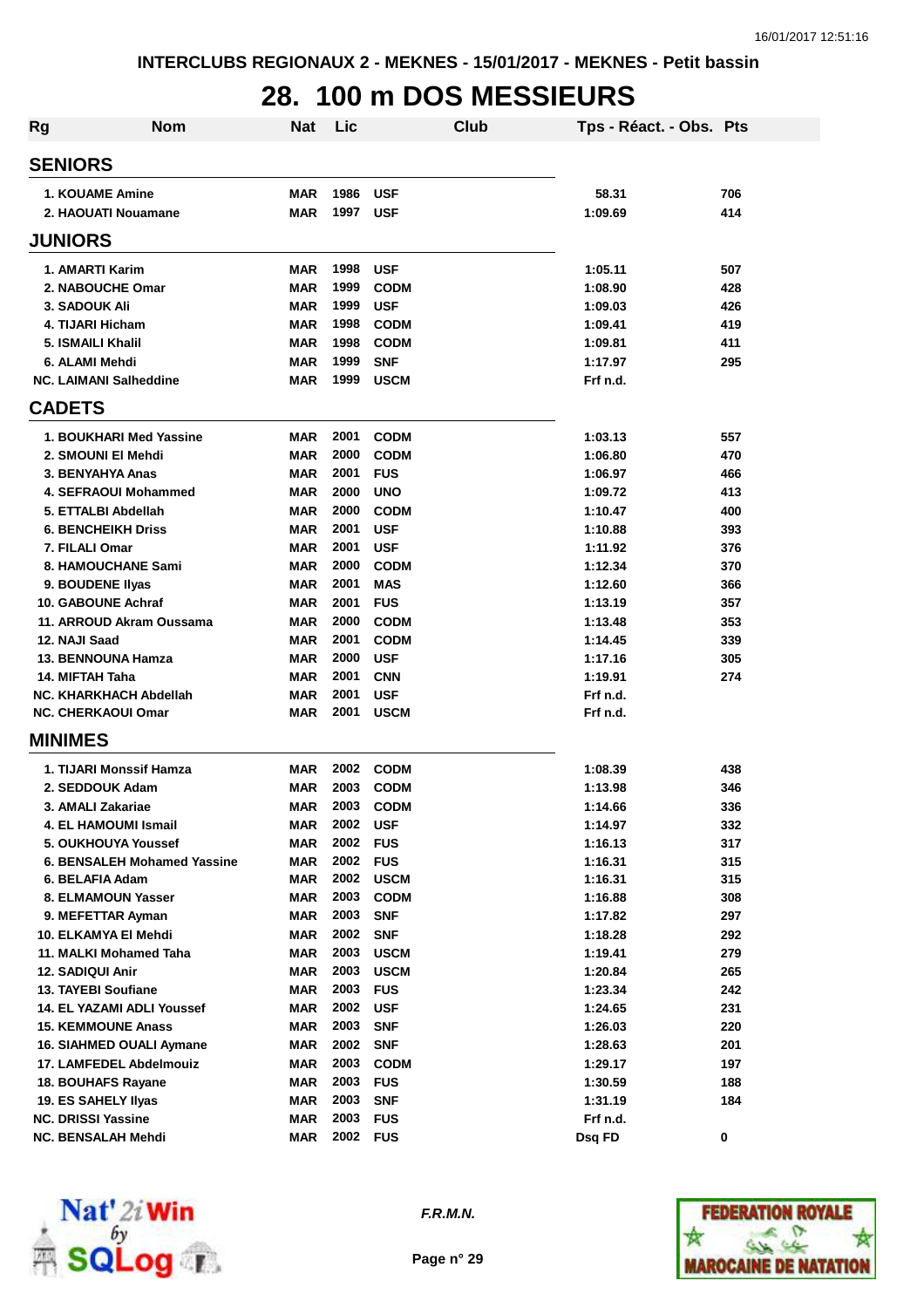# **29. 100 m DOS DAMES**

| Rg             | <b>Nom</b>                   | <b>Nat</b> | Lic  | <b>Club</b> | Tps - Réact. - Obs. Pts |     |
|----------------|------------------------------|------------|------|-------------|-------------------------|-----|
| <b>CADETS</b>  |                              |            |      |             |                         |     |
|                | 1. OUFRID Oumnia             | <b>MAR</b> | 2001 | <b>CODM</b> | 1:12.91                 | 506 |
|                | 2. DIOURI Rim                | <b>MAR</b> | 2000 | <b>CODM</b> | 1:13.25                 | 499 |
|                | 2. BOURBOUH Narjiss          | <b>MAR</b> | 2001 | <b>FUS</b>  | 1:13.25                 | 499 |
|                | 4. RHLIL Meryem              | <b>MAR</b> | 2001 | <b>CODM</b> | 1:18.41                 | 407 |
|                | 5. AIT BENALI Nada           | <b>MAR</b> | 2001 | <b>CODM</b> | 1:21.53                 | 362 |
|                | 6. BOUBRIK Hajar             | <b>MAR</b> | 2001 | <b>SNF</b>  | 1:29.53                 | 273 |
|                | <b>NC. MAHMOUDI Meriem</b>   | <b>MAR</b> | 2001 | <b>SNF</b>  | Frf exc.                |     |
| <b>MINIMES</b> |                              |            |      |             |                         |     |
|                | 1. ETTALBI Oumayma           | <b>MAR</b> | 2003 | <b>CODM</b> | 1:16.75                 | 434 |
|                | 2. SABER Hajar               | <b>MAR</b> | 2003 | <b>CODM</b> | 1:17.49                 | 422 |
|                | 3. BENNANI Rim               | <b>MAR</b> | 2002 | <b>CODM</b> | 1:18.14                 | 411 |
|                | <b>4. BASKACH Imane</b>      | <b>MAR</b> | 2003 | <b>USCM</b> | 1:18.31                 | 408 |
|                | 5. EL MOUJARRADE Douae       | <b>MAR</b> | 2003 | <b>SNF</b>  | 1:20.22                 | 380 |
|                | 6. EL ANOUAR Ayat Allah      | <b>MAR</b> | 2002 | <b>FUS</b>  | 1:20.44                 | 377 |
|                | 7. BERRADA Rime              | <b>MAR</b> | 2003 | <b>FUS</b>  | 1:20.47                 | 376 |
|                | 8. ADIANNA Aya               | <b>MAR</b> | 2002 | <b>SNF</b>  | 1:22.09                 | 354 |
|                | 9. RAHALI Sara               | <b>MAR</b> | 2002 | <b>CODM</b> | 1:22.34                 | 351 |
|                | 10. BOUDRAR Basma            | <b>MAR</b> | 2003 | <b>CODM</b> | 1:22.50                 | 349 |
|                | 11. DEHBI Rania              | <b>MAR</b> | 2003 | <b>CODM</b> | 1:23.30                 | 339 |
|                | 12. AIT TALEB Fatima Zahrae  | <b>MAR</b> | 2003 | <b>CODM</b> | 1:23.52                 | 337 |
|                | 13. MASTARI Malak            | <b>MAR</b> | 2002 | <b>USCM</b> | 1:28.03                 | 287 |
|                | 14. KANDILI Imane            | <b>MAR</b> | 2003 | <b>SNF</b>  | 1:28.34                 | 284 |
|                | 15. FADILA Yassmine          | <b>MAR</b> | 2002 | <b>SNF</b>  | 1:29.77                 | 271 |
|                | <b>16. MOUTAOUAKIL Douae</b> | <b>MAR</b> | 2003 | <b>SNF</b>  | 1:32.66                 | 246 |
|                | 17. ZNAGUI Meriem            | <b>MAR</b> | 2002 | <b>USF</b>  | 1:34.84                 | 230 |
|                | 18. HASBI Yousra             | <b>MAR</b> | 2003 | <b>USF</b>  | 1:36.48                 | 218 |
|                | 19. RIDA Inssaf              | <b>MAR</b> | 2002 | <b>USCM</b> | 1:36.97                 | 215 |
|                | 20. HSSINOU Fatima Zahra     | <b>MAR</b> | 2003 | <b>USF</b>  | 1:37.44                 | 212 |
|                | 21. EL MARJANI Lina          | <b>MAR</b> | 2003 | <b>USF</b>  | 1:38.48                 | 205 |





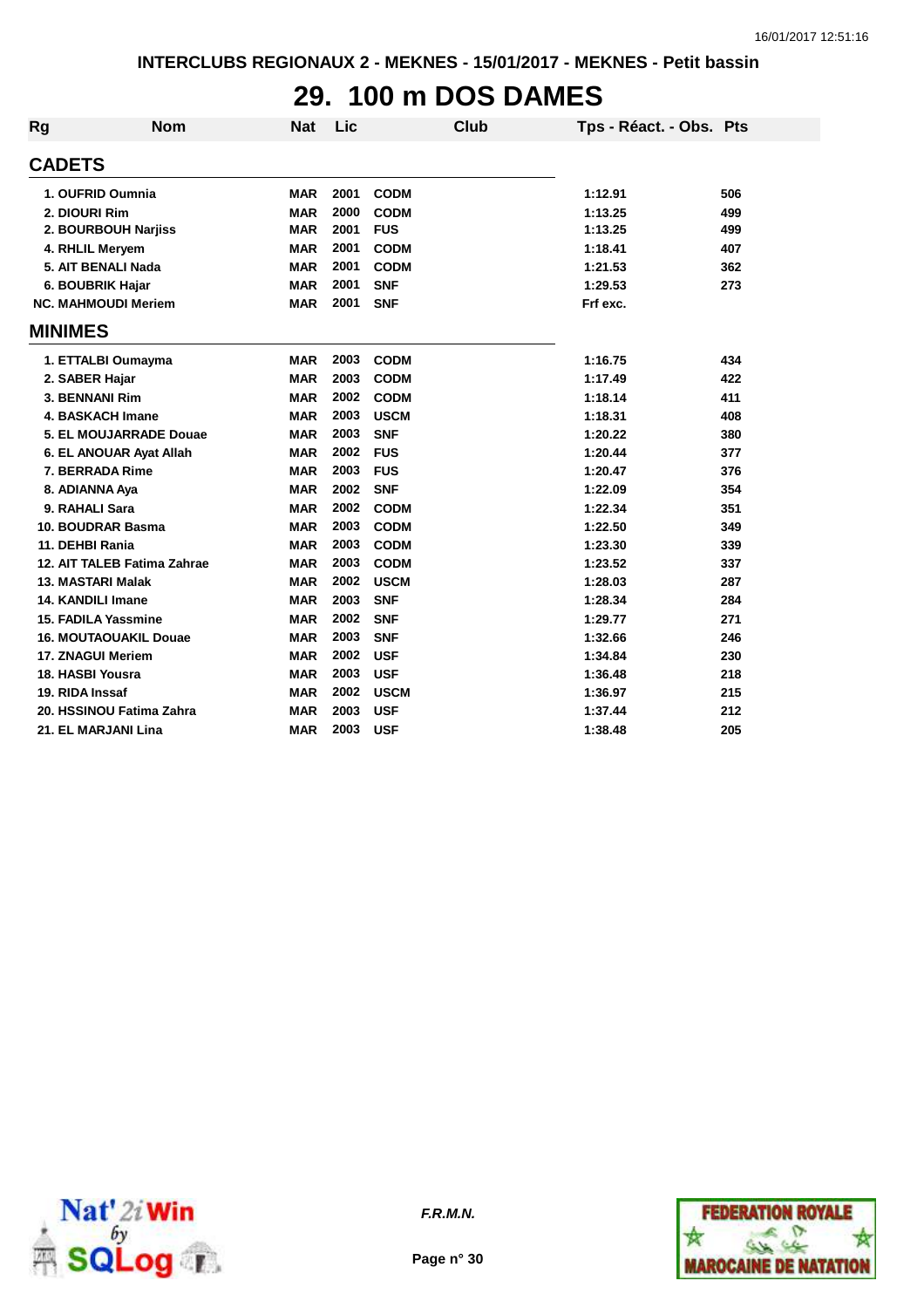#### **30. 1500 m NAGE LIBRE MESSIEURS**

| Rg                        | <b>Nom</b>                    | <b>Nat</b> | Lic  | Club        | Tps - Réact. - Obs. Pts |     |
|---------------------------|-------------------------------|------------|------|-------------|-------------------------|-----|
| <b>SENIORS</b>            |                               |            |      |             |                         |     |
| 1. SABER Said             |                               | <b>MAR</b> | 1995 | <b>CODM</b> | 16:41.69                | 657 |
|                           | 2. ENNAIM Ahmed Reda          | <b>MAR</b> | 1996 | <b>CODM</b> | 18:56.44                | 450 |
| <b>CADETS</b>             |                               |            |      |             |                         |     |
| 1. HEMRI Youssef          |                               | <b>MAR</b> | 2001 | <b>FUS</b>  | 16:46.72                | 647 |
| 2. HEMRI Ali              |                               | <b>MAR</b> | 2001 | <b>FUS</b>  | 16:54.20                | 633 |
|                           | 3. OUACHIKH Achraf            | <b>MAR</b> | 2001 | <b>FUS</b>  | 17:26.61                | 576 |
|                           | <b>4. BENNANI Ahmed</b>       | <b>MAR</b> | 2001 | <b>FUS</b>  | 18:17.56                | 499 |
| 5. LAHLOU Ziad            |                               | <b>MAR</b> | 2001 | <b>USCM</b> | 19:13.02                | 431 |
| <b>NC. BENNANI Younes</b> |                               | <b>MAR</b> | 2000 | <b>USCM</b> | <b>Abandon</b>          | 0   |
| <b>MINIMES</b>            |                               |            |      |             |                         |     |
|                           | 1. TIJARI Monssif Hamza       | <b>MAR</b> | 2002 | <b>CODM</b> | 18:21.41                | 494 |
|                           | 2. BENSALAH Mehdi             | <b>MAR</b> | 2002 | <b>FUS</b>  | 19:53.22                | 388 |
|                           | 3. ZOUITEN Omar Ahmed         | <b>MAR</b> | 2002 | <b>MAS</b>  | 20:02.94                | 379 |
|                           | 4. EL BOURAKKADI Walid        | <b>MAR</b> | 2003 | <b>SNF</b>  | 21:34.91                | 304 |
|                           | <b>NC. MALKI Mohamed Taha</b> | <b>MAR</b> | 2003 | <b>USCM</b> | <b>\bandon</b>          | 0   |
| <b>NC. SADIQUI Anir</b>   |                               | <b>MAR</b> | 2003 | <b>USCM</b> | <b>\bandon</b>          | 0   |



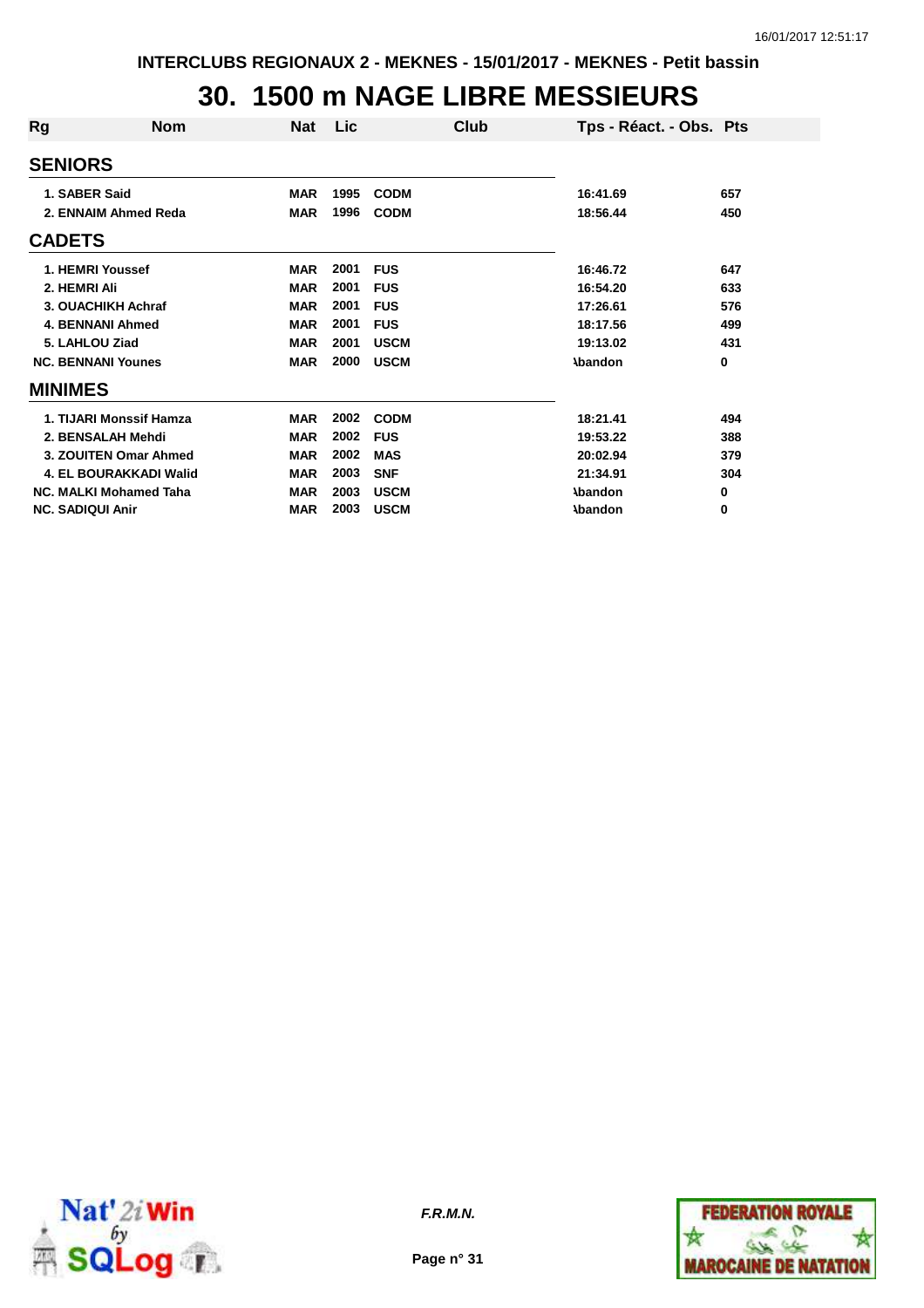#### **31. 50 m NAGE LIBRE DAMES**

| <b>Rg</b> | <b>Nom</b>                     | Nat        | Lic  |             | Club | Tps - Réact. - Obs. Pts |     |
|-----------|--------------------------------|------------|------|-------------|------|-------------------------|-----|
|           | <b>JUNIORS</b>                 |            |      |             |      |                         |     |
|           | <b>NC. MALKI Aya</b>           | MAR        | 1999 | <b>USCM</b> |      | Frf n.d.                |     |
|           | <b>CADETS</b>                  |            |      |             |      |                         |     |
|           | 1. IDRISSI Atar                | <b>MAR</b> | 2001 | <b>USCM</b> |      | 29.63                   | 513 |
|           | 2. OUFRID Oumnia               | <b>MAR</b> | 2001 | <b>CODM</b> |      | 30.77                   | 458 |
|           | <b>3. BOURBOUH Nissrine</b>    | <b>MAR</b> | 2001 | <b>FUS</b>  |      | 30.95                   | 450 |
|           | 4. RHLIL Mervem                | <b>MAR</b> | 2001 | <b>CODM</b> |      | 31.22                   | 439 |
|           | 5. BRICH Yassmina              | <b>MAR</b> | 2000 | <b>USCM</b> |      | 32.23                   | 399 |
|           | 6. AIT BENALI Nada             | <b>MAR</b> | 2001 | <b>CODM</b> |      | 32.45                   | 391 |
|           | 7. KOUNNA Samia                | <b>MAR</b> | 2001 | <b>USCM</b> |      | 32.66                   | 383 |
|           | 8. BOUBRIK Hajar               | <b>MAR</b> | 2001 | <b>SNF</b>  |      | 32.95                   | 373 |
|           | 9. QOTIA Basma                 | <b>MAR</b> | 2001 | <b>CAT</b>  |      | 33.35                   | 360 |
|           | <b>TLD. RIFFI Amal</b>         | <b>MAR</b> | 2000 | <b>USCM</b> |      | 37.72                   | 249 |
|           | <b>NC. MAHMOUDI Meriem</b>     | <b>MAR</b> | 2001 | <b>SNF</b>  |      | Frf n.d.                |     |
|           | <b>NC. MGHARI Salma</b>        | <b>MAR</b> | 2001 | <b>USCM</b> |      | Frf n.d.                |     |
|           | <b>MINIMES</b>                 |            |      |             |      |                         |     |
|           | 1. ETTALBI Oumayma             | <b>MAR</b> | 2003 | <b>CODM</b> |      | 28.66                   | 567 |
|           | 2. REGRAGUI Salma              | <b>MAR</b> | 2002 | <b>USF</b>  |      | 30.66                   | 463 |
|           | 3. BASKACH Imane               | <b>MAR</b> | 2003 | <b>USCM</b> |      | 30.77                   | 458 |
|           | <b>4. EL MOUJARRADE Douae</b>  | <b>MAR</b> | 2003 | <b>SNF</b>  |      | 30.91                   | 452 |
|           | 5. BOUDRAR Basma               | <b>MAR</b> | 2003 | <b>CODM</b> |      | 30.97                   | 450 |
|           | <b>6. BENNANI Rim</b>          | <b>MAR</b> | 2002 | <b>CODM</b> |      | 31.48                   | 428 |
|           | 7. RAHALI Sara                 | <b>MAR</b> | 2002 | <b>CODM</b> |      | 31.51                   | 427 |
|           | 8. EL ANOUAR Ayat Allah        | <b>MAR</b> | 2002 | <b>FUS</b>  |      | 31.63                   | 422 |
|           | 9. SABER Hajar                 | <b>MAR</b> | 2003 | <b>CODM</b> |      | 31.74                   | 418 |
|           | 10. DEHBI Rania                | <b>MAR</b> | 2003 | <b>CODM</b> |      | 31.85                   | 413 |
|           | 10. NADIR Yasmine              | <b>MAR</b> | 2003 | <b>FUS</b>  |      | 31.85                   | 413 |
|           | 12. ADIANNA Aya                | <b>MAR</b> | 2002 | <b>SNF</b>  |      | 32.25                   | 398 |
|           | <b>13. BERRADA Rime</b>        | <b>MAR</b> | 2003 | <b>FUS</b>  |      | 33.41                   | 358 |
|           | 14. AIT TALEB Fatima Zahrae    | <b>MAR</b> | 2003 | <b>CODM</b> |      | 34.13                   | 336 |
|           | 15. RIDA Inssaf                | <b>MAR</b> | 2002 | <b>USCM</b> |      | 34.38                   | 328 |
|           | <b>16. HOUITE Salma</b>        | <b>MAR</b> | 2003 | <b>USF</b>  |      | 34.63                   | 321 |
|           | 17. EL AZHARI Zaineb           | <b>MAR</b> | 2003 | <b>FUS</b>  |      | 34.94                   | 313 |
|           | 18. FADILA Yassmine            | MAR        | 2002 | <b>SNF</b>  |      | 34.97                   | 312 |
|           | <b>19. MOUTAOUAKIL Douae</b>   | <b>MAR</b> | 2003 | <b>SNF</b>  |      | 35.19                   | 306 |
|           | 20. KANDILI Imane              | <b>MAR</b> | 2003 | <b>SNF</b>  |      | 35.41                   | 301 |
|           | 21. HASBI Yousra               | <b>MAR</b> | 2003 | <b>USF</b>  |      | 35.81                   | 291 |
|           | 22. ZNAGUI Meriem              | <b>MAR</b> | 2002 | <b>USF</b>  |      | 36.81                   | 268 |
|           | 23. HSSINOU Fatima Zahra       | <b>MAR</b> | 2003 | <b>USF</b>  |      | 36.91                   | 265 |
|           | 24. YAHYA Ghita                | <b>MAR</b> | 2003 | <b>SNF</b>  |      | 37.00                   | 263 |
|           | 25. AMLAIKY Kenza              | <b>MAR</b> | 2002 | <b>USCM</b> |      | 37.30                   | 257 |
|           | 26. CHABI Sara                 | <b>MAR</b> | 2003 | <b>USCM</b> |      | 37.50                   | 253 |
|           | TLD. EL MARJANI Lina           | <b>MAR</b> | 2003 | <b>USF</b>  |      | 38.69                   | 230 |
|           | <b>TLD. ELYACOUBI Soundous</b> | <b>MAR</b> | 2002 | <b>USCM</b> |      | 39.17                   | 222 |
|           | <b>TLD. OUALI Boutaina</b>     | <b>MAR</b> | 2003 | <b>CAT</b>  |      | 40.00                   | 208 |
|           | <b>NC. BENJALLOUN Amina</b>    | <b>MAR</b> | 2003 | <b>CNN</b>  |      | Frf n.d.                |     |
|           | <b>NC. EL MAMOUN Rania</b>     | <b>MAR</b> | 2002 | <b>USCM</b> |      | Frf n.d.                |     |
|           | <b>NC. MASTARI Malak</b>       | <b>MAR</b> | 2002 | <b>USCM</b> |      | Dsq FD                  | 0   |



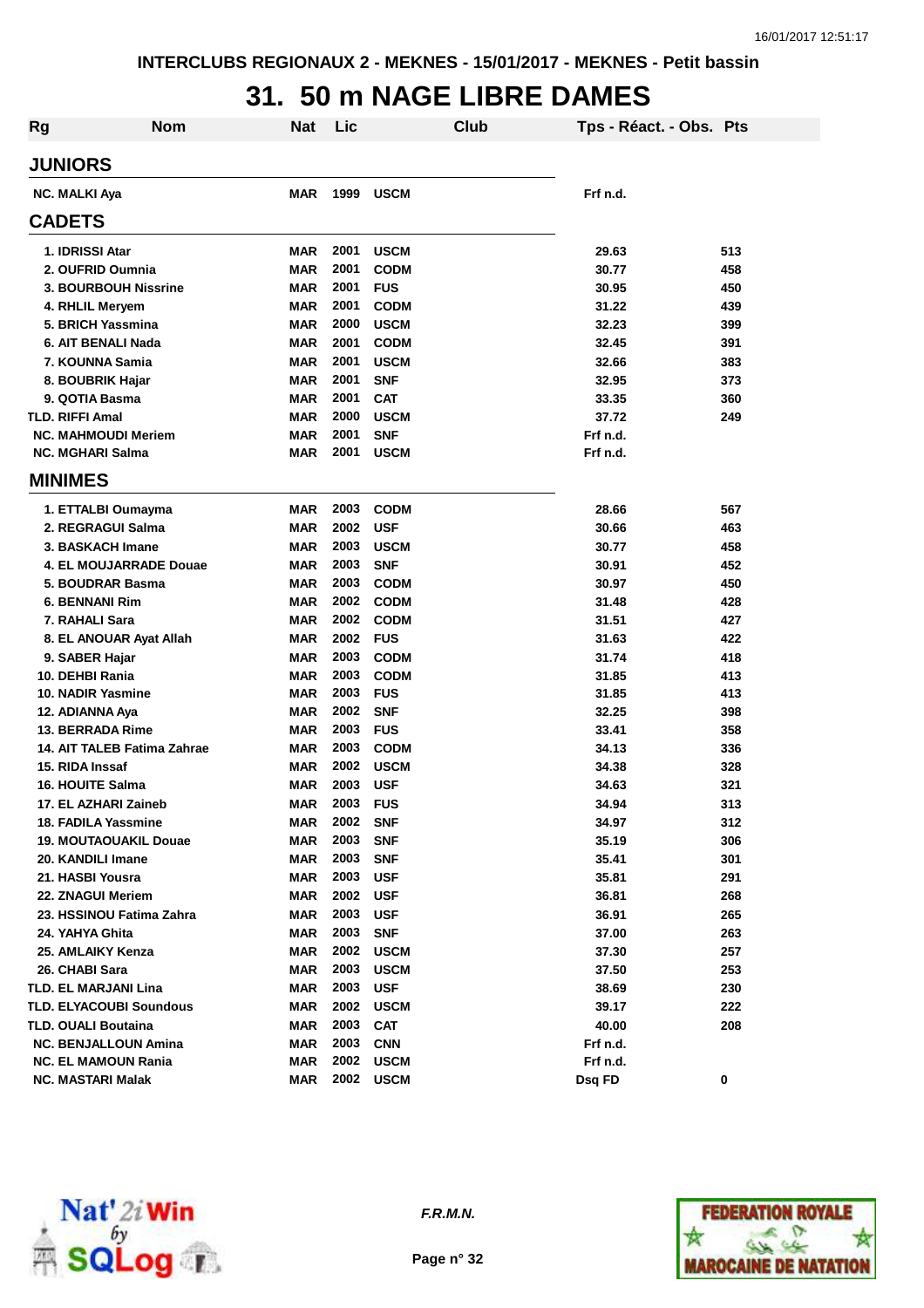### **32. 50 m NAGE LIBRE MESSIEURS**

| <b>Rg</b> | <b>Nom</b>                                  | <b>Nat</b>               | Lic          | Club                       | Tps - Réact. - Obs. Pts |            |
|-----------|---------------------------------------------|--------------------------|--------------|----------------------------|-------------------------|------------|
|           | <b>SENIORS</b>                              |                          |              |                            |                         |            |
|           | <b>1. KOUAME Amine</b>                      | <b>MAR</b>               | 1986         | <b>USF</b>                 | 23.74                   | 683        |
|           | 2. BENSAID Nizar                            | <b>MAR</b>               | 1994         | <b>CNN</b>                 | 25.53                   | 549        |
|           | 3. SLAOUI Mehdi                             | <b>MAR</b>               | 1990         | <b>USF</b>                 | 25.63                   | 543        |
|           | 4. HAOUATI Nouamane                         | <b>MAR</b>               | 1997         | <b>USF</b>                 | 26.28                   | 504        |
|           | <b>5. EL MANDOUR Ali</b>                    | <b>MAR</b>               | 1997         | <b>FUS</b>                 | 27.12                   | 458        |
|           | <b>TLD. RCHOUK Radouane</b>                 | <b>MAR</b>               | 1991         | <b>CNN</b>                 | 30.24                   | 330        |
|           | <b>NC. ZEDDOUK Hassan</b>                   | <b>MAR</b>               | 1997         | <b>FUS</b>                 | Frf n.d.                |            |
|           | <b>NC. FAWZI Badreddine</b>                 | <b>MAR</b>               | 1991         | <b>USCM</b>                | Frf n.d.                |            |
|           | <b>JUNIORS</b>                              |                          |              |                            |                         |            |
|           | 1. SADOUK Ali                               | MAR                      | 1999         | <b>USF</b>                 | 25.19                   | 572        |
|           | 2. AMARTI Karim                             | <b>MAR</b>               | 1998         | <b>USF</b>                 | 26.67                   | 482        |
|           | 3. LAIMANI Salheddine                       | <b>MAR</b>               | 1999         | <b>USCM</b>                | 26.72                   | 479        |
|           | <b>4. ISMAILI Khalil</b>                    | <b>MAR</b>               | 1998         | <b>CODM</b>                | 27.13                   | 458        |
|           | 5. ALAMI Mehdi                              | <b>MAR</b>               | 1999         | <b>SNF</b>                 | 30.24                   | 330        |
|           | <b>CADETS</b>                               |                          |              |                            |                         |            |
|           | 1. BOUKHARI Med Yassine                     | <b>MAR</b>               | 2001         | <b>CODM</b>                | 24.85                   | 596        |
|           | 2. HEMRI Ali                                | <b>MAR</b>               | 2001         | <b>FUS</b>                 | 25.28                   | 566        |
|           | 3. ELLAIA Adnane                            | <b>MAR</b>               | 2000         | <b>USCM</b>                | 25.58                   | 546        |
|           | <b>4. HAMOUCHANE Sami</b>                   | <b>MAR</b>               | 2000         | <b>CODM</b>                | 26.02                   | 519        |
|           | 4. HEMRI Youssef                            | <b>MAR</b>               | 2001         | <b>FUS</b>                 | 26.02                   | 519        |
|           | 6. OUACHIKH Achraf                          | <b>MAR</b>               | 2001         | <b>FUS</b>                 | 26.06                   | 516        |
|           | 6. EL HADI Med Saad                         | <b>MAR</b>               | 2000         | <b>USCM</b>                | 26.06                   | 516        |
|           | 8. REGRAGUI Abdeljabbar                     | <b>MAR</b>               | 2001         | <b>CODM</b>                | 26.21                   | 508        |
|           | 9. MYESSER Anas Badr                        | <b>MAR</b>               | 2001         | <b>USCM</b>                | 26.38                   | 498        |
|           | 10. ETTALBI Abdellah                        | <b>MAR</b>               | 2000         | <b>CODM</b>                | 26.46                   | 493        |
|           | 11. BENYAHYA Anas                           | <b>MAR</b>               | 2001         | <b>FUS</b>                 | 26.67                   | 482        |
|           | <b>12. BENNOUNA Hamza</b>                   | <b>MAR</b>               | 2000         | <b>USF</b>                 | 26.97                   | 466        |
|           | 13. BOUDENE Ilyas                           | <b>MAR</b>               | 2001         | <b>MAS</b>                 | 27.02                   | 463        |
|           | 14. SMOUNI EI Mehdi                         | <b>MAR</b>               | 2000         | <b>CODM</b>                | 27.11                   | 459        |
|           | <b>15. SEFRAOUI Mohammed</b>                | <b>MAR</b>               | 2000<br>2001 | <b>UNO</b>                 | 27.65                   | 432        |
|           | <b>16. BENNANI Ahmed</b>                    | <b>MAR</b>               | 2001         | <b>FUS</b>                 | 27.72                   | 429        |
|           | <b>17. LAMGHARI Youssef</b>                 | <b>MAR</b><br><b>MAR</b> | 2001         | <b>USCM</b><br><b>USCM</b> | 27.80                   | 425        |
|           | 18. ZOUGAGHI Mehdi                          | <b>MAR</b>               | 2001         | <b>USF</b>                 | 27.91<br>27.97          | 420<br>418 |
|           | <b>19. BENCHEIKH Driss</b><br>20. NAJI Saad | <b>MAR</b>               | 2001         | <b>CODM</b>                | 28.19                   | 408        |
|           | 21. BENNANI Younes                          | <b>MAR</b>               | 2000         | <b>USCM</b>                | 28.20                   | 407        |
|           | 22. FILALI Omar                             | <b>MAR</b>               | 2001         | <b>USF</b>                 | 28.26                   | 405        |
|           | 23. GABOUNE Achraf                          | MAR                      | 2001         | <b>FUS</b>                 | 29.18                   | 368        |
|           | 24. OURKIYA Salah Eddine                    | <b>MAR</b>               | 2001         | <b>USCM</b>                | 29.41                   | 359        |
|           | 25. LAHLOU Ziad                             | <b>MAR</b>               | 2001         | <b>USCM</b>                | 29.59                   | 353        |
|           | 25. OURKIYA Anas                            | <b>MAR</b>               | 2000         | <b>USCM</b>                | 29.59                   | 353        |
|           | 27. MOKHTARI Ali                            | MAR                      | 2001         | <b>USCM</b>                | 30.08                   | 336        |
|           | 28. MIFTAH Taha                             | <b>MAR</b>               | 2001         | <b>CNN</b>                 | 30.25                   | 330        |
|           | 29. SALAMAT Youssef                         | <b>MAR</b>               | 2001         | <b>CNN</b>                 | 32.05                   | 277        |
|           | <b>TLD. ENNACIRI Ismail</b>                 | MAR                      | 2001         | <b>USCM</b>                | 37.27                   | 176        |
|           | NC. KHARKHACH Abdellah                      | MAR                      | 2001         | <b>USF</b>                 | Frf n.d.                |            |
|           | <b>NC. CHERKAOUI Omar</b>                   | MAR                      | 2001         | <b>USCM</b>                | Frf n.d.                |            |
|           | <b>MINIMES</b>                              |                          |              |                            |                         |            |
|           | 1. MALKI Mohamed Taha                       | MAR                      | 2003         | <b>USCM</b>                | 26.52                   | 490        |
|           | 2. SADIQUI Anir                             | MAR                      | 2003         | <b>USCM</b>                | 27.54                   | 437        |
|           | 3. SEDDOUK Adam                             | MAR                      | 2003         | <b>CODM</b>                | 27.56                   | 436        |
|           |                                             |                          |              |                            |                         |            |



**F.R.M.N.**